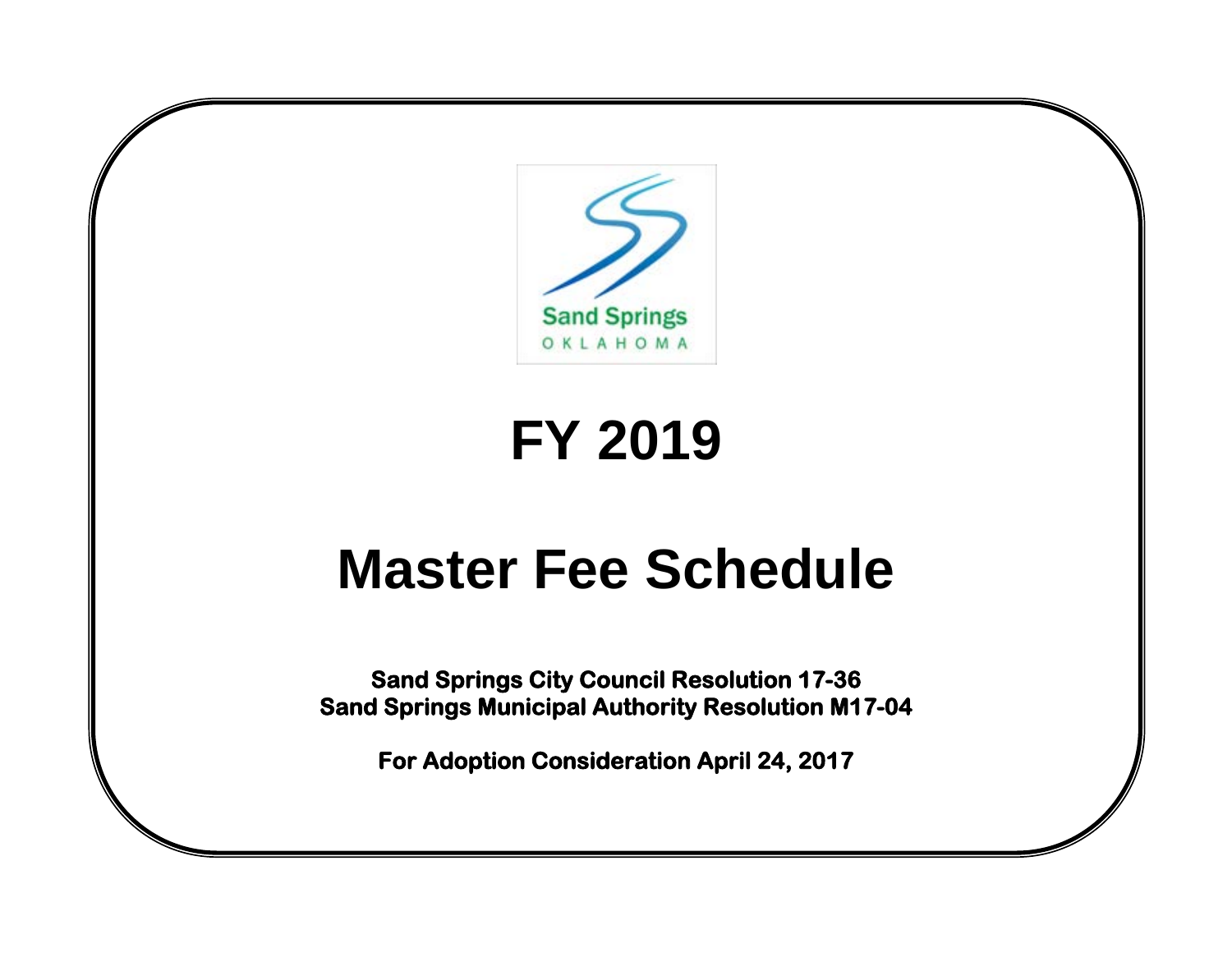| <b>Court Fines and Fees</b>                              |                                | <b>Current Fine</b>   |                  |                   | <b>New Fine</b>                  |                   | <b>State Statute</b>   |
|----------------------------------------------------------|--------------------------------|-----------------------|------------------|-------------------|----------------------------------|-------------------|------------------------|
|                                                          | <b>RESOLUTION</b>              | <b>EFFECTIVE</b>      |                  | <b>Fine/Costs</b> | <b>EFFECTIVE</b>                 | <b>Fine/Costs</b> | <b>Local Ordinance</b> |
| <b>COURT FINE BOND SCHEDULE:</b>                         | <b>ORDINANCE</b>               | <b>DATE</b>           |                  | <b>AMOUNT</b>     | <b>DATE</b>                      | <b>AMOUNT</b>     | Reference              |
| Abandoned vehicle                                        | R10-16/M10-04                  | 5/14/2001             | \$               | 64.00             | $11/1/2017$ \$                   | 81.00             | 47 71-901              |
| Accumulation of trash or weeds                           | R10-16/M10-04                  | 5/14/2001             | $\ddot{s}$       | 154.00            | $11/1/2017$ \$                   | 171.00            | 8.48.010               |
| Actual physical control                                  | R10-16/M10-04                  | 7/1/2009              | \$               | 354.00            | $11/1/2017$ \$                   | 371.00            | 47 11-902              |
| Actual physical control (aggravated)                     | R10-16/M10-04                  | 7/1/2009              | \$               | 354.00            | $11/1/2017$ \$                   | 371.00            | 47 11-902              |
| Actual physical control (drugs)                          | R10-16/M10-04                  | 7/1/2009              | \$               | 354.00            | $11/1/2017$ \$                   | 371.00            | 47 11-902              |
| Aiding in offense                                        | R10-16/M10-04                  | 7/1/2009              |                  | Offense amt.      |                                  |                   | 9.04.020               |
| Alcohol consumption by minor (social host)               | R10-16/M10-04                  | 4/27/2009             | \$               | 204.00            | $11/1/2017$ \$                   | 221.00            | 9.44.020               |
| Alcohol furnished to minor (social host)                 | R10-16/M10-04                  | 4/27/2009             | \$               | 354.00            | $11/1/2017$ \$                   | 371.00            | 9.44.030               |
| Alter tag, title, reg or decal                           | R10-16/M10-04                  | 5/14/2001             | \$               | 154.00            | $11/1/2017$ \$                   | 171.00            | 47 1151                |
| Animal running at large                                  | R10-16/M10-04                  | 5/14/2001             | \$               | 104.00            | $11/1/2017$ \$                   | 121.00            | 6.04.170               |
| Assault                                                  | R10-16/M10-04                  | 7/1/2009              | $\ddot{\$}$      | 344.00            | $11/1/2017$ \$                   | 361.00            | 9.12.160               |
| Assault & battery                                        | R10-16/M10-04                  | 7/1/2009              | $\ddot{s}$       | 344.00            | $11/1/2017$ \$                   | 361.00            | 9.12.160               |
| Assault & battery on a police officer                    | R10-16/M10-04                  | 7/1/2009              | \$               | 354.00            | $11/1/2017$ \$                   | 371.00            | 9.08.010               |
| <b>Battery</b>                                           | R10-16/M10-04                  | 7/1/2009              | \$               | 344.00            | $11/1/2017$ \$                   | 361.00            | 9.12.160               |
| Begging prohibited                                       | R10-16/M10-04                  | 7/1/2009              | \$               | 104.00            | $11/1/2017$ \$                   | 121.00            | 9.12.130               |
| Blocking alley or driveway                               | R13-04                         | 8/27/2012             | \$               | 60.00             | $11/1/2017$ \$                   | 70.00             | 10.16.180              |
| Boqus or false check                                     | R10-16/M10-04                  | 5/14/2001             | \$               | 154.00            | $11/1/2017$ \$                   | 171.00            | 9.20.030               |
| <b>Building Code Violation</b>                           | R10-16/M10-04                  | 7/1/2009              | \$               | 254.00            | $11/1/2017$ \$                   | 271.00            | 15.08.010              |
| Burning trash in city limits                             | R10-16/M10-04                  | 5/14/2001             | \$               | 154.00            | $11/1/2017$ \$                   | 171.00            | 8.12.070               |
| Business sign without permit                             | R10-16/M10-04                  | 7/1/2009              | \$               | 204.00            | $11/1/2017$ \$                   | 221.00            | Zoning 13.21           |
| Careless driving                                         | R10-16/M10-04                  | 7/1/2009              | \$               | 204.00            | $11/1/2017$ \$                   | 221.00            | 47 11-801              |
| Carrying a concealed weapon<br>Carrying a loaded firearm | R10-16/M10-04<br>R10-16/M10-04 | 7/1/2009<br>3/13/2006 | \$<br>$\ddot{s}$ | 204.00<br>154.00  | $11/1/2017$ \$<br>$11/1/2017$ \$ | 271.00<br>171.00  | 9.32.050<br>9.32.040   |
| Certain vehicles injurous to street                      | R10-16/M10-04                  | 7/1/2009              | \$               | 154.00            | $11/1/2017$ \$                   | 171.00            | 10.24.010              |
| Certificate of occupancy required                        | R10-16/M10-04                  | 5/14/2001             | \$               | 154.00            | $11/1/2017$ \$                   | 171.00            | 15.04.060              |
| Clinging to moving vehicle prohibited                    | R10-16/M10-04                  | 7/1/2009              | \$               | 154.00            | $11/1/2017$ \$                   | 171.00            | 47 11-1204             |
| Contaminated property remediation violation              | R10-16/M10-04                  | 2/8/2010              | \$               | 254.00            | $11/1/2017$ \$                   | 271.00            | 8.52.030               |
| Contempt of court                                        | R10-16/M10-04                  | 7/1/2009              | \$               | 544.00            | $11/1/2017$ \$                   | 561.00            | 2.32.140               |
| Damaging or injuring property                            | R10-16/M10-04                  | 7/1/2009              | \$               | 254.00            | $11/1/2017$ \$                   | 271.00            | 9.16.020               |
| Declared public nuisances                                | R10-16/M10-04                  | 7/1/2009              | $\ddot{\$}$      | 204.00            | $11/1/2017$ \$                   | 221.00            | 8.36.110               |
| Defacing public property                                 | R10-16/M10-04                  | 7/1/2009              | \$               | 254.00            | $11/1/2017$ \$                   | 271.00            | 9.16.160               |
| <b>Defective Exhaust</b>                                 | R10-16/M10-04                  | 7/1/2009              | \$               | 84.00             | $11/1/2017$ \$                   | 101.00            | 47 12-402              |
| Defective Vehicle                                        | R10-16/M10-04                  | 7/1/2009              | \$               | 104.00            | $11/1/2017$ \$                   | 121.00            | 10.24.020              |
| Defrauding hotel or restaurant                           | R10-16/M10-04                  | 7/1/2009              | \$               | 204.00            | $11/1/2017$ \$                   | 221.00            | 9.20.040               |
| Dilapidated or unsecured building                        | R10-16/M10-04                  | 7/1/2009              | \$               | 254.00            | $11/1/2017$ \$                   | 271.00            | 15.36.010              |
| Discharge/possession of air rifle prohibited             | R10-16/M10-04                  | 7/1/2009              | \$               | 154.00            | $11/1/2017$ \$                   | 171.00            | 9.32.020               |
| Direction of traffic by hand or voice                    | R10-16/M10-04                  | 7/1/2009              | \$               | 154.00            | $11/1/2017$ \$                   | 171.00            | 10.32.020              |
| Discharging a firearm in city limits                     | R10-16/M10-04                  | 7/1/2009              | \$               | 254.00            | $11/1/2017$ \$                   | 271.00            | 9.32.030               |
| Discharging fireworks in the city limits                 | R10-16/M10-04                  | 7/1/2009              | \$               | 154.00            | $11/1/2017$ \$                   | 171.00            | 9.12.030               |
| Disobey traffic control device                           | R10-16/M10-04                  | 7/1/2009              |                  | 134.00            | $11/1/2017$ \$                   | 151.00            | 10.12.030              |
| Disobeying a lawful order                                | R10-16/M10-04                  | 5/14/2001             | \$               | 154.00            | $11/1/2017$ \$                   | 171.00            | 10.32.040              |
| Disorderly house                                         | R10-16/M10-04                  | 7/1/2009              | \$               | 254.00            | $11/1/2017$ \$                   | 271.00            | 9.12.090               |
| Distribution of fireworks in city limits                 | R10-16/M10-04                  | 7/1/2009              | \$               | 154.00            | $11/1/2017$ \$                   | 171.00            | 9.12.030               |
| Disturbing the peace                                     | R10-16/M10-04                  | 7/1/2009              | \$               | 154.00            | $11/1/2017$ \$                   | 171.00            | 9.12.010               |
| Dog running at large                                     | R10-16/M10-04                  | 7/1/2009              | \$               | 104.00            | $11/1/2017$ \$                   | 121.00            | 6.08.070               |
| Dog running at large (Pit Bull)                          | R10-16/M10-04                  | 7/1/2009              | \$               | 344.00            | $11/1/2017$ \$                   | 361.00            | 6.08.070               |
| Double parking                                           | R10-16/M10-04                  | 5/14/2001             | \$               | 10.00             | $11/1/2017$ \$                   | 60.00             | 47 11-1003             |
| Drive in manner not reasonable & proper                  | R10-16/M10-04                  | 7/1/2009              | \$               | 154.00            | $11/1/2017$ \$                   | 221.00            | 47 11-801              |
| Drive unsafe vehicle                                     | R10-16/M10-04                  | 7/1/2009              | \$               | 134.00            | $11/1/2017$ \$                   | 151.00            | 47 12-101              |
| Driving on the shoulder                                  | R10-16/M10-04                  | 7/1/2009              | \$               | 134.00            | $11/1/2017$ \$                   | 151.00            | 10.12.140              |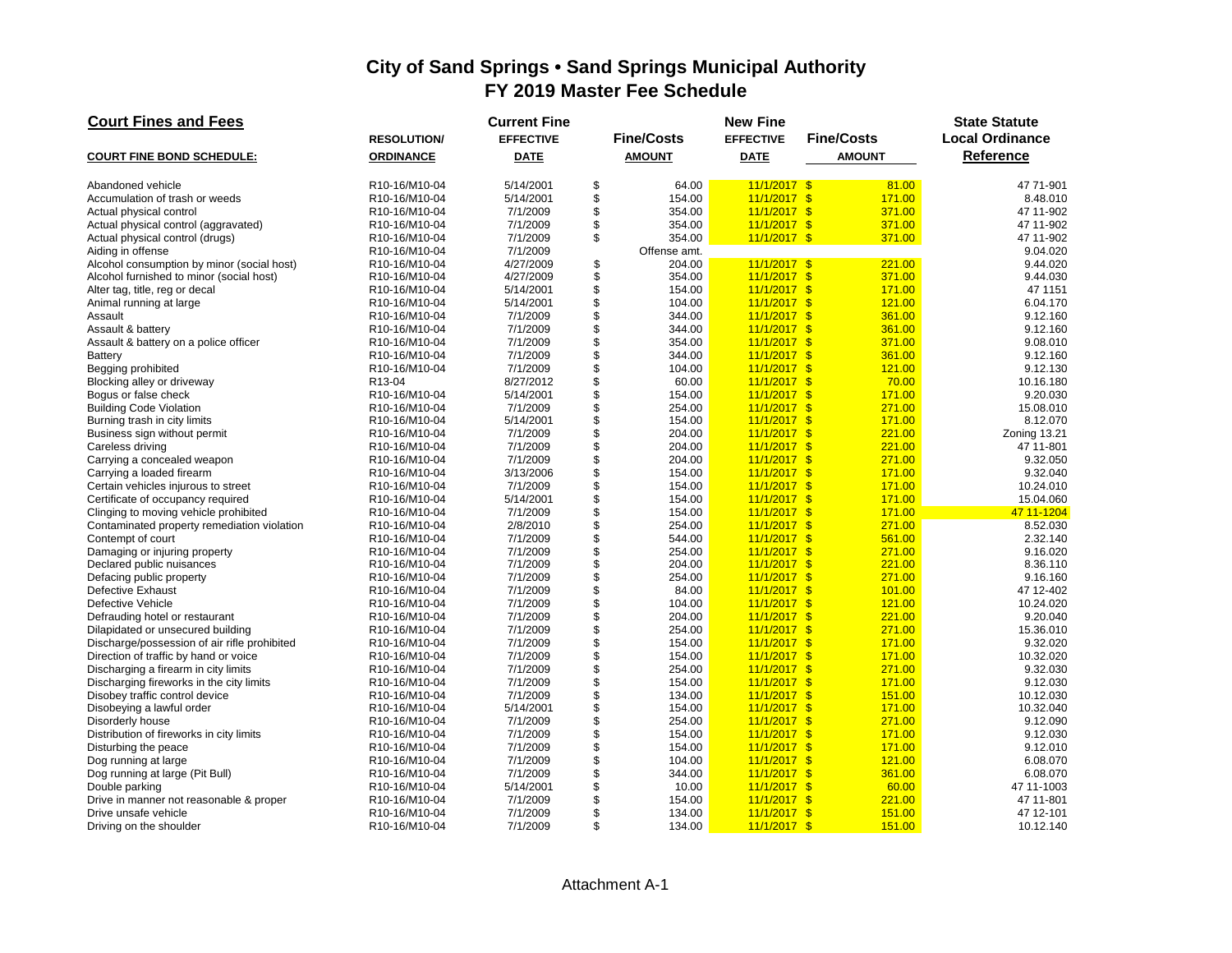| <b>Court Fines and Fees</b>                    |                                         | <b>Current Fine</b> |             |                   | <b>New Fine</b>  |                   | <b>State Statute</b>   |
|------------------------------------------------|-----------------------------------------|---------------------|-------------|-------------------|------------------|-------------------|------------------------|
|                                                | <b>RESOLUTION</b>                       | <b>EFFECTIVE</b>    |             | <b>Fine/Costs</b> | <b>EFFECTIVE</b> | <b>Fine/Costs</b> | <b>Local Ordinance</b> |
| <b>COURT FINE BOND SCHEDULE:</b>               | <b>ORDINANCE</b>                        | <b>DATE</b>         |             | <b>AMOUNT</b>     | <b>DATE</b>      | <b>AMOUNT</b>     | Reference              |
| Driving under the influence                    | R10-16/M10-04                           | 7/1/2009            | \$          | 354.00            | $11/1/2017$ \$   | 371.00            | 47 11-902              |
| DUI (aggravated .15 or more)                   | R10-16/M10-04                           | 7/1/2009            | $\ddot{\$}$ | 354.00            | $11/1/2017$ \$   | 371.00            | 47 11-902              |
| Driving under the influence (drugs)            | R10-16/M10-04                           | 7/1/2009            | \$          | 354.00            | $11/1/2017$ \$   | 371.00            | 47 11-902              |
| DUI (under 21)                                 | R10-16/M10-04                           | 7/1/2009            | \$          | 354.00            | $11/1/2017$ \$   | 371.00            | 47 6-106               |
| Driving under susp, rev, cancel                | R10-16/M10-04                           | 7/1/2009            | \$          | 254.00            | $11/1/2017$ \$   | 271.00            | 47 6-303               |
| Driving While Denied or Canceled               | R10-16/M10-04                           | 7/1/2009            | $\ddot{\$}$ | 254.00            | $11/1/2017$ \$   | 271.00            | 47 6-303               |
| Driving while impaired                         | R10-16/M10-04                           | 7/1/2009            | \$          | 354.00            | $11/1/2017$ \$   | 371.00            | 47 761                 |
| Driving while license disqualified             | R10-16/M10-04                           | 7/1/2009            | \$          | 254.00            | $11/1/2017$ \$   | 271.00            | 47 6-303               |
| Driving while revoked                          | R10-16/M10-04                           | 7/1/2009            | $\ddot{\$}$ | 254.00            | $11/1/2017$ \$   | 271.00            | 47 6-303               |
| Driving w/fog lamps on                         | R10-16/M10-04                           | 7/1/2009            | \$          | 104.00            | $11/1/2017$ \$   | 121.00            | 47 12-217              |
| <b>Electrical Code Violation</b>               | R10-16/M10-04                           | 7/1/2009            | \$          | 254.00            | $11/1/2017$ \$   | 271.00            | 15.16.140              |
| Eluding a police officer                       | R10-16/M10-04                           | 7/1/2009            | \$          | 354.00            | $11/1/2017$ \$   | 371.00            | 9.08.130               |
| Employee without food handlers permit          | R10-16/M10-04                           | 11/8/2004           | \$          | 154.00            | $11/1/2017$ \$   | 171.00            | 8.18.010               |
| Enter or leaving controlled access hwy         | R10-16/M10-04                           | 7/1/2009            | \$          | 134.00            | $11/1/2017$ \$   | 151.00            | 47 11-1302             |
| Equipment violation                            | R10-16/M10-04                           | 7/1/2009            | \$          | 104.00            | $11/1/2017$ \$   | 121.00            | 10.24.030              |
| Evidence of rodent/insect contamination        | R10-16/M10-04                           | 11/8/2004           | $\ddot{\$}$ | 154.00            | $11/1/2017$ \$   | 171.00            | 8.18.010               |
| Excessive acceleration                         | R10-16/M10-04                           | 7/1/2009            | \$          | 134.00            | $11/1/2017$ \$   | 151.00            | 47 11-801              |
| Expired tag 0-1 month out of date              | R10-16/M10-04                           | 5/14/2001           | \$          |                   |                  |                   | 10.32.230              |
| Expired tag 1-4 months out of date             | R10-16/M10-04                           | 5/142001            | \$          | 44.00             | $11/1/2017$ \$   | 61.00             | 10.32.230              |
| Expired tag 4-8 months out of date             | R10-16/M10-04                           | 5/14/2001           | \$          | 64.00             | $11/1/2017$ \$   | 81.00             | 10.21.230              |
| Expired tag 8-12 months out of date            | R10-16/M10-04                           | 5/14/2001           | \$          | 84.00             | 11/1/2017 \$     | 101.00            | 10.32.230              |
| Expired tag 12+ months out of date             | R10-16/M10-04                           | 5/14/2001           | \$          | 104.00            | $11/1/2017$ \$   | 121.00            | 10.32.230              |
| Expunged                                       | R10-16/M10-04                           | 5/14/2001           | \$          |                   |                  |                   |                        |
| Fail to change address/name on DL              | R10-16/M10-04                           | 7/1/2009            | \$          | 94.00             | $11/1/2017$ \$   | 111.00            | 47 6-116               |
| Fail to comply w/rabies procedure              | R10-16/M10-04                           | 7/1/2009            | \$          | 254.00            | $11/1/2017$ \$   | 271.00            | 6.08.040               |
| Fail to comply w/amusement reg                 | R10-16/M10-04                           | 5/14/2001           | \$          | 154.00            | $11/1/2017$ \$   | 171.00            | 5.16.070               |
| Fail to comply w/comm veh reg                  | R10-16/M10-04                           | 5/14/2001           | \$          | 84.00             | $11/1/2017$ \$   | 101.00            | 47 1133                |
| Fail to display lighted head lamps             | R10-16/M10-04                           | 7/1/2009            | \$          | 134.00            | $11/1/2017$ \$   | 151.00            | 47 12-201              |
| Fail to equip trailer with reflectors          | R10-16/M10-04                           | 7/1/2009            | \$          | 104.00            | $11/1/2017$ \$   | 121.00            | 47 12-205              |
| Fail to maintain turning lane                  | R10-16/M10-04                           | 7/1/2009            | \$          | 134.00            | $11/1/2017$ \$   | 151.00            | 47 11-309              |
| Fail to obey railroad crossing signal          | R10-16/M10-04                           | 7/1/2009            | \$          | 134.00            | $11/1/2017$ \$   | 271.00            | 47 11-701              |
| Fail to obtain oversize load permit            | R10-16/M10-04                           | 5/14/2001           | \$          | 254.00            | $11/1/2017$ \$   | 271.00            | 15.40.010              |
| Fail to obtain itinerant peddler license       | R10-16/M10-04                           | 9/12/2005           | \$          | 154.00            | $11/1/2017$ \$   | 171.00            | 5.16.050               |
| Fail to obtain swimming pool permit            | R10-16/M10-04                           | 7/1/2009            | \$          | 254.00            | $11/1/2017$ \$   | 271.00            | 15.08.010              |
| Fail to obtain valid Oklahoma driver's license | R10-16/M10-04                           | 7/1/2009            | \$          | 134.00            | $11/1/2017$ \$   | 151.00            | 47 213                 |
| Fail to provide required info                  | R10-16/M10-04                           | 7/1/2009            | \$          | 254.00            | $11/1/2017$ \$   | 271.00            | 47 10-104              |
| Fail to register new vehicle                   | R10-16/M10-04                           | 5/14/2001           | \$          | 114.00            | $11/1/2017$ \$   | 131.00            | 47 1151                |
| Fail to register out of state vehicle          | R10-16/M10-04                           | 5/14/2001           | \$          | 114.00            | $11/1/2017$ \$   | 131.00            | 47 1125                |
| Fail to register used vehicle                  | R10-16/M10-04                           | 5/14/2001           | \$          | 114.00            | 11/1/2017 \$     | 131.00            | 47 1137                |
| Fail to signal intent to turn                  | R10-16/M10-04                           | 5/14/2001           | \$          | 114.00            | $11/1/2017$ \$   | 151.00            | 47 11-604              |
| Fail to store solid waste container properly   | R10-16/M10-04                           | 6/12/2006           | $\ddot{s}$  | 154.00            | $11/1/2017$ \$   | 171.00            | 8.16.055               |
| Fail to use child safety restraint             | R <sub>10</sub> -16/M <sub>10</sub> -04 | 7/1/2009            | \$          | 94.00             | $11/1/2017$ \$   | 111.00            | 47 11-1112             |
| Fail to use due caution/emergency vehicle      | R10-16/M10-04                           | 7/1/2009            | \$          | 204.00            | $11/1/2017$ \$   | 221.00            | 47 11-314              |
| Fail to use safety restraint                   | R10-16/M10-04                           | 5/14/2001           | \$          | 20.00             |                  |                   | 47 12-417              |
| Fail to yield to emergency vehicle             | R10-16/M10-04                           | 7/1/2009            | $\ddot{\$}$ | 204.00            | $11/1/2017$ \$   | 271.00            | 47 11-405              |
| Fail to yield to pedestrian                    | R10-16/M10-04                           | 7/1/2009            | \$          | 134.00            | $11/1/2017$ \$   | 151.00            | 47 11-502              |
| Fail to yield to pedestrian in crosswalk       | R10-16/M10-04                           | 7/1/2009            | \$          | 134.00            | $11/1/2017$ \$   | 151.00            | 47 11-502              |
| Failure to dim lights                          | R10-16/M10-04                           | 5/14/2001           | \$          | 114.00            | $11/1/2017$ \$   | 131.00            | 47 12-222              |
| Failure to ensure clearance                    | R10-16/M10-04                           | 7/1/2009            | \$          | 134.00            | $11/1/2017$ \$   | 151.00            | 47 14-118              |
| Failure to insure                              | R10-16/M10-04                           | 5/14/2001           | \$          | 154.00            | $11/1/2017$ \$   | 171.00            | 10.32-250              |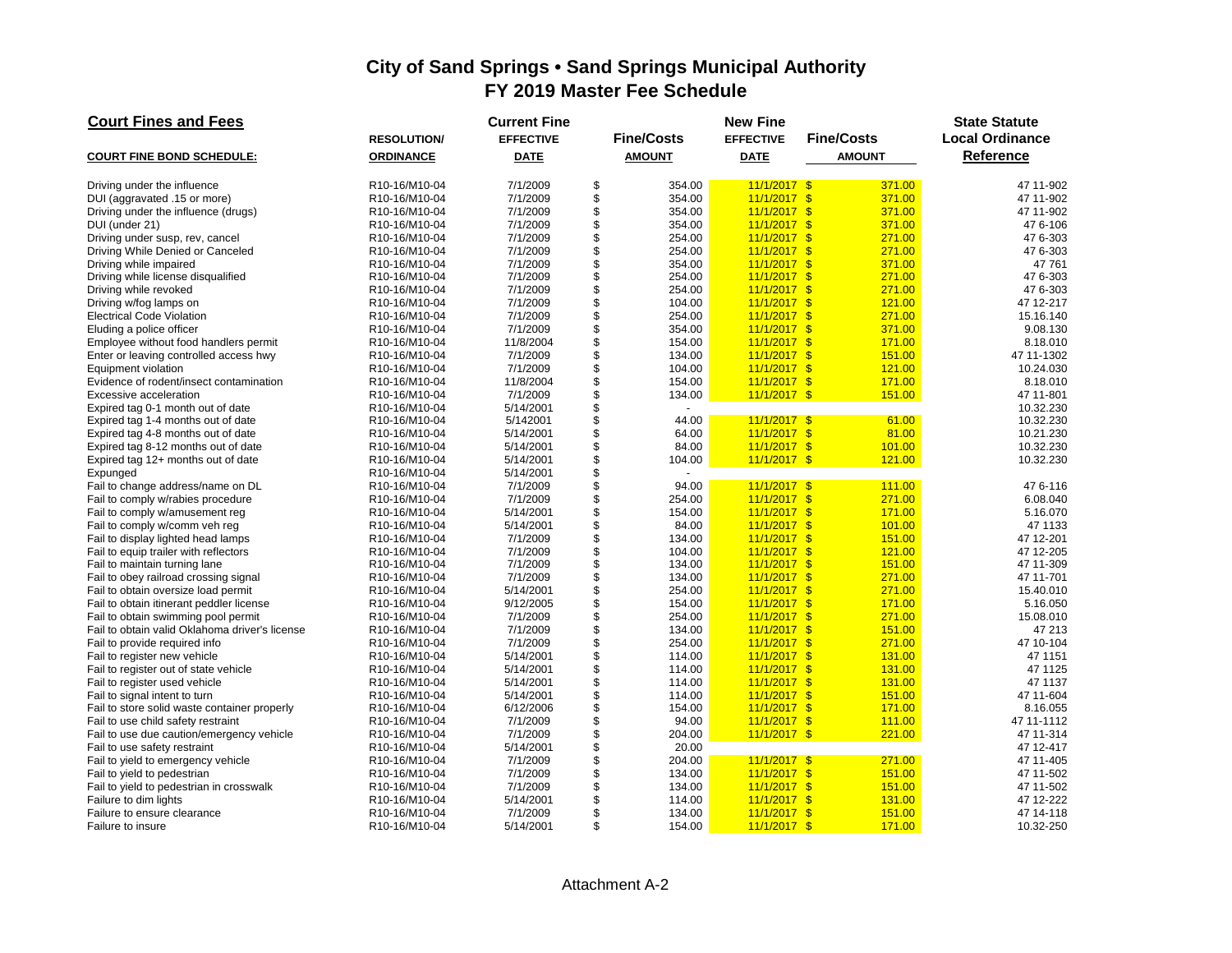| <b>Court Fines and Fees</b>                                      |                                         | <b>Current Fine</b>  |                          |                   | <b>New Fine</b>                  |                   | <b>State Statute</b>    |
|------------------------------------------------------------------|-----------------------------------------|----------------------|--------------------------|-------------------|----------------------------------|-------------------|-------------------------|
|                                                                  | <b>RESOLUTION</b>                       | <b>EFFECTIVE</b>     |                          | <b>Fine/Costs</b> | <b>EFFECTIVE</b>                 | <b>Fine/Costs</b> | <b>Local Ordinance</b>  |
| <b>COURT FINE BOND SCHEDULE:</b>                                 | <b>ORDINANCE</b>                        | <b>DATE</b>          |                          | <b>AMOUNT</b>     | <b>DATE</b>                      | <b>AMOUNT</b>     | Reference               |
| Failure to obtain building permit                                | R10-16/M10-04                           | 7/1/2009             | \$                       | 254.00            | $11/1/2017$ \$                   | 271.00            | 15.04.010               |
| Failure to obtain sign permit                                    | R10-16/M10-04                           | 7/1/2009             | \$                       | 254.00            | $11/1/2017$ \$                   | 271.00            | Zoning 13.21            |
| Failure to secure load                                           | R10-16/M10-04                           | 7/1/2009             | \$                       | 134.00            | $11/1/2017$ \$                   | 151.00            | 47 14-105               |
| Failure to yield from a private drive                            | R10-16/M10-04                           | 7/1/2009             | \$                       | 134.00            | $11/1/2017$ \$                   | 151.00            | 47 11-404               |
| Failure to yield from stop sign                                  | R10-16/M10-04                           | 7/1/2009             | \$                       | 134.00            | $11/1/2017$ \$                   | 151.00            | 47 11-403               |
| Failure to yield right of way                                    | R10-16/M10-04                           | 7/1/2009             | \$                       | 134.00            | $11/1/2017$ \$                   | 151.00            | 47 11-103               |
| Failure to yield right on red                                    | R10-16/M10-04                           | 7/1/2009             | \$                       | 134.00            | $11/1/2017$ \$                   | 151.00            | 47 11-202               |
| Failure to yield w/turning left                                  | R10-16/M10-04                           | 7/1/2009             | \$                       | 134.00            | $11/1/2017$ \$                   | 151.00            | 47 11-402               |
| Fair housing ordinance violation                                 | R10-16/M10-04                           | 8/2/2002             | \$                       | 254.00            | $11/1/2017$ \$                   | 271.00            | 9.24.020                |
| False alarm                                                      | R10-16/M10-04                           | 5/14/2001            | \$                       | 154.00            | $11/1/2017$ \$                   | 171.00            | 9.08.090                |
| False cert of security verification                              | R10-16/M10-04                           | 7/1/2009             | \$                       | 204.00            | $11/1/2017$ \$                   | 271.00            | 47 7-602                |
| False info on an accident report                                 | R10-16/M10-04                           | 5/14/2001            | \$                       | 254.00            | $11/1/2017$ \$                   | 271.00            | 47 10-112               |
| False report to a police officer                                 | R10-16/M10-04                           | 7/1/2009             | \$                       | 254.00            | $11/1/2017$ \$                   | 271.00            | 9.08.100                |
| Following too closely                                            | R10-16/M10-04                           | 7/1/2009             | \$                       | 134.00            | $11/1/2017$ \$                   | 151.00            | 47 11-310               |
| Gas pump thievery (1st offense)                                  | R10-16/M10-04                           | 5/14/2001            | \$                       | 154.00            | $11/1/2017$ \$                   | 371.00            | 9.20.050                |
| Gas pump thievery (2nd offense)                                  | R10-16/M10-04                           | 5/14/201             | $\frac{2}{\pi}$          | 254.00            |                                  |                   | 9.20.050                |
| Gas pump thievery (3rd offense)                                  | R10-16/M10-04                           | 5/14/2001            | $\frac{2}{3}$            | 344.00            |                                  |                   | 9.20.050                |
| Handicapped parking                                              | R10-16/M10-04                           | 7/1/2009             | $\overline{\mathcal{S}}$ | 100.00            |                                  |                   | 10.16.040               |
| Harmful deception                                                | R10-16/M10-04                           | 7/1/2009             | \$                       | 254.00            | $11/1/2017$ \$                   | 271.00            | 9.20.020                |
| Illegal entrance                                                 | R10-16/M10-04                           | 5/14/2001            | \$                       | 154.00            | $11/1/2017$ \$                   | 171.00            | 9.16.070                |
| Illegal entry on private property                                | R10-16/M10-04                           | 7/1/2009             | \$                       | 154.00            | $11/1/2017$ \$                   | 171.00            | 10.16.190               |
| Illegal use of service drive                                     | R10-16/M10-04                           | 5/14/2001            | \$                       | 64.00             |                                  |                   |                         |
| Illegal window tinting                                           | R10-16/M10-04                           | 5/14/2001            | \$                       | 84.00             | $11/1/2017$ \$                   | 101.00            | 47 12-422               |
| Impeding movement of traffic                                     | R10-16/M10-04                           | 7/1/2009             | \$                       | 134.00            | $11/1/2017$ \$                   | 151.00            | 47 11-804               |
| Improper backing                                                 | R10-16/M10-04                           | 7/1/2009             | \$<br>\$                 | 134.00            | $11/1/2017$ \$<br>$11/1/2017$ \$ | 151.00<br>121.00  | 47 11-1102<br>47 12-209 |
| Improper color illumination of tag                               | R10-16/M10-04                           | 7/1/2009             | \$                       | 104.00            |                                  |                   | 47 11-311               |
| Improper crossing of center median                               | R10-16/M10-04<br>R10-16/M10-04          | 7/1/2009<br>7/1/2009 | \$                       | 134.00<br>254.00  | $11/1/2017$ \$<br>$11/1/2017$ \$ | 151.00<br>271.00  | 12.08.020               |
| Improper driveway access w/o permit                              |                                         | 7/1/2009             | \$                       | 134.00            | $11/1/2017$ \$                   | 151.00            | 47 11-1302              |
| Improper entrance or exit of highway<br>Improper food protection | R10-16/M10-04<br>R10-16/M10-04          | 11/6/2004            | \$                       | 154.00            | $11/1/2017$ \$                   | 171.00            | 8.18.010                |
| Improper home occupation signage                                 | R <sub>10</sub> -16/M <sub>10</sub> -04 | 7/1/2009             | \$                       | 254.00            | $11/1/2017$ \$                   | 271.00            | Zoning 5.03             |
| Improper lane use                                                | R10-16/M10-04                           | 7/1/2009             | \$                       | 134.00            | $11/1/2017$ \$                   | 151.00            | 47 11-309               |
| Improper muffler/exhaust                                         | R10-16/M10-04                           | 7/1/2009             | \$                       | 84.00             | $11/1/2017$ \$                   | 101.00            | 47 12-402               |
| Improper parking                                                 | R10-16/M10-04                           | 5/14/2001            | \$                       | 10.00             | $11/1/2017$ \$                   | 80.00             | 47 11-1003              |
| Improper parking/storage of recreational vehicle                 | R10-16/M10-04                           | 7/1/2009             | \$                       | 154.00            | $11/1/2017$ \$                   | 171.00            | Zoning 5.06             |
| Improper passing                                                 | R10-16/M10-04                           | 7/1/2009             | \$                       | 134.00            | $11/1/2017$ \$                   | 151.00            | 47 11-306               |
| Improper stop                                                    | R10-16/M10-04                           | 7/1/2009             | \$                       | 134.00            | $11/1/2017$ \$                   | 151.00            | 47 11-1003              |
| Improper tag display                                             | R10-16/M10-04                           | 7/1/2009             | \$                       | 134.00            | $11/1/2017$ \$                   | 171.00            | 474--107                |
| Improper temperature of food                                     | R10-16/M10-04                           | 7/1/2009             | \$                       | 154.00            | $11/1/2017$ \$                   | 171.00            | 8.18.010                |
| Improper tow hookup                                              | R10-16/M10-04                           | 7/1/2009             | \$                       | 134.00            | $11/1/2017$ \$                   | 151.00            | 47 14-106               |
| Improper turn                                                    | R10-16/M10-04                           | 7/1/2009             | \$                       | 134.00            | $11/1/2017$ \$                   | 151.00            | 47 11-604               |
| Improper/unsafe lane change                                      | R10-16/M10-04                           | 7/1/2009             | \$                       | 134.00            | $11/1/2017$ \$                   | 151.00            | 47 11-309               |
| Inattentive driving                                              | R10-16/M10-04                           | 7/1/2009             | \$                       | 134.00            | $11/1/2017$ \$                   | 151.00            | 47 11-901B              |
| Indecent exposure                                                | R10-16/M10-04                           | 7/1/2009             | \$                       | 254.00            | $11/1/2017$ \$                   | 271.00            | 9.12.010                |
| Industrial pretreatment violation (maximum)                      | R10-16/M10-04                           | 7/1/2009             | \$                       | 1,000.00          |                                  |                   | 11 OS 14-111            |
| Injurious acts to an animal                                      | R10-16/M10-04                           | 7/1/2009             | \$                       | 254.00            | $11/1/2017$ \$                   | 271.00            | 6.04.190                |
| Inop/dismant vehicle in yard                                     | R10-16/M10-04                           | 7/1/2009             | \$                       | 254.00            | $11/1/2017$ \$                   | 271.00            | Zoning 2.12             |
| Inop vehicle in yard over 168 hours                              | R10-16/M10-04                           | 7/1/2009             | \$                       | 254.00            | $11/1/2017$ \$                   | 271.00            | 8.20.020                |
| Installation of smoke detectors required                         | R10-16/M10-04                           | 7/1/2009             | \$                       | 254.00            | $11/1/2017$ \$                   | 271.00            | 74 11-324, 11A          |
| Insulting signs, language, literature                            | R10-16/M10-04                           | 5/14/2001            | \$                       | 154.00            | $11/1/2017$ \$                   | 171.00            | 9.12.020                |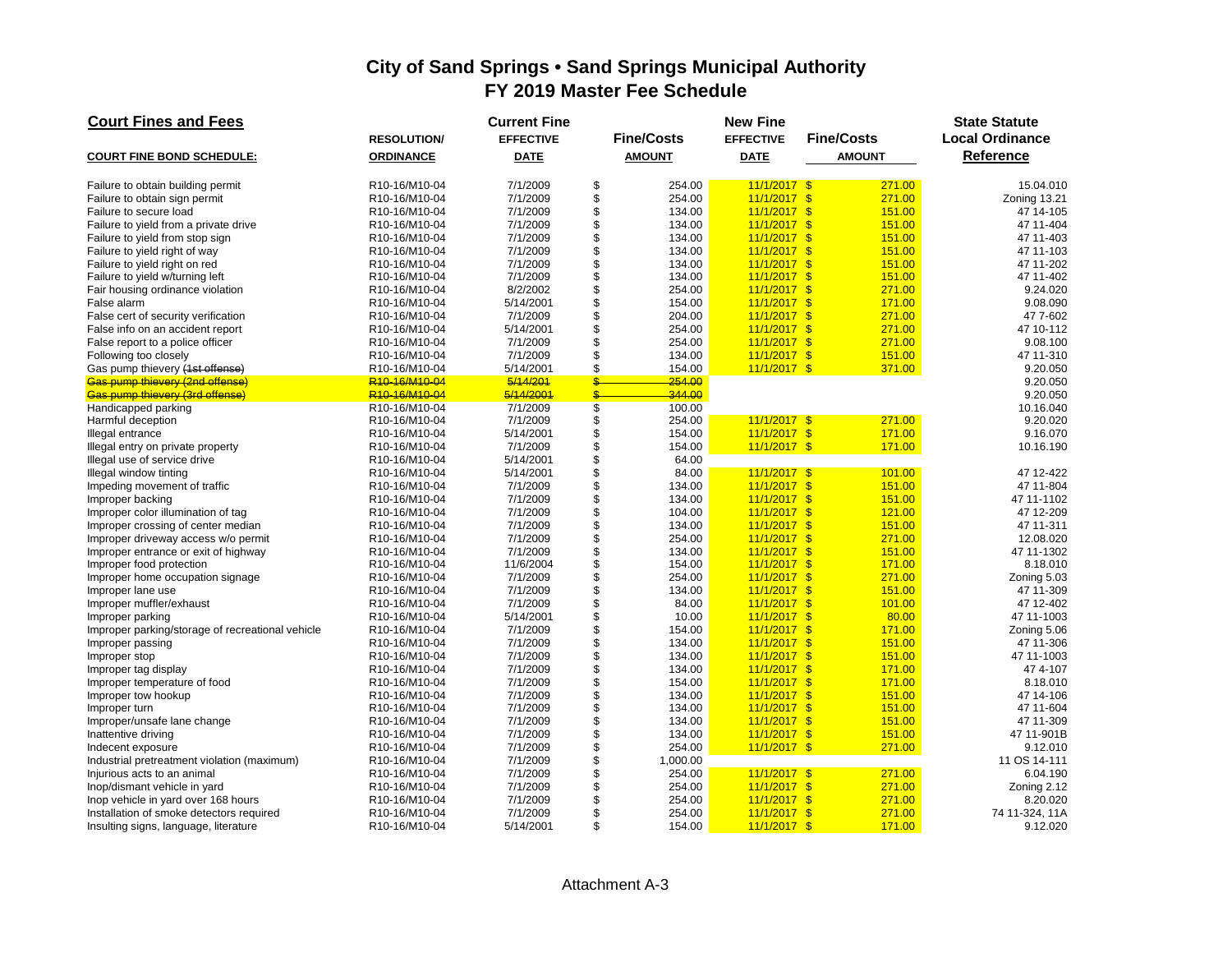| <b>Court Fines and Fees</b>                            |                   | <b>Current Fine</b> |                         |                   | <b>New Fine</b>  |                   | <b>State Statute</b>   |
|--------------------------------------------------------|-------------------|---------------------|-------------------------|-------------------|------------------|-------------------|------------------------|
|                                                        | <b>RESOLUTION</b> | <b>EFFECTIVE</b>    |                         | <b>Fine/Costs</b> | <b>EFFECTIVE</b> | <b>Fine/Costs</b> | <b>Local Ordinance</b> |
| <b>COURT FINE BOND SCHEDULE:</b>                       | <b>ORDINANCE</b>  | <b>DATE</b>         |                         | <b>AMOUNT</b>     | <b>DATE</b>      | <b>AMOUNT</b>     | Reference              |
| Itinerant peddling of animals prohibited               | R10-16/M10-04     | 4/13/2009           | \$                      | 154.00            | $11/1/2017$ \$   | 171.00            | 6.04.240               |
| Knowingly issue false sec ver                          | R10-16/M10-04     | 7/1/2009            | \$                      | 254.00            | $11/1/2017$ \$   | 271.00            | 47 7-602               |
| Lamps & equipment on bicycle                           | R10-16/M10-04     | 5/14/2001           | \$                      | 84.00             | $11/1/2017$ \$   | 101.00            | 47 11-1207             |
| Land use violation                                     | R10-16/M10-04     | 7/1/2009            | \$                      | 254.00            | $11/1/2017$ \$   | 271.00            | Zoning.2.05            |
| Leaving the scene                                      | R10-16/M10-04     | 7/1/2009            | \$                      | 254.00            | $11/1/2017$ \$   | 271.00            | 47 10-103              |
| Left of center                                         | R10-16/M10-04     | 7/1/2009            | \$                      | 134.00            | $11/1/2017$ \$   | 151.00            | 47 11-306              |
| License & vaccination required                         | R10-16/M10-04     | 5/14/2001           | \$                      | 64.00             | $11/1/2017$ \$   | 81.00             | 6.08.010               |
| Littering                                              | R10-16/M10-04     | 5/14/2001           | \$                      | 154.00            | $11/1/2017$ \$   | 171.00            | 8.28.020               |
| Littering from a moving vehicle                        | R10-16/M10-04     | 7/1/2009            | \$                      | 154.00            | $11/1/2017$ \$   | 171.00            | 8.28.020               |
| Loud muffler                                           | R10-16/M10-04     | 7/1/2009            | \$                      | 84.00             | $11/1/2017$ \$   | 101.00            | 10.24.040              |
| Loud noise or music prohibited                         | R10-16/M10-04     | 5/14/2001           | \$                      | 154.00            | $11/1/2017$ \$   | 171.00            | 9.12.040               |
| Loud sound amp system prohibited                       | R10-16/M10-04     | 5/14/2001           | \$                      | 104.00            | $11/1/2017$ \$   | 121.00            | 10.24.070              |
| Malicious mischief                                     | R10-16/M10-04     | 5/14/2001           | \$                      | 154.00            | $11/1/2017$ \$   | 171.00            | 9.16.190               |
| Method of parking (wrong way)                          | R10-16/M10-04     | 5/14/2001           | \$                      | 10.00             |                  |                   | 47 11-1004             |
| Maint and construction zones                           | R10-16/M10-04     | 5/14/2001           | \$                      | 154.00            | $11/1/2017$ \$   | 171.00            | 10.32.100              |
| Misrepresentation of age by minor (alcohol)            | R10-16/M10-04     | 7/1/2009            | \$                      | 154.00            | $11/1/2017$ \$   | 171.00            | 5.06.050               |
| <b>Mechanical Code Violation</b>                       | R10-16/M10-04     | 7/1/2009            | \$                      | 254.00            | $11/1/2017$ \$   | 271.00            | 15.20.010              |
| Negligent parking prohibited                           | R13-04            | 8/27/2012           | \$                      | 60.00             |                  |                   | 10.16.240              |
| No eye protection                                      | R10-16/M10-04     | 5/14/2001           | \$                      | 84.00             | $11/1/2017$ \$   | 101.00            | 47 40-105              |
| Nuisance (animal)                                      | R10-16/M10-04     | 7/1/2009            | \$                      | 254.00            | $11/1/2017$ \$   | 271.00            | 6.08.080               |
| Nuisance (public)                                      | R10-16/M10-04     | 7/1/2009            | \$                      | 254.00            | $11/1/2017$ \$   | 271.00            | 9.04.090               |
| Nuisance (public health)                               | R10-16/M10-04     | 7/1/2009            | \$                      | 254.00            | $11/1/2017$ \$   | 271.00            | 8.36.120.E             |
| Numerical limitation animal                            | R10-16/M10-04     | 5/14/2001           | \$                      | 84.00             | $11/1/2017$ \$   | 141.00            | 6.08.120               |
| Obstructing a police officer                           | R10-16/M10-04     | 5/14/2001           | \$                      | 254.00            | $11/1/2017$ \$   | 271.00            | 9.08.010               |
| Obstruction to driver's view                           | R10-16/M10-04     | 7/1/2009            | \$                      | 134.00            | $11/1/2017$ \$   | 151.00            | 47 11-1104             |
| Obstructive or dangerous vehicles                      | R17-36/M17-04     | 7/1/2009            | $\mathsf{\$}$           | 134.00            | $11/1/2017$ \$   | 151.00            | 10.24.20               |
| Occupied dwelling unfit for human habitation           | R10-16/M10-04     | 7/1/2009            | \$                      | 254.00            | $11/1/2017$ \$   | 271.00            | 15.24.0609             |
| Opening door to oncoming traffic                       | R10-16/M10-04     | 7/1/2009            | \$                      | 134.00            | $11/1/2017$ \$   | 151.00            | 47 11-115              |
| Operable vehicle parked in yard                        | R10-16/M10-04     | 7/1/2009            | \$                      | 254.00            | $11/1/2017$ \$   | 271.00            | Zoning 2.11            |
| Operate motorcycle without helmet (under 18)           | R10-16/M10-04     | 5/14/2001           | \$                      | 84.00             | $11/1/2017$ \$   | 101.00            | 47 40-105              |
| Operate motorcycle without proper equipment            | R10-16/M10-04     | 5/14/2001           | \$                      | 84.00             | $11/1/2017$ \$   | 101.00            | 47 40-105              |
| Operate under a foreign license                        | R10-16/M10-04     | 5/14/2001           | \$                      | 154.00            | $11/1/2017$ \$   | 171.00            | 47 6-210               |
| Operate under foreign driver's license while suspended | R10-16/M10-04     | 7/1/2009            | \$                      | 254.00            | $11/1/2017$ \$   | 271.00            | 47 6-303               |
| Operate vehicle with non-use tag displayed             | R10-16/M10-04     | 5/14/2001           | \$                      | 114.00            | $11/1/2017$ \$   | 131.00            | 47 7-686               |
| Operate vehicle without proper license endorsement     | R10-16/M10-04     | 7/1/2009            | \$                      | 134.00            | $11/1/2017$ \$   | 151.00            | 47 6-101               |
| Parked blocking driveway                               | R13-04            | 8/27/2012           | \$                      | 60.00             |                  |                   | 10.16.120              |
| Parked blocking mail box                               | R13-04            | 8/27/2012           | \$                      | 60.00             |                  |                   | 10.16.240              |
| Parked in a loading zone                               | R13-04            | 8/27/2012           | \$                      | 60.00             |                  |                   | 10.20.040              |
| Parked in a no parking zone                            | R10-16/M10-04     | 5/14/2001           | \$                      | 10.00             |                  |                   | 47 11 - 1003           |
| Parked in excess of 2 hours                            | R10-16/M10-04     | 5/14/2001           | $\sqrt[6]{\frac{1}{2}}$ | 10.00             |                  |                   | 10.16.030              |
| Parked in excess of 24 hours                           | R10-16/M10-04     | 5/14/2001           | \$                      | 10.00             |                  |                   | 10.16.050              |
| Parked in excess of 24 hours & towed                   | R10-16/M10-04     | 5/14/2001           | \$                      | 20.00             |                  |                   | 10.16.050              |
| Parked in fire zone                                    | R13-04            | 8/27/2012           | \$                      | 100.00            |                  |                   | 10.16.240/15.32.060    |
| Parked over 18" from curb                              | R10-16/M10-04     | 5/14/2001           | \$                      | 10.00             |                  |                   | 10.16.230              |
| Parked vehicle in area not hard surfaced               | R10-16/M10-04     | 7/1/2009            | \$                      | 254.00            | $11/1/2017$ \$   | 271.00            | Zoning 2.11            |
| Parked within 30 feet of stop sign                     | R10-16/M10-04     | 5/14/2001           | \$                      | 10.00             | $11/1/2017$ \$   | 60.00             | 10.16.120              |
| Parking for certain purpose prohibited                 | R10-16/M10-04     | 5/14/2001           | \$                      | 10.00             |                  |                   | 10.16.220              |
| Parking on sidewalk                                    | R13-04            | 8/27/2012           | \$                      | 60.00             |                  |                   | 10.16.120              |
| Parking prohibited specific places                     | R13-04            | 8/27/2012           | \$                      | 60.00             |                  |                   | 10.16.120              |
| Passing in a no passing zone                           | R10-16/M10-04     | 7/1/2009            | \$                      | 134.00            | $11/1/2017$ \$   | 151.00            | 47 11-307              |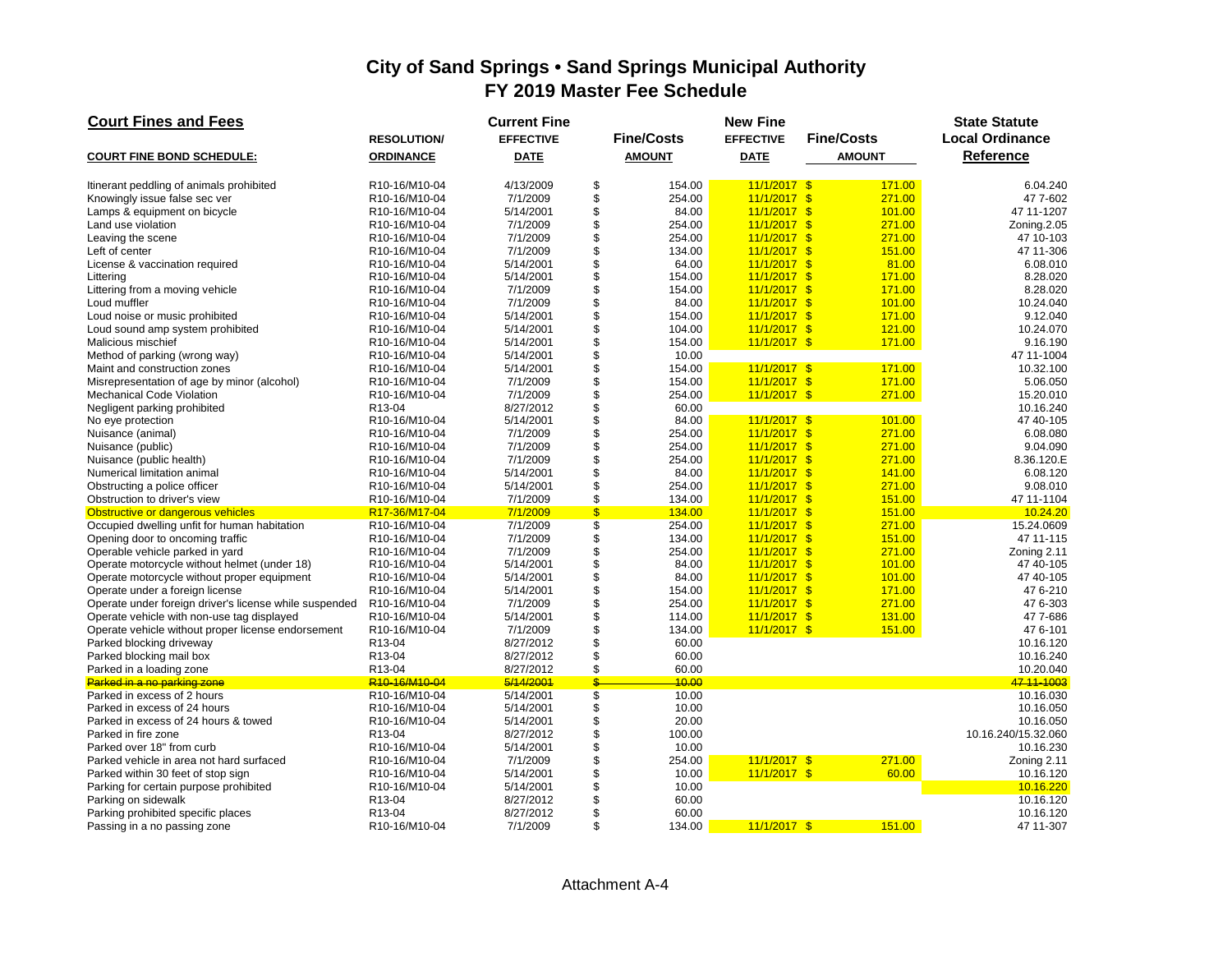| <b>Court Fines and Fees</b>                                                                            |                                        | <b>Current Fine</b>    |                          |                   | <b>New Fine</b>                  |                                     | <b>State Statute</b>           |
|--------------------------------------------------------------------------------------------------------|----------------------------------------|------------------------|--------------------------|-------------------|----------------------------------|-------------------------------------|--------------------------------|
|                                                                                                        | <b>RESOLUTION</b>                      | <b>EFFECTIVE</b>       |                          | <b>Fine/Costs</b> | <b>EFFECTIVE</b>                 | <b>Fine/Costs</b>                   | <b>Local Ordinance</b>         |
| <b>COURT FINE BOND SCHEDULE:</b>                                                                       | <b>ORDINANCE</b>                       | <b>DATE</b>            |                          | <b>AMOUNT</b>     | <b>DATE</b>                      | <b>AMOUNT</b>                       | Reference                      |
| Passing on the right prohibited                                                                        | R10-16/M10-04                          | 7/1/2009               | \$                       | 134.00            | $11/1/2017$ \$                   | 151.00                              | 47 11-304                      |
| Passing school bus load/unload                                                                         | R10-16/M10-04                          | 7/1/2009               | \$                       | 254.00            | $11/1/2017$ \$                   | 271.00                              | 47 11-705                      |
| Permitting unauthorized minor to operate vehicle                                                       | R10-16/M10-04                          | 7/1/2009               | \$                       | 134.00            | $11/1/2017$ \$                   | 151.00                              | 47 6-304                       |
| Permitting unauthorized person to operate vehicle                                                      | R10-16/M10-04                          | 7/1/2009               | \$                       | 134.00            | $11/1/2017$ \$                   | 151.00                              | 47 6-305                       |
| Petit larceny                                                                                          | R10-16/M10-04                          | 7/1/2009               | \$                       | 254.00            | $11/1/2017$ \$                   | 371.00                              | 9.20.010                       |
| Plumbing Code Violation                                                                                | R10-16/M10-04                          | 7/1/2009               | \$                       | 254.00            | $11/1/2017$ \$                   | 271.00                              | 15.12.260                      |
| Plumbing fixture not connected to city sewer                                                           | R10-16/M10-04                          | 7/1/2009               | \$                       | 254.00            | $11/1/2017$ \$                   | 271.00                              | 15.12.260                      |
| Political sign ordinance violation                                                                     | R10-16/M10-04                          | 12/19/2005             | \$                       | 254.00            | $11/1/2017$ \$                   | 271.00                              | 9.16.220                       |
| Possession of alcohol by minor                                                                         | R10-16/M10-04                          | 7/1/2009               | \$                       | 204.00            | $11/1/2017$ \$                   | 221.00                              | 5.04.150                       |
| Possession of beer by minor                                                                            | R10-16/M10-04                          | 7/1/2009               | \$                       | 204.00            | $11/1/2017$ \$                   | 221.00                              | 5.04.150                       |
| Possession of CDS                                                                                      | R10-16/M10-04                          | 7/1/2009               | \$                       | 304.00            | $11/1/2017$ \$                   | 321.00                              | 9.12.060                       |
| Possession of marijuana                                                                                | R10-16/M10-04                          | 7/1/2009               | \$                       | 309.00            | $11/1/2017$ \$                   | 326.00                              | 9.12.060                       |
| Possession of paraphernalia                                                                            | R10-16/M10-04                          | 7/1/2009               | \$                       | 304.00            | $11/1/2017$ \$                   | 321.00                              | 9.12.070                       |
| Possession of tobacco by minor (1st offense)                                                           | R10-16/M10-04                          | 8/24/2009              | \$                       | 144.00            | $11/1/2017$ \$                   | 111.00                              | 9.40.040                       |
| Possession of tobacco by minor (sub. off. w/l 1 yr.)                                                   | R10-16/M10-04                          | 8/24/2009              | \$                       | 244.00            | $11/1/2017$ \$                   | 136.00                              | 9.40.040                       |
| Possession of valid DL required                                                                        | R10-16/M10-04                          | 7/1/2009               | \$                       | 134.00            | $11/1/2017$ \$                   | 151.00                              | 10.32.210                      |
| Present forged proof of insurance                                                                      | R10-16/M10-04                          | 7/1/2009               | \$                       | 254.00            | $11/1/2017$ \$                   | 271.00                              | 47 7-403                       |
| Prohibited acts (animals)                                                                              | R10-16/M10-04                          | 5/14/2001              | \$                       | 154.00            | $11/1/2017$ \$                   | 171.00                              | 6.04.220                       |
| Prohibited obscene conduct                                                                             | R10-16/M10-04                          | 7/1/2009               | \$                       | 254.00            | $11/1/2017$ \$                   | 271.00                              | 9.12.010                       |
| Public intoxication                                                                                    | R10-16/M10-04                          | 7/1/2009               | \$                       | 154.00            | $11/1/2017$ \$                   | 171.00                              | 9.12.050                       |
| Public intoxication - 2nd violation                                                                    | R10-16/M10-04                          | 7/1/2009               | \$                       | 194.00            | $11/1/2017$ \$                   | 211.00                              | 9.12.010                       |
| Public intoxication - 3rd violation                                                                    | R10-16/M10-04                          | 7/1/2009               | \$                       | 244.00            | $11/1/2017$ \$                   | 261.00                              | 9.12.050                       |
| Reckless driving                                                                                       | R10-16/M10-04                          | 7/1/2009               | \$                       | 254.00            | $11/1/2017$ \$                   | 271.00                              | 47 11-901                      |
| Recreational vehicle improperly parked                                                                 | R10-16/M10-04                          | 7/1/2009               | \$                       | 154.00            | $11/1/2017$ \$                   | 171.00                              | 10.16.200                      |
| Recreational vehicle parked in yard                                                                    | R10-16/M10-04                          | 7/1/2009               | \$                       | 254.00            | $11/1/2017$ \$                   | 271.00                              | Zoning 5.03                    |
| Registration, state license required                                                                   | R17-36/M17-04                          | 5/14/2001              | $\overline{\mathbb{S}}$  | 154.00            | $7/1/2017$ \$                    | 60.00                               |                                |
| Remove affix tag to conceal vehicle                                                                    | R10-16/M10-04                          | 7/1/2009               | \$                       | 134.00            | $11/1/2017$ \$                   | 151.00                              | 474--107                       |
| Resisting a public official                                                                            | R10-16/M10-04                          | 7/1/2009               | \$                       | 254.00            | $11/1/2017$ \$                   | 271.00                              | 9.08.120                       |
| <b>Resisting arrest</b>                                                                                | R10-16/M10-04                          | 5/14/2001              | \$                       | 254.00            | $11/1/2017$ \$                   | 271.00                              | 9.08.010                       |
| Sale of tobacco to person under 18 (1st offense)                                                       | R10-16/M10-04                          | 8/24/2009              | \$                       | 144.00            | $11/1/2017$ \$                   | 271.00                              | 9.40.020                       |
| Sale of tobacco to person under 18 (2nd offense)                                                       | R <sub>10-16</sub> /M <sub>10-04</sub> | 8/24/2009              | ዴ                        | 244.00            |                                  |                                     | 9.40.020                       |
| Sale of tobacco to person under 18 (3rd offense)                                                       | R10-16/M10-04                          | 8/24/2009              | $\frac{1}{2}$            | 344.00            |                                  |                                     | 9.40.020                       |
| Selling beer without permit                                                                            | R10-16/M10-04                          | 5/14/2001              | $\overline{\mathcal{S}}$ | 304.00            | $11/1/2017$ \$                   | 321.00                              |                                |
| Siltation of streets and drainage ways                                                                 | R10-16/M10-04                          | 8/9/2004               | \$                       | 254.00            | $11/1/2017$ \$                   | 271.00                              | 8.52.010                       |
| Skateboarding prohibited on city property                                                              | R10-16/M10-04<br>R10-16/M10-04         | 5/14/2001<br>5/14/2001 | \$<br>\$                 | 54.00<br>154.00   | $11/1/2017$ \$<br>$11/1/2017$ \$ | 71.00<br>171.00                     | 12.24.070.B.6<br>12.24.070.B.6 |
| Skateboarding prohibited on city property (2nd offense)<br>Smoking prohibited in certain public places | R10-16/M10-04                          | 8/24/2009              | \$                       | 154.00            |                                  | 171.00                              | 9.36.010                       |
| Speed contest prohibited                                                                               | R10-16/M10-04                          | 7/1/2009               | \$                       | 134.00            | $11/1/2017$ \$<br>$11/1/2017$ \$ | 151.00                              |                                |
| Speed exceeding road condition or stop                                                                 | R10-16/M10-04                          | 7/1/2009               | \$                       | 134.00            | $11/1/2017$ \$                   | 151.00                              | 47 11-801                      |
| Speed in excess of posted maximum                                                                      | R10-16/M10-04                          | 7/1/2009               | \$                       | 124.00            | $11/1/2017$ \$                   | 141.00                              | 47 11-801                      |
| Speed school zone 1-5 mph                                                                              | R10-16/M10-04                          | 7/1/2009               | \$                       | 154.00            | $11/1/2017$ \$                   | 171.00                              | 47 11-801                      |
| Speed school zone 6-10 mph                                                                             | R10-16/M10-04                          | 7/1/2009               | \$                       | 204.00            | $11/1/2017$ \$                   | 201.00                              | 47 11-801                      |
| Speed school zone 11-14 mph                                                                            | R10-16/M10-04                          | 7/1/2009               | \$                       | 254.00            | 11/1/2017 \$                     | 261.00                              | 47 11-801                      |
| Speed school zone 15 mph                                                                               | R10-16/M10-04                          | 7/1/2009               |                          |                   |                                  | $\boldsymbol{\mathsf{s}}$<br>261.00 | 47-11-801                      |
| Speed school zone 16-20 mph                                                                            | R10-16/M10-04                          | 7/1/2009               |                          |                   |                                  | \$<br>301.00                        | 47-11-801                      |
| Speed school zone 21-25 mph                                                                            | R10-16/M10-04                          | 7/1/2009               |                          |                   |                                  | $\mathsf{s}$<br>341.00              | 47-11-801                      |
| Speed school zone 26-30                                                                                | R10-16/M10-04                          | 7/1/2009               |                          |                   |                                  | $\mathbf{\$}$<br>381.00             | 47-11-801                      |
| Speed school zone 31 or more                                                                           | R10-16/M10-04                          | 7/1/2009               | \$                       | 304.00            | 11/1/2017                        | $\sqrt{3}$<br>481.00                | 47 11-801                      |
| Speeding 1 to 10 mph over limit                                                                        | R10-16/M10-04                          | 7/1/2009               | \$                       | 114.00            | $11/1/2017$ \$                   | 131.00                              | 47 11-801                      |
| Speeding 11-15 mph over limit                                                                          | R10-16/M10-04                          | 7/1/2009               | \$                       | 144.00            | $11/1/2017$ \$                   | 161.00                              | 47 11-801                      |
|                                                                                                        |                                        |                        |                          |                   |                                  |                                     |                                |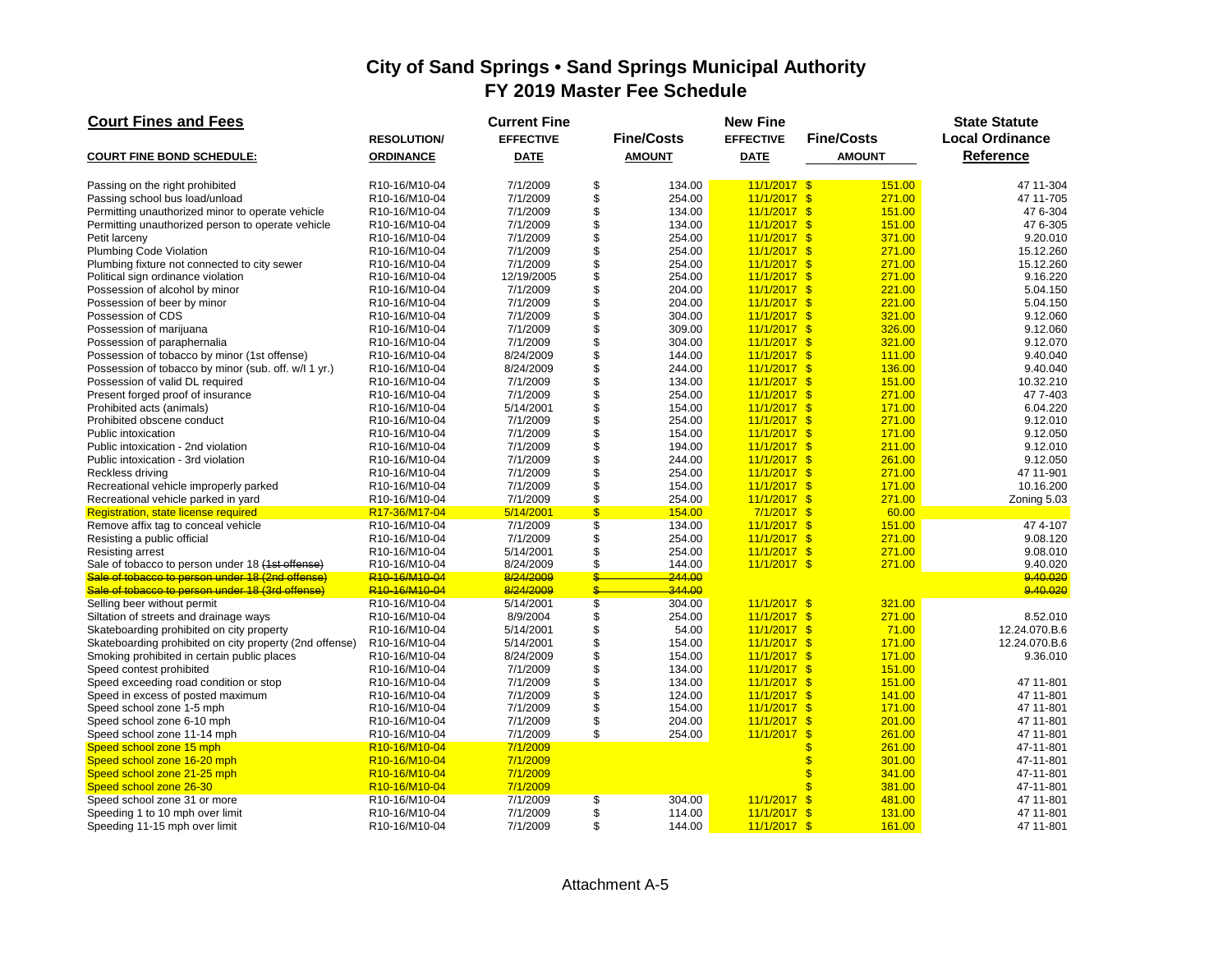| <b>Court Fines and Fees</b>                        |                    | <b>Current Fine</b> |                          |                   | <b>New Fine</b>  |                        | <b>State Statute</b>   |
|----------------------------------------------------|--------------------|---------------------|--------------------------|-------------------|------------------|------------------------|------------------------|
|                                                    | <b>RESOLUTION/</b> | <b>EFFECTIVE</b>    |                          | <b>Fine/Costs</b> | <b>EFFECTIVE</b> | <b>Fine/Costs</b>      | <b>Local Ordinance</b> |
| <b>COURT FINE BOND SCHEDULE:</b>                   | <b>ORDINANCE</b>   | <b>DATE</b>         |                          | <b>AMOUNT</b>     | <b>DATE</b>      | <b>AMOUNT</b>          | <b>Reference</b>       |
|                                                    |                    |                     |                          |                   |                  |                        |                        |
| Speeding 16-20 mph over limit                      | R10-16/M10-04      | 7/1/2009            | \$                       | 164.00            | $11/1/2017$ \$   | 181.00                 | 47 11-801              |
| Speeding 21-25 mph over limit                      | R10-16/M10-04      | 7/1/2009            | \$                       | 184.00            | $11/1/2017$ \$   | 201.00                 | 47 11-801              |
| Speeding 26-30 mph over limit                      | R17-36/M17-04      | 5/14/2001           | $\mathbf{\$}$            | 204.00            | $7/1/2017$ \$    | 221.00                 | 47 11-801              |
| Speeding 31-40 mph over limit                      | R17-36/M17-04      | 7/1/2009            | $\overline{\mathbb{S}}$  | 254.00            | $7/1/2017$ \$    | 261.00                 | 47 11-801              |
| Speeding 41 or more mph over limit                 | R17-36/M17-04      | 7/1/2009            | $\mathbf{\hat{s}}$       | 254.00            | $7/1/2017$ \$    | 261.00                 | 47 11-801              |
| Speeding in construction zone 1-10 over limit      | R10-16/M10-04      | 7/1/2009            | $\overline{\mathcal{S}}$ | 184.00            | $11/1/2017$ \$   | 201.00                 | 47 11-806              |
| Speeding in construction zone 11-15 mph over limit | R10-16/M10-04      | 7/1/2009            | \$                       | 244.00            | $11/1/2017$ \$   | 261.00                 | 47 11-806              |
| Speeding in construction zone 16-20 mph over limit | R10-16/M10-04      | 7/1/2009            | \$                       | 284.00            | $11/1/2017$ \$   | 301.00                 | 47 11-806              |
| Speeding in construction zone 21-25 mph over limit | R10-16/M10-04      | 7/1/2009            | \$                       | 324.00            | $11/1/2017$ \$   | 341.00                 | 47 11-806              |
| Speeding in construction zone 26-30 mph over limit | R10-16/M10-04      | 7/1/2009            | \$                       | 364.00            | $11/1/2017$ \$   | 381.00                 | 47 11-806              |
| Speeding in construction zone 31-35 mph over limit | R10-16/M10-04      | 7/1/2009            | \$                       | 464.00            | $11/1/2017$ \$   | 481.00                 | 47 11-806              |
| Speeding in construction zone 36-40 mph over limit | R10-16/M10-04      | 7/1/2009            | \$                       | 464.00            | $11/1/2017$ \$   | 481.00                 | 47 11-806              |
| Speeding in construction zone 41 mph or more       | R10-16/M10-04      | 7/1/2009            | \$                       | 464.00            | $11/1/2017$ \$   | 481.00                 | 47 11-806              |
| Stormwater ordinance violation                     | R10-16/M10-04      | 11/17/2008          | \$                       | 254.00            | $11/1/2017$ \$   | 271.00                 | 13.20.020              |
| Tampering with an automobile                       | R10-16/M10-04      | 7/1/2009            | \$                       | 254.00            | $11/1/2017$ \$   | 271.00                 | 9.16.010               |
| Tampering with public utility                      | R10-16/M10-04      | 7/1/2009            | \$                       | 254.00            | $11/1/2017$ \$   | 271.00                 | 9.16.050               |
| Tow trailer without stay chains or safety device   | R10-16/M10-04      | 7/1/2009            | \$                       | 104.00            | $11/1/2017$ \$   | 121.00                 | 47 12-405.1            |
| <b>Traffic hazard</b>                              | R10-16/M10-04      | 5/14/2001           | \$                       | 65.00             |                  |                        | 47 11-101              |
| Transporting a loaded firearm                      | R10-16/M10-04      | 3/13/2006           | \$                       | 154.00            | $11/1/2017$ \$   | 171.00                 | 9.32.040               |
| Transporting an open container                     | R10-16/M10-04      | 7/1/2009            | \$                       | 204.00            | $11/1/2017$ \$   | 221.00                 | 5.04.160               |
| Traveling wrong way on one way                     | R10-16/M10-04      | 7/1/2009            | \$                       | 134.00            | $11/1/2017$ \$   | 151.00                 | 47 11-308              |
| Trespassing                                        | R10-16/M10-04      | 7/1/2009            | \$                       | 254.00            | $11/1/2017$ \$   | 271.00                 | 9.16.130               |
| Truancy (adult)                                    | R10-16/M10-04      | 5/14/2001           | \$                       | 204.00            | $11/1/2017$ \$   | 171.00                 | 9.28.030               |
| Truancy (juvenile)                                 | R10-16/M10-04      | 5/14/2001           | \$                       | 104.00            | $11/1/2017$ \$   | 121.00                 | 9.28.030               |
| Turn on curve or crest (u-turn)                    | R10-16/M10-04      | 7/1/2009            | \$                       | 134.00            | $11/1/2017$ \$   | 151.00                 | 47 11-602              |
| Unlawful carry pass/oper under 16                  | R17-36/M17-04      | 7/1/2009            | $\overline{\mathcal{S}}$ | 114.00            | $7/1/2017$ \$    | 151.00                 | 47 40-103              |
| Unlawful connection of electrical service          | R10-16/M10-04      | 7/1/2009            | \$                       | 254.00            | $11/1/2017$ \$   | 271.00                 | 15.16.080              |
| Unlawful display of red/blue light                 | R10-16/M10-04      | 7/1/2009            | \$                       | 134.00            | $11/1/2017$ \$   | 151.00                 | 47 12-227              |
| Unlawful intrusion upon land                       | R10-16/M10-04      | 7/1/2009            | \$                       | 154.00            | $11/1/2017$ \$   | 171.00                 | 9.16.060               |
| Unlawful keeping of animals                        | R10-16/M10-04      | 5/14/2001           | \$                       | 154.00            | $11/1/2017$ \$   | 171.00                 | 6.04.160               |
| Unlawful sale of alcohol to minor                  | R10-16/M10-04      | 7/1/2009            | \$                       | 254.00            | $11/1/2017$ \$   | 271.00                 | 5.04.150               |
| Unlawful sale of low point beer/minor              | R10-16/M10-04      | 7/1/2009            | \$                       | 254.00            | $11/1/2017$ \$   | 271.00                 | 5.06.040               |
| Unlawful sale/purchase of beer/minor               | R10-16/M10-04      | 7/1/2009            | \$                       | 254.00            | $11/1/2017$ \$   | 271.00                 | 5.04.150               |
| Unlawful riding                                    | R10-16/M10-04      | 7/1/2009            | \$                       | 134.00            | $11/1/2017$ \$   | 151.00                 | 47 11-1114             |
| Unlawful use of emergency equipment                | R10-16/M10-04      | 7/1/2009            | \$                       | 134.00            | $11/1/2017$ \$   | 151.00                 | 47 12-218              |
| Unlawful use of or altered drivers license         | R10-16/M10-04      | 7/1/2009            | \$                       | 204.00            | $11/1/2017$ \$   | 221.00                 | 47 6-301               |
| Unlawful vehicle on roadway                        | R10-16/M10-04      | 7/1/2009            | \$                       | 134.00            | $11/1/2017$ \$   | 151.00                 | 10.32.070              |
| Unlawful carrying passengers                       | R10-16/M10-04      | 7/1/2009            | \$                       | 134.00            | $11/1/2017$ \$   | 151.00                 |                        |
| Vacated dwelling to be secured                     | R10-16/M10-04      | 7/1/2009            | \$                       | 254.00            | $11/1/2017$ \$   | 271.00                 | 15.24.050              |
| Vehicle running while unattended                   | R10-16/M10-04      | 5/14/2001           | \$                       | 114.00            | $11/1/2017$ \$   | 131.00                 | 47 11-1101             |
| Violation of city/county health codes              | R10-16/M10-04      | 11/8/2004           | \$                       | 154.00            | $11/1/2017$ \$   | 171.00                 | 8.16.010               |
| Violation of curfew                                | R10-16/M10-04      | 7/1/2009            | \$                       | 104.00            | $11/1/2017$ \$   | 121.00                 | 9.28.010               |
| Violation of DL restrictions                       | R10-16/M10-04      | 7/1/2009            | \$                       | 134.00            | $11/1/2017$ \$   | 151.00                 | 476-113                |
| Violation of load limits                           | R10-16/M10-04      | 7/1/2009            | \$                       | 154.00            | $11/1/2017$ \$   | 171.00                 | 47 14-103              |
| Violation of park curfew                           | R10-16/M10-04      | 7/1/2009            | \$                       | 144.00            | $11/1/2017$ \$   | 161.00                 | 12.24.020              |
| Violation of Shell Lake Regulations                | R10-16/M10-04      | 7/1/2009            | \$                       | 94.00             | $11/1/2017$ \$   | 111.00                 | 9.16.240               |
| Windshield obstructed                              | R10-16/M10-04      | 5/14/2001           | \$                       | 84.00             | 11/1/2017        | 101.00<br>$\mathbf{s}$ | 47 12-404              |
| Working without building permit                    | R10-16/M10-04      | 7/1/2009            | \$                       | 254.00            | $11/1/2017$ \$   | 271.00                 | 15.04.010              |
| Working without electrical license or registration | R10-16/M10-04      | 7/1/2009            | \$                       | 254.00            | $11/1/2017$ \$   | 271.00                 | 15.16.170              |
| Working without electrical permit                  | R10-16/M10-04      | 7/1/2009            | \$                       | 254.00            | $11/1/2017$ \$   | 271.00                 | 15.16.080              |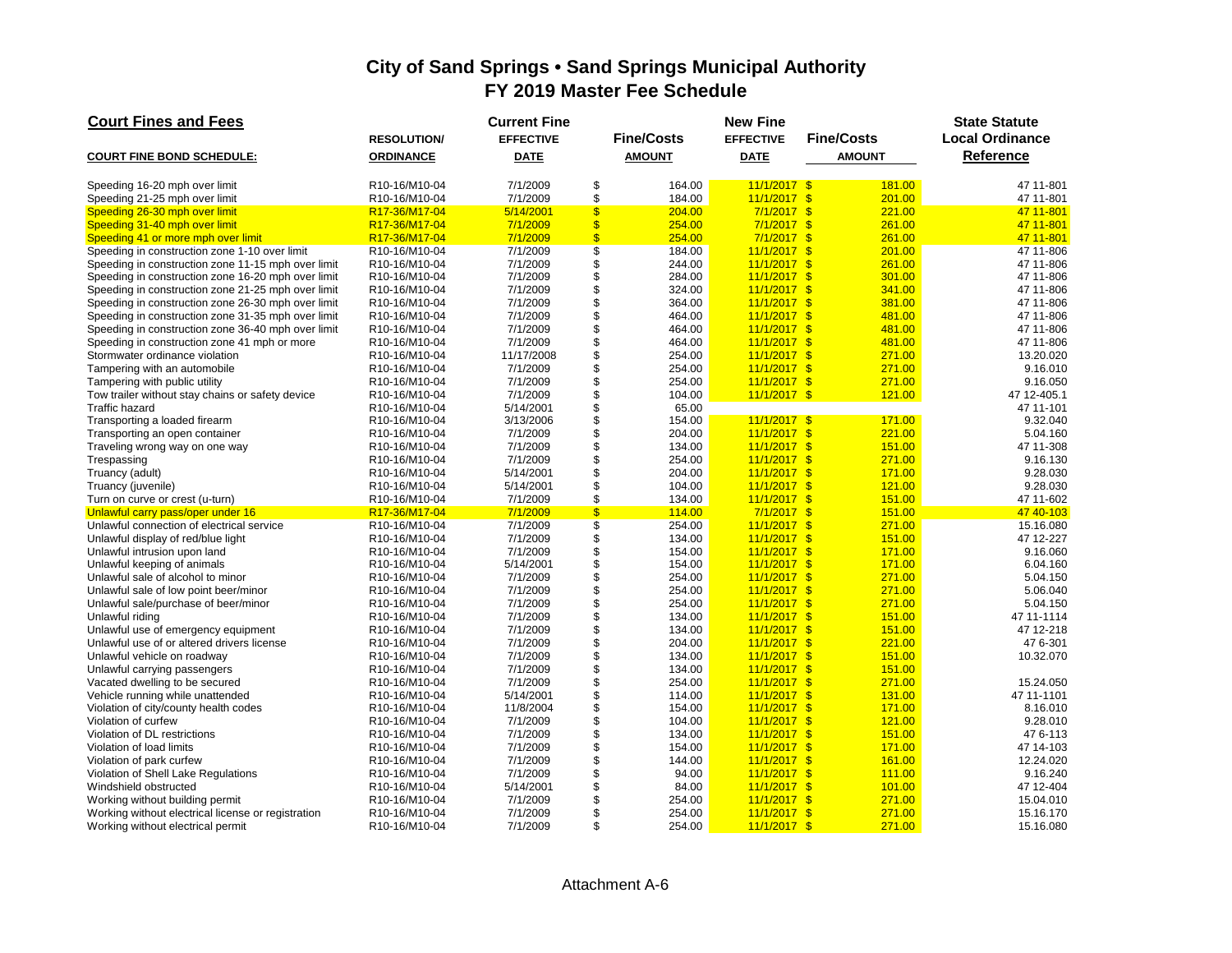| <b>Court Fines and Fees</b>                                                                                                                                                    | <b>RESOLUTION/</b>                                               | <b>Current Fine</b><br><b>EFFECTIVE</b>      |                      | <b>Fine/Costs</b>                    | <b>New Fine</b><br><b>EFFECTIVE</b>                                  | <b>Fine/Costs</b> |                                      | <b>State Statute</b><br><b>Local Ordinance</b>   |            |
|--------------------------------------------------------------------------------------------------------------------------------------------------------------------------------|------------------------------------------------------------------|----------------------------------------------|----------------------|--------------------------------------|----------------------------------------------------------------------|-------------------|--------------------------------------|--------------------------------------------------|------------|
| <b>COURT FINE BOND SCHEDULE:</b>                                                                                                                                               | <b>ORDINANCE</b>                                                 | <b>DATE</b>                                  |                      | <b>AMOUNT</b>                        | <b>DATE</b>                                                          | <b>AMOUNT</b>     |                                      | <b>Reference</b>                                 |            |
| Working without mechanical license or registration<br>Working without mechanical permit<br>Working without plumbing license or registration<br>Working without plumbing permit | R10-16/M10-04<br>R10-16/M10-04<br>R10-16/M10-04<br>R10-16/M10-04 | 7/1/2009<br>7/1/2009<br>7/1/2009<br>7/1/2009 | \$<br>\$<br>\$<br>\$ | 254.00<br>254.00<br>254.00<br>254.00 | $11/1/2017$ \$<br>$11/1/2017$ \$<br>$11/1/2017$ \$<br>$11/1/2017$ \$ |                   | 271.00<br>271.00<br>271.00<br>271.00 | 15.20.030<br>15.20.010<br>15.12.210<br>15.12.260 |            |
| <b>Court Fines and Fees</b>                                                                                                                                                    | <b>RESOLUTION</b><br><b>ORDINANCE</b>                            |                                              |                      | <b>Fine/Costs</b><br><b>AMOUNT</b>   |                                                                      |                   |                                      | <b>Local Ordinance</b><br><b>Reference</b>       |            |
| <b>Court Costs - Assessed with Fine</b>                                                                                                                                        | R10-16/M10-04                                                    |                                              | \$                   | 25.00                                |                                                                      |                   |                                      | 11.OS 27-126                                     |            |
| <b>Court Costs - Dismissal</b>                                                                                                                                                 | R10-16/M10-04                                                    |                                              | \$                   | 30.00                                |                                                                      |                   |                                      | 11.OS 27-126                                     |            |
| <b>CLEET Fees - state</b>                                                                                                                                                      | R10-16/M10-04                                                    |                                              | $\mathbf{\$}$        | 9.00                                 | 8/24/2017 \$                                                         |                   | 10.00                                | 20 OS 18.1313.2                                  |            |
| <b>Fingerprinting system fee - state</b>                                                                                                                                       | R14-35/M14-05                                                    |                                              | $\mathsf{\$}$        | 5.00                                 | $11/1/2017$ \$                                                       |                   | 10.00                                | 20 OS 18.1313.3                                  |            |
| <b>Forensic science improvement fee - state</b>                                                                                                                                | R10-16/M10-04                                                    |                                              | $\mathbf{s}$         | 5.00                                 | $11/1/2017$ \$                                                       |                   | 10.00                                | 20 OS 18 1313.4                                  |            |
| <b>Technology Fee</b>                                                                                                                                                          | R16-33/M16-06                                                    | 7/1/2016                                     | \$                   | 6.00                                 |                                                                      |                   |                                      |                                                  |            |
| Larceny behavioral program Fee                                                                                                                                                 | R10-16/M10-04                                                    |                                              | \$                   | 150.00                               |                                                                      |                   |                                      |                                                  |            |
| Laboratory Analysis Fee - DUI/DWI/APC                                                                                                                                          | R10-16/M10-04                                                    |                                              | \$                   | 150.00                               |                                                                      |                   |                                      | 20.18.1313.2                                     |            |
| Filing Fee for any bond or security deposited with                                                                                                                             |                                                                  |                                              |                      |                                      |                                                                      |                   |                                      |                                                  |            |
| <b>District Court</b>                                                                                                                                                          | R10-16/M10-04                                                    |                                              | \$                   | 35.00                                |                                                                      |                   |                                      | 28.4.153.3                                       |            |
| Jury Trial - Per juror per day                                                                                                                                                 | R10-16/M10-04                                                    |                                              | \$                   | 20.00                                |                                                                      |                   |                                      |                                                  |            |
| Jury Trial - Mileage per juror                                                                                                                                                 | R10-16/M10-04                                                    |                                              |                      | State rate                           |                                                                      |                   |                                      |                                                  |            |
| Subpoena Fee                                                                                                                                                                   | R10-16/M10-04                                                    |                                              | \$                   | 5.00                                 |                                                                      |                   |                                      |                                                  |            |
| Failure to appear warrant                                                                                                                                                      | R10-16/M10-04                                                    | 5/14/2001                                    | \$                   | 25.00                                |                                                                      |                   |                                      |                                                  |            |
| Failure to pay warrant served                                                                                                                                                  | R10-16/M10-04                                                    | 5/14/2001                                    | \$                   | 25.00                                |                                                                      |                   |                                      |                                                  |            |
| <b>Police Report/Copy Fee</b>                                                                                                                                                  | R10-16/M10-04                                                    |                                              | \$                   | 1.50                                 |                                                                      |                   |                                      |                                                  |            |
| <b>Certified Copy Fee</b>                                                                                                                                                      | R10-16/M10-04                                                    |                                              | \$                   | 5.00                                 |                                                                      |                   |                                      |                                                  |            |
| <b>Document Reproduction Fee</b>                                                                                                                                               | R14-35/M14-05                                                    |                                              | \$                   | 0.25                                 |                                                                      |                   |                                      |                                                  | per page   |
| <b>Audio/Video CD/DVD</b>                                                                                                                                                      | R14-35/M14-05                                                    |                                              | \$                   | 8.00                                 |                                                                      |                   |                                      |                                                  | per hour   |
| <b>Certified Postage Charge</b>                                                                                                                                                | R14-35/M14-05                                                    |                                              | \$                   | 5.64                                 |                                                                      |                   |                                      |                                                  | per reques |
| <b>Class "A" Violations (maximum)</b>                                                                                                                                          | Gen. Penalty                                                     |                                              | \$                   | 750.00                               |                                                                      |                   |                                      | 11 OS 14-111                                     |            |
| Class "B" Violations (maximum)                                                                                                                                                 | Gen. Penalty                                                     |                                              | \$                   | 500.00                               |                                                                      |                   |                                      | 11 OS 14-111                                     |            |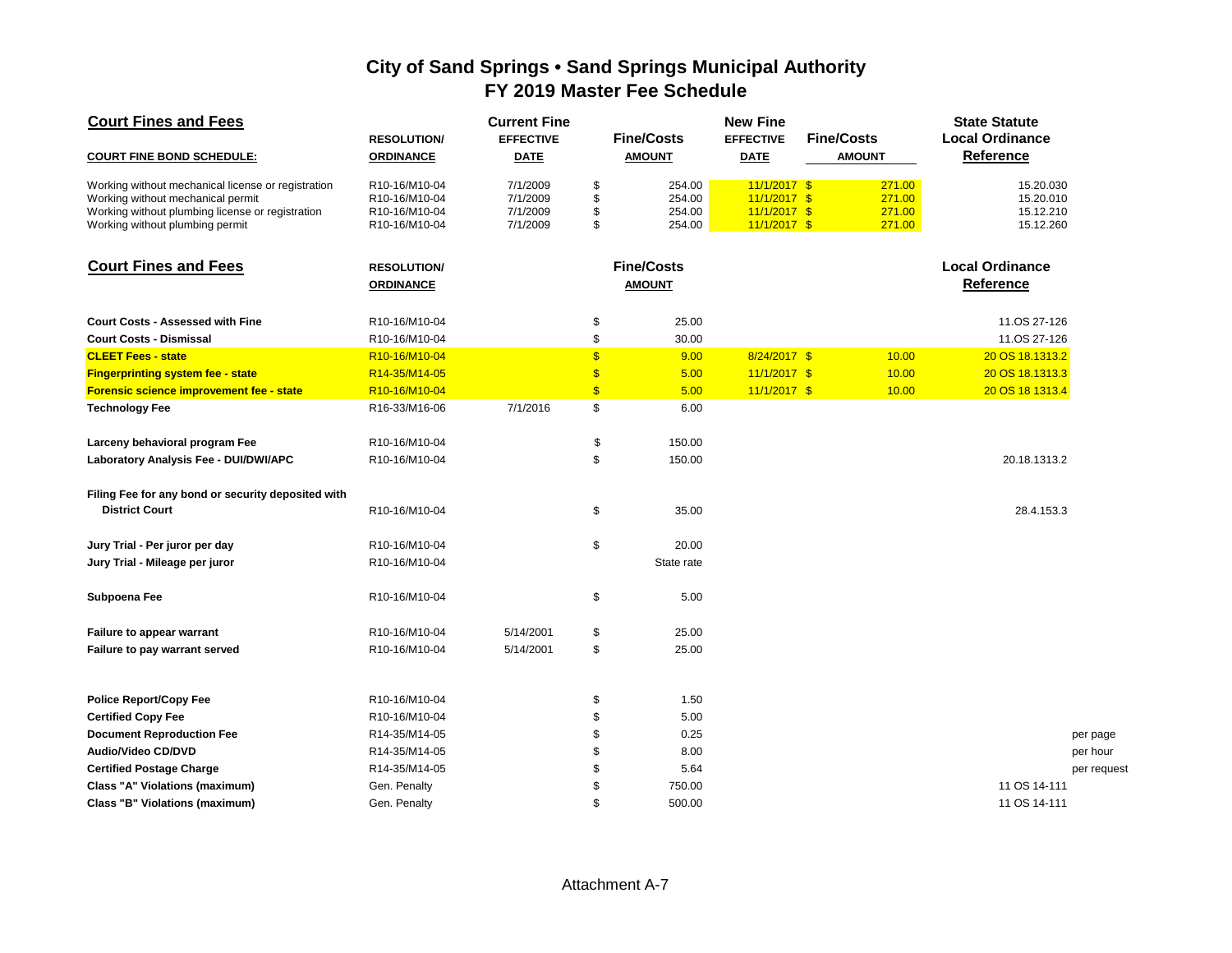| <b>UTILITY RATE FEES</b>                                                                                                                                                                                                                             |                                                 |                                  |                                            |                                  | YEAR <sub>1</sub>    |                        |                                  | <b>YEAR 2</b>    |                        |                                                                      | YEAR <sub>3</sub>                |                                                 |                                                                      | YEAR 4                           |                                                 |                                                                      | <b>YEAR 5</b>                     |                                                 |
|------------------------------------------------------------------------------------------------------------------------------------------------------------------------------------------------------------------------------------------------------|-------------------------------------------------|----------------------------------|--------------------------------------------|----------------------------------|----------------------|------------------------|----------------------------------|------------------|------------------------|----------------------------------------------------------------------|----------------------------------|-------------------------------------------------|----------------------------------------------------------------------|----------------------------------|-------------------------------------------------|----------------------------------------------------------------------|-----------------------------------|-------------------------------------------------|
|                                                                                                                                                                                                                                                      |                                                 | <b>Current Rate</b>              |                                            | New Rate                         |                      |                        | <b>New Rate</b>                  |                  |                        | <b>New Rate</b>                                                      |                                  |                                                 | <b>New Rate</b>                                                      |                                  |                                                 | <b>New Rate</b>                                                      |                                   |                                                 |
|                                                                                                                                                                                                                                                      | <b>RESOLUTION</b><br><b>ORDINANCE</b>           | <b>EFFECTIVE</b><br><b>DATE</b>  | <b>AMOUNT</b>                              | <b>EFFECTIVE</b><br>DATE         | <b>AMOUNT</b>        |                        | <b>EFFECTIVE</b><br>DATE         |                  | <b>AMOUNT</b>          | <b>EFFECTIVE</b><br>DATE                                             |                                  | <b>AMOUNT</b>                                   | <b>EFFECTIVE</b><br>DATE                                             |                                  | <b>AMOUNT</b>                                   | <b>EFFECTIVE</b><br>DATE                                             |                                   | <b>AMOUNT</b>                                   |
| Water Rates - Inside City Limits (per 1,000 gallons):<br>Residential, Commercial & Industrial Gallons/Month                                                                                                                                          |                                                 |                                  |                                            |                                  |                      |                        |                                  |                  |                        |                                                                      |                                  |                                                 |                                                                      |                                  |                                                 |                                                                      |                                   |                                                 |
| 1,000<br>2,000-50,000<br>51,000 & above                                                                                                                                                                                                              | R 9-21/M09-06<br>R 9-21/M09-06<br>R 9-21/M09-06 | 3/1/2014<br>3/1/2014<br>3/1/2014 | - \$<br>10.25<br>\$<br>5.30<br>\$<br>6.31  | 5/1/2015<br>5/1/2015<br>5/1/2015 | \$<br>\$<br>\$       | 10.56<br>5.46<br>6.50  | 5/1/2016<br>5/1/2016<br>5/1/2016 | -\$<br>\$<br>\$  | 10.87<br>5.62<br>6.69  | 5/1/2017<br>5/1/2017<br>5/1/2017                                     | \$<br>\$<br>\$                   | 11.20<br>5.79<br>6.90                           | 5/1/2018<br>5/1/2018<br>5/1/2018                                     | \$<br>\$<br>\$                   | 11.54<br>5.97<br>7.10                           | 5/1/2019<br>5/1/2019<br>5/1/2019                                     | \$<br>\$<br>\$                    | 11.88<br>6.14<br>7.32                           |
| <b>Industrial Only</b><br>201,000-500,000<br>501,000-2,000,000<br>2,001,000 & above                                                                                                                                                                  | R 9-21/M09-06<br>R 9-21/M09-06<br>R 9-21/M09-06 | 3/1/2014<br>3/1/2014<br>3/1/2014 | - \$<br>4.86<br>\$<br>4.61<br>\$<br>4.33   | 5/1/2015<br>5/1/2015<br>5/1/2015 | \$<br>\$<br>\$       | 5.01<br>4.75<br>4.46   | 5/1/2016<br>5/1/2016<br>5/1/2016 | -\$<br>\$<br>\$  | 5.16<br>4.89<br>4.59   | 5/1/2017<br>5/1/2017<br>5/1/2017                                     | \$<br>\$<br>\$                   | 5.31<br>5.04<br>4.73                            | 5/1/2018<br>5/1/2018<br>5/1/2018                                     | \$<br>\$<br>\$                   | 5.47<br>5.19<br>4.87                            | 5/1/2019<br>5/1/2019<br>5/1/2019                                     | \$<br>\$<br>\$                    | 5.63<br>5.34<br>5.02                            |
| Water Rates - Outside City Limits (per 1,000 gallons):                                                                                                                                                                                               |                                                 |                                  |                                            |                                  |                      |                        |                                  |                  |                        |                                                                      |                                  |                                                 |                                                                      |                                  |                                                 |                                                                      |                                   |                                                 |
| 3,000<br>4,000-50,000<br>51,000 & above                                                                                                                                                                                                              | R 9-21/M09-06<br>R 9-21/M09-06<br>R 9-21/M09-06 | 3/1/2014<br>3/1/2014<br>3/1/2014 | - \$<br>22.00<br>\$<br>10.59<br>\$<br>7.94 | 5/1/2015<br>5/1/2015<br>5/1/2015 | <b>S</b><br>\$<br>\$ | 22.66<br>10.91<br>8.18 | 5/1/2016<br>5/1/2016<br>5/1/2016 | - \$<br>\$<br>\$ | 23.34<br>11.23<br>8.42 | 5/1/2017<br>5/1/2017<br>5/1/2017                                     | \$<br>\$<br>\$                   | 24.04<br>11.57<br>8.68                          | 5/1/2018<br>5/1/2018<br>5/1/2018                                     | \$<br>\$<br>\$                   | 24.76<br>11.92<br>8.94                          | 5/1/2019<br>5/1/2019<br>5/1/2019                                     | \$.<br>\$<br>\$                   | 25.50<br>12.28<br>9.20                          |
| <b>Industrial Only</b><br>201,000-500,000<br>501,000-2,000,000<br>2,001,000 & above                                                                                                                                                                  | R 9-21/M09-06<br>R 9-21/M09-06<br>R 9-21/M09-06 | 3/1/2014<br>3/1/2014<br>3/1/2014 | \$<br>7.52<br>\$<br>7.22<br>\$<br>6.96     | 5/1/2015<br>5/1/2015<br>5/1/2015 | S.<br>\$<br>\$       | 7.75<br>7.44<br>7.17   | 5/1/2016<br>5/1/2016<br>5/1/2016 | \$<br>\$<br>\$   | 7.98<br>7.66<br>7.38   | 5/1/2017<br>5/1/2017<br>5/1/2017                                     | \$<br>\$<br>\$                   | 8.22<br>7.89<br>7.61                            | 5/1/2018<br>5/1/2018<br>5/1/2018                                     | \$<br>\$<br>\$                   | 8.46<br>8.13<br>7.83                            | 5/1/2019<br>5/1/2019<br>5/1/2019                                     | \$<br>\$<br>\$.                   | 8.72<br>8.37<br>8.07                            |
| Water District (4" Meter)<br>$0 - 42,000$<br>43,000-50,000<br>51,000-200,000<br>201,000-500,000<br>501.000-2.000.000<br>2,001,000 & above                                                                                                            |                                                 |                                  |                                            |                                  |                      |                        |                                  |                  |                        | 5/1/2017<br>5/1/2017<br>5/1/2017<br>5/1/2017<br>5/1/2017<br>5/1/2017 | \$<br>\$<br>\$<br>\$<br>S.<br>\$ | 415.29<br>11.24<br>8.43<br>7.98<br>7.66<br>7.39 | 5/1/2018<br>5/1/2018<br>5/1/2018<br>5/1/2018<br>5/1/2018<br>5/1/2018 | \$<br>\$<br>\$<br>\$<br>S.<br>\$ | 427.74<br>11.57<br>8.68<br>8.21<br>7.88<br>7.61 | 5/1/2019<br>5/1/2019<br>5/1/2019<br>5/1/2019<br>5/1/2019<br>5/1/2019 | \$<br>\$<br>S.<br>\$<br>\$.<br>\$ | 440.57<br>11.92<br>8.94<br>8.46<br>8.12<br>7.84 |
| Water District (6" Meter)<br>0-126,000<br>127.000-200.000<br>201,000-500,000<br>501.000-2.000.000<br>2,001,000 & above                                                                                                                               |                                                 |                                  |                                            |                                  |                      |                        |                                  |                  |                        | 5/1/2017<br>5/1/2017<br>5/1/2017<br>5/1/2017<br>5/1/2017             | \$<br>\$<br>\$<br>\$<br>\$       | 1,138.06<br>8.67<br>8.22<br>7.89<br>7.61        | 5/1/2018<br>5/1/2018<br>5/1/2018<br>5/1/2018<br>5/1/2018             | \$<br>S.<br>\$<br>\$.<br>\$      | 1,172.20<br>8.93<br>8.46<br>8.12<br>7.83        | 5/1/2019<br>5/1/2019<br>5/1/2019<br>5/1/2019<br>5/1/2019             | \$<br>\$.<br>\$<br>\$.<br>\$      | ,207.37<br>9.20<br>8.71<br>8.36<br>8.06         |
| Sewer Rates - Inside City Limits:<br>Residential (based on average water bill during months)<br>of December, January & February)<br>$0-1,000$<br>2,000 & above                                                                                       | R 9-21/M09-06<br>R 9-21/M09-06                  | 3/1/2014<br>3/1/2014             | \$<br>10.40<br>-\$<br>5.46                 | 5/1/2015<br>5/1/2015             | \$<br>S.             | 10.71<br>5.62          | 5/1/2016<br>5/1/2016             | -\$<br>\$        | 11.03<br>5.79          | 5/1/2017<br>5/1/2017                                                 | \$<br>\$                         | 11.36<br>5.97                                   | 5/1/2018<br>5/1/2018                                                 | \$<br>\$                         | 11.71<br>6.15                                   | 5/1/2019<br>5/1/2019                                                 | \$.<br>\$.                        | 12.06<br>6.33                                   |
| Sewer Rates - Outside City Limits:<br>Residential (based on average water bill during months<br>of December, January & February)<br>$0 - 3.000$<br>4,000 & above                                                                                     | R 9-21/M09-06<br>R 9-21/M09-06                  | 3/1/2014<br>3/1/2014             | - \$<br>20.80<br>\$<br>10.92               | 5/1/2015<br>5/1/2015             | -S<br>\$             | 21.42<br>11.25         | 5/1/2016<br>5/1/2016             | -\$<br>\$        | 22.07<br>11.59         | 5/1/2017<br>5/1/2017                                                 | \$<br>\$                         | 22.73<br>11.93                                  | 5/1/2018<br>5/1/2018                                                 | \$<br>\$                         | 23.41<br>12.29                                  | 5/1/2019<br>5/1/2019                                                 | \$.<br>\$                         | 24.11<br>12.66                                  |
| <b>Commercial Sewer Rates - Inside City Limits:</b><br>(If applicable, based upon average water bill during<br>months of December, January & February)                                                                                               |                                                 |                                  |                                            |                                  |                      |                        |                                  |                  |                        |                                                                      |                                  |                                                 |                                                                      |                                  |                                                 |                                                                      |                                   |                                                 |
| $0-1,000$<br>2,000 & above - without winter averaging (per 1,000 gallons) R 9-21/M09-06<br>2,000 & above - with winter averaging (per 1,000 gallons)                                                                                                 | R 9-21/M09-06<br>R 9-21/M09-06                  | 3/1/2014<br>3/1/2014<br>3/1/2014 | \$<br>10.40<br>\$<br>5.11<br>\$<br>5.46    | 5/1/2015<br>5/1/2015<br>5/1/2015 | \$<br>S.<br>\$       | 10.71<br>5.26<br>5.62  | 5/1/2016<br>5/1/2016<br>5/1/2016 | \$<br>\$<br>\$   | 11.03<br>5.42<br>5.79  | 5/1/2017<br>5/1/2017<br>5/1/2017                                     | \$<br>\$<br>\$                   | 11.36<br>5.58<br>5.97                           | 5/1/2018<br>5/1/2018<br>5/1/2018                                     | \$<br>\$<br>\$                   | 11.71<br>5.75<br>6.15                           | 5/1/2019<br>5/1/2019<br>5/1/2019                                     | \$<br>\$<br>\$                    | 12.06<br>5.92<br>6.33                           |
| <b>Commerical Sewer Rates - Outside City Limits:</b><br>(If applicable, based upon average water bill during<br>months of December, January & February)<br>$0 - 3,000$<br>4,000 & above - without winter averaging (per 1,000 gallons) R 9-21/M09-06 | R 9-21/M09-06                                   | 3/1/2014<br>3/1/2014             | -\$<br>20.80<br>- \$<br>10.21              | 5/1/2015<br>5/1/2015             | \$<br>S.             | 21.42<br>10.52         | 5/1/2016<br>5/1/2016             | \$<br>S.         | 22.07<br>10.83         | 5/1/2017<br>5/1/2017                                                 | \$<br>s.                         | 22.73<br>11.16                                  | 5/1/2018<br>5/1/2018                                                 | \$<br>\$                         | 23.41<br>11.49                                  | 5/1/2019<br>5/1/2019                                                 | \$<br>\$.                         | 24.11<br>11.84                                  |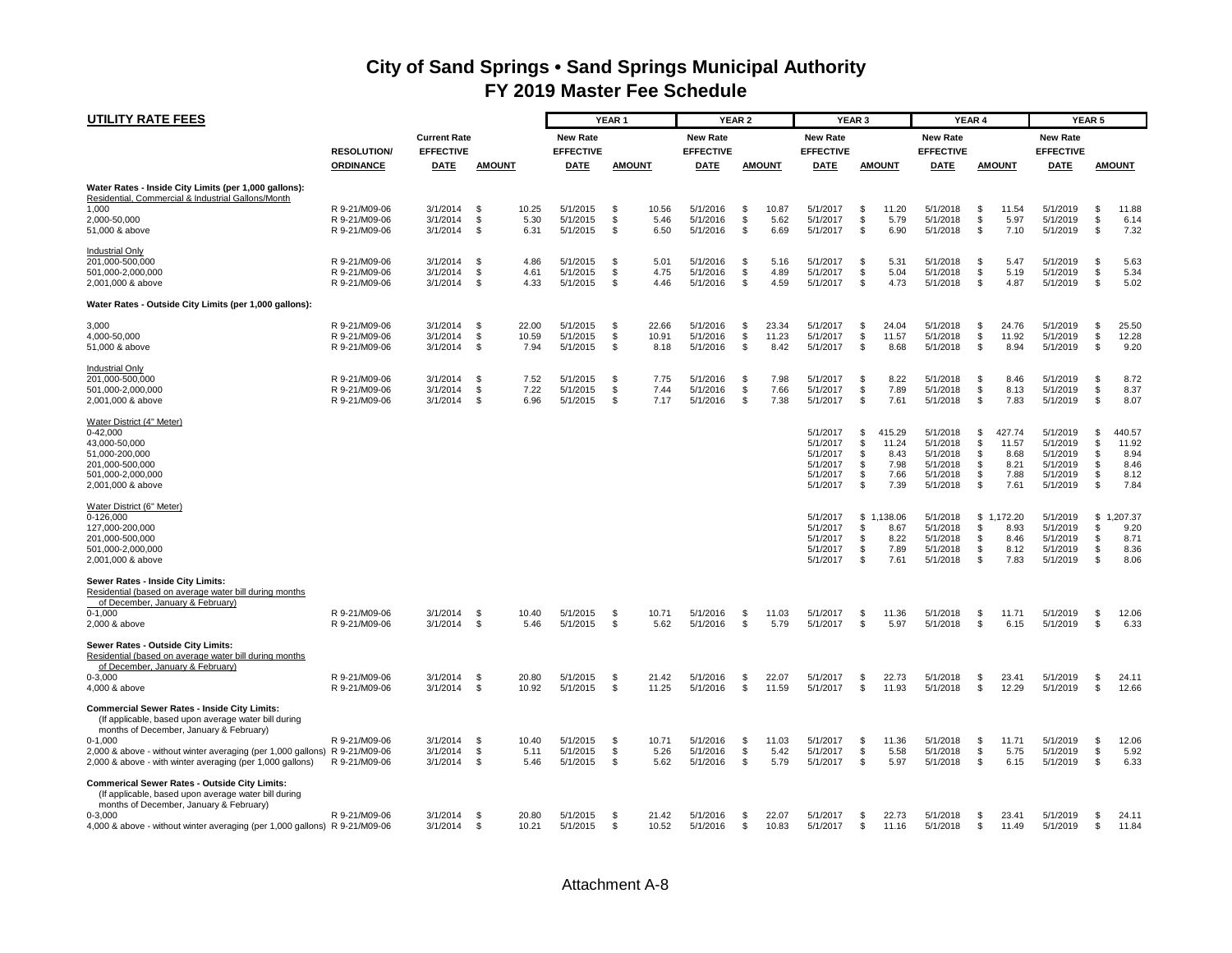|      | UTILITY RATE FEES                                         |                   |                     |               |       |                  | YEAR 1 |               |                  | YEAR 2 |               |                  | YEAR 3 |               |                  | YEAR 4 |               |                  | <b>YEAR 5</b> |               |
|------|-----------------------------------------------------------|-------------------|---------------------|---------------|-------|------------------|--------|---------------|------------------|--------|---------------|------------------|--------|---------------|------------------|--------|---------------|------------------|---------------|---------------|
|      |                                                           |                   | <b>Current Rate</b> |               |       | <b>New Rate</b>  |        |               | <b>New Rate</b>  |        |               | <b>New Rate</b>  |        |               | <b>New Rate</b>  |        |               | <b>New Rate</b>  |               |               |
|      |                                                           | <b>RESOLUTION</b> | <b>EFFECTIVE</b>    |               |       | <b>EFFECTIVE</b> |        |               | <b>EFFECTIVE</b> |        |               | <b>EFFECTIVE</b> |        |               | <b>EFFECTIVE</b> |        |               | <b>EFFECTIVE</b> |               |               |
|      |                                                           | <b>ORDINANCE</b>  | DATE                | <b>AMOUNT</b> |       | DATE             |        | <b>AMOUNT</b> | DATE             |        | <b>AMOUNT</b> | <b>DATE</b>      |        | <b>AMOUNT</b> | DATE             |        | <b>AMOUNT</b> | <b>DATE</b>      |               | <b>AMOUNT</b> |
|      | 4,000 & above - with winter averaging (per 1,000 gallons) |                   | 3/1/2014            | - \$          | 10.92 | 5/1/2015         | -S     | 11.25         | 5/1/2016         | \$.    | 1.59          | 5/1/2017         |        | 11.93         | 5/1/2018         |        | 12.29         | 5/1/2019         |               | 12.66         |
|      | Industrial Sewer Rates - Inside City Limits:              |                   |                     |               |       |                  |        |               |                  |        |               |                  |        |               |                  |        |               |                  |               |               |
| 100% | $0-1,000$                                                 | R 9-21/M09-06     | 3/1/2014            |               | 10.40 | 5/1/2015         |        | 10.71         | 5/1/2016         |        | 11.03         | 5/1/2017         |        | 11.36         | 5/1/2018         |        | 11.70         | 5/1/2019         |               | 12.05         |
|      | 2,000 & above (per 1,000 gallons)                         | R 9-21/M09-06     | 3/1/2014            |               | 5.11  | 5/1/2015         |        | 5.26          | 5/1/2016         |        | 5.42          | 5/1/2017         |        | 5.58          | 5/1/2018         |        | 5.75          | 5/1/2019         |               | 5.92          |
| 90%  | $0-1,000$                                                 | R 9-21/M09-06     | 3/1/2014            |               | 10.40 | 5/1/2015         |        | 10.71         | 5/1/2016         |        | 11.03         | 5/1/2017         |        | 11.36         | 5/1/2018         |        | 11.70         | 5/1/2019         |               | 12.05         |
|      | 2,000 & above (per 1,000 gallons)                         | R 9-21/M09-06     | 3/1/2014            |               | 4.61  | 5/1/2015         |        | 4.75          | 5/1/2016         |        | 4.89          | 5/1/2017         |        | 5.04          | 5/1/2018         |        | 5.19          | 5/1/2019         |               | 5.35          |
| 80%  | $0-1,000$                                                 | R 9-21/M09-06     | 3/1/2014            |               | 10.40 | 5/1/2015         |        | 10.71         | 5/1/2016         |        | 11.03         | 5/1/2017         |        | 11.36         | 5/1/2018         |        | 11.70         | 5/1/2019         |               | 12.05         |
|      | 2,000 & above (per 1,000 gallons)                         | R 9-21/M09-06     | 3/1/2014            |               | 4.08  | 5/1/2015         |        | 4.20          | 5/1/2016         |        | 4.33          | 5/1/2017         |        | 4.46          | 5/1/2018         |        | 4.59          | 5/1/2019         |               | 4.73          |
| 70%  | $0-1,000$                                                 | R 9-21/M09-06     | 3/1/2014            |               | 10.40 | 5/1/2015         |        | 10.71         | 5/1/2016         |        | 11.03         | 5/1/2017         |        | 11.36         | 5/1/2018         |        | 11.70         | 5/1/2019         |               | 12.05         |
|      | 2,000 & above (per 1,000 gallons)                         | R 9-21/M09-06     | 3/1/2014            |               | 3.58  | 5/1/2015         |        | 3.69          | 5/1/2016         |        | 3.80          | 5/1/2017         |        | 3.91          | 5/1/2018         |        | 4.03          | 5/1/2019         |               | 4.15          |
| 60%  | $0-1,000$                                                 | R 9-21/M09-06     | 3/1/2014            |               | 10.40 | 5/1/2015         |        | 10.71         | 5/1/2016         |        | 11.03         | 5/1/2017         |        | 11.36         | 5/1/2018         |        | 11.70         | 5/1/2019         |               | 12.05         |
|      | 2,000 & above (per 1,000 gallons)                         | R 9-21/M09-06     | 3/1/2014            |               | 3.06  | 5/1/2015         |        | 3.15          | 5/1/2016         |        | 3.24          | 5/1/2017         |        | 3.34          | 5/1/2018         |        | 3.44          | 5/1/2019         |               | 3.55          |
| 50%  | $0-1,000$                                                 | R 9-21/M09-06     | 3/1/2014            |               | 10.40 | 5/1/2015         |        | 10.71         | 5/1/2016         |        | 11.03         | 5/1/2017         |        | 11.36         | 5/1/2018         |        | 11.70         | 5/1/2019         |               | 12.05         |
|      | 2,000 & above (per 1,000 gallons)                         | R 9-21/M09-06     | 3/1/2014            |               | 2.56  | 5/1/2015         |        | 2.64          | 5/1/2016         |        | 2.72          | 5/1/2017         |        | 2.80          | 5/1/2018         |        | 2.88          | 5/1/2019         |               | 2.97          |

#### Attachment A-9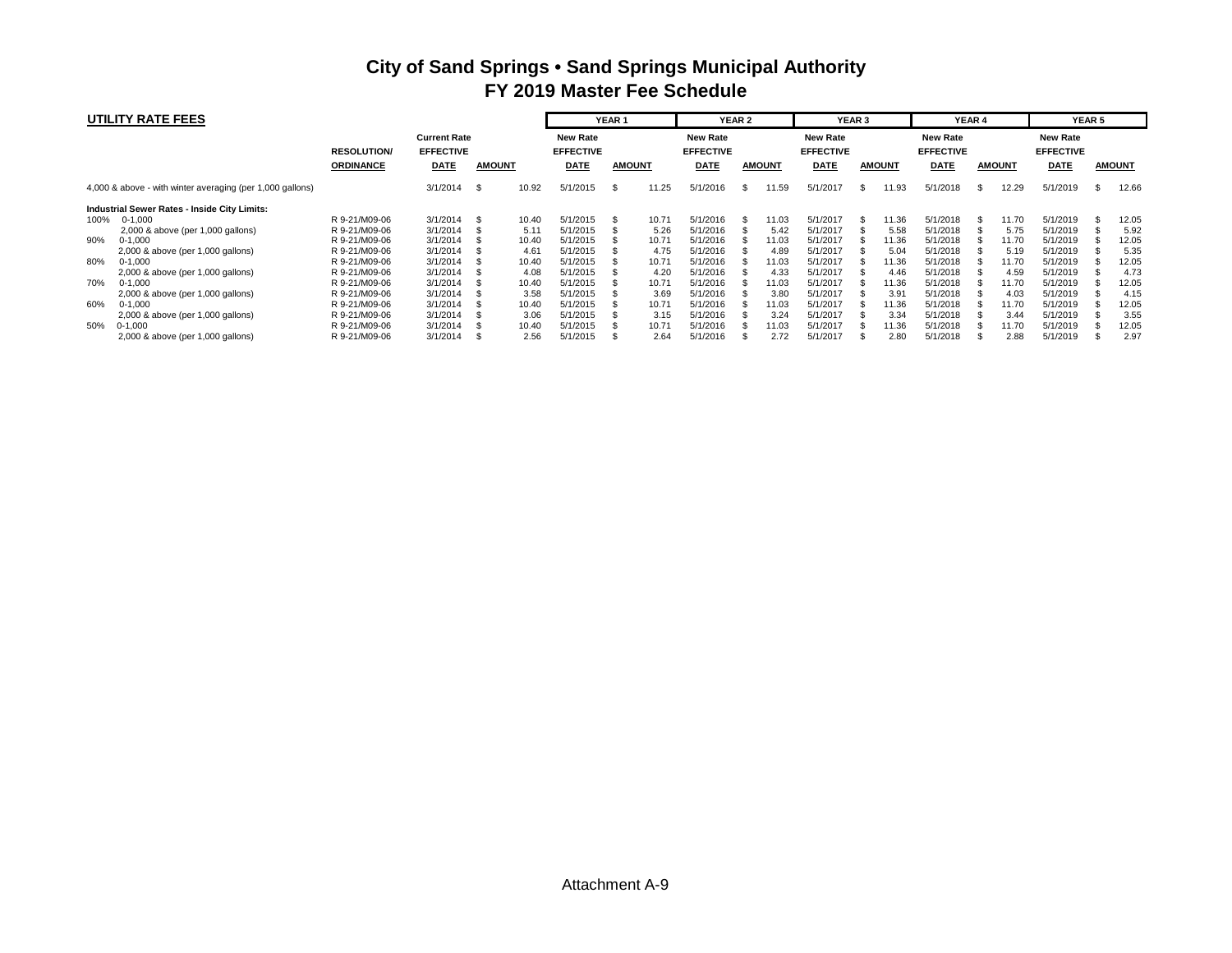| <b>UTILITY RATE FEES</b>                                                                      |                                |                      |                |                  |                      | YEAR <sub>1</sub> |                  |                      | YEAR 2    |                  |                      | YEAR <sub>3</sub>    |                  |                      | YEAR 4         |                  |                      | YEAR <sub>5</sub>   |                  |
|-----------------------------------------------------------------------------------------------|--------------------------------|----------------------|----------------|------------------|----------------------|-------------------|------------------|----------------------|-----------|------------------|----------------------|----------------------|------------------|----------------------|----------------|------------------|----------------------|---------------------|------------------|
|                                                                                               |                                | <b>Current Rate</b>  |                |                  | <b>New Rate</b>      |                   |                  | <b>New Rate</b>      |           |                  | <b>New Rate</b>      |                      |                  | <b>New Rate</b>      |                |                  | <b>New Rate</b>      |                     |                  |
|                                                                                               | <b>RESOLUTION/</b>             | <b>EFFECTIVE</b>     |                |                  | <b>EFFECTIVE</b>     |                   |                  | <b>EFFECTIVE</b>     |           |                  | <b>EFFECTIVE</b>     |                      |                  | <b>EFFECTIVE</b>     |                |                  | <b>EFFECTIVE</b>     |                     |                  |
|                                                                                               | <b>ORDINANCE</b>               | DATE                 | <b>AMOUNT</b>  |                  | DATE                 |                   | <b>AMOUNT</b>    | DATE                 |           | <b>AMOUNT</b>    |                      |                      | <b>AMOUNT</b>    | <b>DATE</b>          |                | <b>AMOUNT</b>    | DATE                 |                     | <b>AMOUNT</b>    |
|                                                                                               |                                |                      |                |                  |                      |                   |                  |                      |           |                  | DATE                 |                      |                  |                      |                |                  |                      |                     |                  |
| 40%<br>$0 - 1.000$                                                                            | R 9-21/M09-06                  | 3/1/2014             | -\$            | 10.40            | 5/1/2015             | -S                | 10.71            | 5/1/2016             | \$        | 11.03            | 5/1/2017             | \$                   | 11.36            | 5/1/2018             | <b>S</b>       | 11.70            | 5/1/2019             | -\$                 | 12.05            |
| 2,000 & above (per 1,000 gallons)                                                             | R 9-21/M09-06                  | 3/1/2014             | -\$            | 2.04             | 5/1/2015             | - \$              | 2.10             | 5/1/2016             | \$.       | 2.16             | 5/1/2017             | $\mathfrak{L}$       | 2.23             | 5/1/2018             | -S             | 2.29             | 5/1/2019             | -96                 | 2.36             |
| 30%<br>$0 - 1,000$                                                                            | R 9-21/M09-06                  | 3/1/2014             | -\$            | 10.40            | 5/1/2015             | -S                | 10.71            | 5/1/2016             | \$        | 11.03            | 5/1/2017             | \$                   | 11.36            | 5/1/2018             | <b>S</b>       | 11.70            | 5/1/2019             | -\$                 | 12.05            |
| 2,000 & above (per 1,000 gallons)                                                             | R 9-21/M09-06                  | 3/1/2014             | - \$           | 1.54             | 5/1/2015             | - \$              | 1.59             | 5/1/2016             | \$        | 1.64             | 5/1/2017             | \$                   | 1.69             | 5/1/2018             | -S             | 1.74             | 5/1/2019             | -\$                 | 1.79             |
| 20%<br>$0-1,000$                                                                              | R 9-21/M09-06                  | 3/1/2014             | -\$            | 10.40            | 5/1/2015             | \$                | 10.71            | 5/1/2016             | \$        | 11.03            | 5/1/2017             | \$                   | 11.36            | 5/1/2018             | -S             | 11.70            | 5/1/2019             | - \$                | 12.05            |
| 2,000 & above (per 1,000 gallons)                                                             | R 9-21/M09-06                  | 3/1/2014             | $\mathfrak{L}$ | 1.01             | 5/1/2015             | \$                | 1.04             | 5/1/2016             | \$        | 1.07             | 5/1/2017             | \$                   | 1.10             | 5/1/2018             | -S             | 1.14             | 5/1/2019             | -\$                 | 1.17             |
| 10%<br>$0 - 1.000$                                                                            | R 9-21/M09-06                  | 3/1/2014             | -\$            | 10.40            | 5/1/2015             | -S                | 10.71            | 5/1/2016             | \$        | 11.03            | 5/1/2017             | \$                   | 11.36            | 5/1/2018             | -S             | 11.70            | 5/1/2019             | -\$                 | 12.05            |
| 2,000 & above (per 1,000 gallons)                                                             | R 9-21/M09-06                  | 3/1/2014             | \$             | 0.51             | 5/1/2015             | -S                | 0.53             | 5/1/2016             | \$        | 0.55             | 5/1/2017             | \$                   | 0.56             | 5/1/2018             | <b>S</b>       | 0.58             | 5/1/2019             | -\$                 | 0.60             |
| Industrial Rates - Outside City Limits:                                                       |                                |                      |                |                  |                      |                   |                  |                      |           |                  |                      |                      |                  |                      |                |                  |                      |                     |                  |
| $0 - 3,000$                                                                                   | R 9-21/M09-06                  | 3/1/2014             | -\$            | 20.80            | 5/1/2015             | - \$              | 21.42            | 5/1/2016             | \$        | 22.06            | 5/1/2017             | \$                   | 22.72            | 5/1/2018             | -S             | 23.41            | 5/1/2019             | \$                  | 24.11            |
| 4,000 & above                                                                                 | R 9-21/M09-06                  | 3/1/2014             | -\$            | 10.92            | 5/1/2015             | - \$              | 11.25            | 5/1/2016             | \$        | 11.59            | 5/1/2017             | \$                   | 11.94            | 5/1/2018             | -S             | 12.29            | 5/1/2019             | -\$                 | 12.66            |
|                                                                                               |                                |                      |                |                  |                      |                   |                  |                      |           |                  |                      |                      |                  |                      |                |                  |                      |                     |                  |
| <b>Residential Refuse Rates:</b><br>Polykart serviuce (pickup 1 cart + up to 8 bags per week) | R 9-21/M09-06                  | 3/1/2014             | -\$            | 17.75            | 5/1/2015             | -S                | 18.28            | 5/1/2016             | \$        | 18.83            | 5/1/2017             | \$                   | 19.39            | 5/1/2018             | -S             | 19.98            | 5/1/2019             | -\$                 | 19.98            |
| Extra pickup (polykart service OR 10 bags per charge)                                         | R 9-21/M09-06                  | 3/1/2014             | \$             | 25.00            | 5/1/2015             | \$                | 25.75            | 5/1/2016             | \$        | 26.52            | 5/1/2017             | $\mathfrak{L}$       | 27.32            | 5/1/2018             | Ŝ.             | 28.14            | 5/1/2019             | $\mathbf{S}$        | 28.14            |
| <b>Commercial Refuse Rates:</b>                                                               |                                |                      |                |                  |                      |                   |                  |                      |           |                  |                      |                      |                  |                      |                |                  |                      |                     |                  |
| <b>Commerical Polykart</b>                                                                    | R 9-22/M 9-07                  | 7/1/2009             | -\$            | 16.50            | 5/1/2015             | -S                | 18.28            | 5/1/2016             | \$        | 18.83            | 5/1/2017             | \$                   | 19.39            | 5/1/2018             | -S             | 19.98            | 5/1/2019             | -\$                 | 19.98            |
| 2-yard dumpster (1xwk pickup)                                                                 | R 9-22/M 9-07                  | 7/1/2009             | \$             | 51.25            | 5/1/2015             | -S                | 52.79            | 5/1/2016             | \$        | 54.37            | 5/1/2017             | \$                   | 56.00            | 5/1/2018             | Ŝ.             | 57.69            | 5/1/2019             | $\mathbf{s}$        | 57.69            |
| 2-yard dumpster (2xwk pickup)                                                                 | R 9-22/M 9-07                  | 7/1/2009             | -\$            | 76.70            | 5/1/2015             | \$                | 79.00            | 5/1/2016             | \$        | 81.37            | 5/1/2017             | \$                   | 83.81            | 5/1/2018             | £.             | 86.33            | 5/1/2019             | -\$                 | 86.33            |
| 2-yard dumpster (3xwk pickup)                                                                 | R 9-22/M 9-07                  | 7/1/2009             | - \$           | 94.05            | 5/1/2015             | -S                | 96.87            | 5/1/2016             | \$        | 99.78            | 5/1/2017             | \$                   | 102.77           | 5/1/2018             | -S             | 105.85           | 5/1/2019             | -\$                 | 105.85           |
| 2-yard dumpster (4xwk pickup)                                                                 | R 9-22/M 9-07                  | 7/1/2009             | - \$           | 113.70           | 5/1/2015             | -S                | 117.11           | 5/1/2016             | \$        | 120.62           | 5/1/2017             | \$                   | 124.24           | 5/1/2018             | -S             | 127.97           | 5/1/2019             | £.                  | 127.97           |
| 2-yard dumpster (5xwk pickup)                                                                 | R 9-22/M 9-07                  | 7/1/2009             | - \$           | 132.25           | 5/1/2015             | -S                | 136.22           | 5/1/2016             | \$        | 140.31           | 5/1/2017             | \$                   | 144.52           | 5/1/2018             | -S             | 148.85           | 5/1/2019             | £.                  | 148.85           |
| 2-yard dumpster (6x wk pickup)                                                                | R 9-22/M 9-07                  | 7/1/2009             | \$             | 165.85           | 5/1/2015             | \$                | 170.83           | 5/1/2016             | \$        | 175.95           | 5/1/2017             | \$                   | 181.23           | 5/1/2018             | -S             | 186.67           | 5/1/2019             | -\$                 | 186.67           |
| 3-yard dumpster (1xwk pickup)                                                                 | R 9-22/M 9-07<br>R 9-22/M 9-07 | 7/1/2009<br>7/1/2009 | - \$<br>- \$   | 60.45<br>88.30   | 5/1/2015<br>5/1/2015 | \$.<br>S.         | 62.26<br>90.95   | 5/1/2016<br>5/1/2016 | \$<br>\$  | 64.13<br>93.68   | 5/1/2017<br>5/1/2017 | \$<br>\$.            | 66.05<br>96.49   | 5/1/2018<br>5/1/2018 | <b>S</b><br>£. | 68.03<br>99.38   | 5/1/2019<br>5/1/2019 | $\mathbf{R}$<br>-\$ | 68.03<br>99.38   |
| 3-yard dumpster (2xwk pickup)<br>3-yard dumpster (3xwk pickup)                                | R 9-22/M 9-07                  | 7/1/2009             | \$             | 123.00           | 5/1/2015             | \$                | 126.69           | 5/1/2016             | \$        | 130.49           | 5/1/2017             | \$                   | 134.41           | 5/1/2018             | -S             | 138.44           | 5/1/2019             | $\mathbf{R}$        | 138.44           |
| 3-yard dumpster 4xwk pickup)                                                                  | R 9-22/M 9-07                  | 7/1/2009             | -\$            | 162.35           | 5/1/2015             | -S                | 167.22           | 5/1/2016             | \$        | 172.24           | 5/1/2017             | \$.                  | 177.40           | 5/1/2018             | -S             | 182.73           | 5/1/2019             | £.                  | 182.73           |
| 3-yard dumpster (5xwk pickup)                                                                 | R 9-22/M 9-07                  | 7/1/2009             | \$             | 194.75           | 5/1/2015             | \$                | 200.59           | 5/1/2016             | \$        | 206.61           | 5/1/2017             | \$                   | 212.81           | 5/1/2018             | <b>S</b>       | 219.19           | 5/1/2019             | -\$                 | 219.19           |
| 3-yard dumpster 6xwk pickup)                                                                  | R 9-22/M 9-07                  | 7/1/2009             | \$             | 237.60           | 5/1/2015             | -S                | 244.73           | 5/1/2016             | \$        | 252.07           | 5/1/2017             | \$                   | 259.63           | 5/1/2018             | <b>S</b>       | 267.42           | 5/1/2019             | $\mathbf{R}$        | 267.42           |
| 4-yard dumpster (1xwk pickup)                                                                 | R 9-22/M 9-07                  | 7/1/2009             | - \$           | 73.25            | 5/1/2015             | -S                | 75.45            | 5/1/2016             | \$.       | 77.71            | 5/1/2017             | \$.                  | 80.04            | 5/1/2018             | £.             | 82.45            | 5/1/2019             |                     | 82.45            |
| 4-yard dumpster (2x wk pickup)                                                                | R 9-22/M 9-07                  | 7/1/2009             | \$             | 107.95           | 5/1/2015             | \$                | 111.19           | 5/1/2016             | \$        | 114.53           | 5/1/2017             | \$                   | 117.96           | 5/1/2018             | -S             | 121.50           | 5/1/2019             | \$                  | 121.50           |
| 4-yard dumpster 3xwk pickup)                                                                  | R 9-22/M 9-07                  | 7/1/2009             | -\$            | 160.00           | 5/1/2015             | \$.               | 164.80           | 5/1/2016             | \$.       | 169.74           | 5/1/2017             | \$.                  | 174.84           | 5/1/2018             | £.             | 180.08           | 5/1/2019             | ፍ                   | 180.08           |
| 4-yard dumpster (4xwk pickup)                                                                 | R 9-22/M 9-07                  | 7/1/2009             | \$             | 209.75           | 5/1/2015             | -S                | 216.04           | 5/1/2016             | \$        | 222.52           | 5/1/2017             | \$                   | 229.20           | 5/1/2018             | -S             | 236.07           | 5/1/2019             | £.                  | 236.07           |
| 4-yard dumpster (5xwk pickup)                                                                 | R 9-22/M 9-07                  | 7/1/2009             | \$             | 267.55           | 5/1/2015             | \$                | 275.58           | 5/1/2016             | \$        | 283.85           | 5/1/2017             | \$                   | 292.36           | 5/1/2018             | -S             | 301.13           | 5/1/2019             | -\$                 | 301.13           |
| 4-yard dumpster (6xwk pickup)                                                                 | R 9-22/M 9-07                  | 7/1/2009             | -\$            | 309.30           | 5/1/2015             | -S                | 318.58           | 5/1/2016             | \$        | 328.14           | 5/1/2017             | \$                   | 337.98           | 5/1/2018             | -S             | 348.12           | 5/1/2019             | -\$                 | 348.12           |
| 6-yard dumpster (1xwk pickup)                                                                 | R 9-22/M 9-07                  | 7/1/2009             | <b>S</b>       | 83.60            | 5/1/2015             | \$                | 86.11            | 5/1/2016             | \$        | 88.69            | 5/1/2017             | \$                   | 91.35            | 5/1/2018             | -S             | 94.09            | 5/1/2019             | $\mathbf{R}$        | 94.09            |
| 6-yard dumpster (2xwk pickup)                                                                 | R 9-22/M 9-07                  | 7/1/2009             | \$<br>-\$      | 155.40           | 5/1/2015             | \$                | 160.06           | 5/1/2016             | \$        | 164.86           | 5/1/2017             | \$<br>$\mathfrak{L}$ | 169.81           | 5/1/2018             | <b>S</b>       | 174.90           | 5/1/2019             | $\mathbf{R}$<br>£.  | 174.90           |
| 6-yard dumpster (3xwk pickup)                                                                 | R 9-22/M 9-07<br>R 9-22/M 9-07 | 7/1/2009<br>7/1/2009 | \$             | 231.80<br>305.90 | 5/1/2015<br>5/1/2015 | - \$<br>\$        | 238.75<br>315.08 | 5/1/2016<br>5/1/2016 | \$.<br>\$ | 245.91<br>324.53 | 5/1/2017<br>5/1/2017 | \$                   | 253.29<br>334.27 | 5/1/2018<br>5/1/2018 | -S<br><b>S</b> | 260.89<br>344.30 | 5/1/2019<br>5/1/2019 | -\$                 | 260.89<br>344.30 |
| 6-yard dumpster (4xwk pickup)<br>6-yard dumpster (5xwk pickup)                                | R 9-22/M 9-07                  | 7/1/2009             | \$             | 382.25           | 5/1/2015             | \$                | 393.72           | 5/1/2016             | \$        | 405.53           | 5/1/2017             | \$                   | 417.70           | 5/1/2018             | -S             | 430.23           | 5/1/2019             | -\$                 | 430.23           |
| 6-yard dumpster (6xwk pickup)                                                                 | R 9-22/M 9-07                  | 7/1/2009             | - \$           | 454.00           | 5/1/2015             | \$                | 467.62           | 5/1/2016             | \$        | 481.65           | 5/1/2017             | \$                   | 496.10           | 5/1/2018             | -S             | 510.98           | 5/1/2019             | £.                  | 510.98           |
| 10-yard dumpster rental                                                                       | R 9-22/M 9-07                  | 7/1/2009             | $\mathfrak{L}$ | 50.35            | 5/1/2015             | \$                | 51.86            | 5/1/2016             | \$        | 53.42            | 5/1/2017             | \$                   | 55.02            | 5/1/2018             | -S             | 56.67            | 5/1/2019             | £.                  | 56.67            |
| 10-yard dumpster pickup                                                                       | R 9-22/M 9-07                  | 7/1/2009             | \$             | 138.00           | 5/1/2015             | \$                | 142.14           | 5/1/2016             | \$        | 146.40           | 5/1/2017             | \$                   | 150.80           | 5/1/2018             | -S             | 155.32           | 5/1/2019             | -\$                 | 155.32           |
| 15-yard dumpster rental                                                                       | R 9-22/M 9-07                  | 7/1/2009             | \$             | 76.05            | 5/1/2015             | -S                | 78.33            | 5/1/2016             | \$        | 80.68            | 5/1/2017             | \$                   | 83.10            | 5/1/2018             | <b>S</b>       | 85.59            | 5/1/2019             | $\mathbf{R}$        | 85.59            |
| 15-yard dumpster pickup                                                                       | R 9-22/M 9-07                  | 7/1/2009             | -\$            | 170.00           | 5/1/2015             | -S                | 175.10           | 5/1/2016             | \$        | 180.35           | 5/1/2017             | \$                   | 185.76           | 5/1/2018             | -S             | 191.34           | 5/1/2019             | -\$                 | 191.34           |
| 20-yard dumpster rental                                                                       | R 9-22/M 9-07                  | 7/1/2009             | \$             | 100.65           | 5/1/2015             | \$                | 103.67           | 5/1/2016             | \$        | 106.78           | 5/1/2017             | \$                   | 109.98           | 5/1/2018             | -S             | 113.28           | 5/1/2019             | $\mathbf{S}$        | 113.28           |
| 20-yard dumpster pickup                                                                       | R 9-22/M 9-07                  | 7/1/2009             | \$             | 226.00           | 5/1/2015             | \$                | 232.78           | 5/1/2016             | \$        | 239.76           | 5/1/2017             | \$                   | 246.96           | 5/1/2018             | <b>S</b>       | 254.36           | 5/1/2019             | £.                  | 254.36           |
| 30-yard dumpster rental                                                                       | R 9-22/M 9-07                  | 7/1/2009             | - \$           | 153.25           | 5/1/2015             | -S                | 157.85           | 5/1/2016             | S.        | 162.59           | 5/1/2017             | \$                   | 167.46           | 5/1/2018             | £.             | 172.49           | 5/1/2019             | -\$                 | 172.49           |
| 30-yard dumpster pickup                                                                       | R 9-22/M 9-07                  | 7/1/2009             | \$             | 290.00           | 5/1/2015             | S.                | 298.70           | 5/1/2016             | \$        | 307.66           | 5/1/2017             | \$                   | 316.89           | 5/1/2018             | -S             | 326.40           | 5/1/2019             | -\$                 | 326.40           |
| Rolloff Dumpster Delivery Charge                                                              | R 9-22/M 9-07                  | 7/1/2009             | - \$           | 25.00            | 5/1/2015             | -S                | 25.75            | 5/1/2016             | \$        | 26.52            | 5/1/2017             | \$                   | 27.32            | 5/1/2018             | <b>S</b>       | 28.14            | 5/1/2019             | $\mathbf{S}$        | 28.14            |
| Extra pickup-all size dumpsters                                                               | R 9-22/M 9-07                  | 7/1/2009             |                |                  |                      | \$.               | 25.75            | 5/1/2016             | \$        | 26.52            | 5/1/2017             | Ŝ.                   | 27.32            | 5/1/2018             | -S             | 28.14            | 5/1/2019             | -\$                 | 28.14            |
|                                                                                               |                                | 3/1/2014             | - \$           | 5.00             | 5/1/2015             | £.                | 5.15             | 5/1/2016             | ς.        | 5.30             | 5/1/2017             | £.                   | 5.46             | 5/1/2018             | ፍ              | 5.63             | 5/1/2019             | -96                 |                  |
| <b>Storm Water utility Fee:</b>                                                               | R 9-21/M09-06                  |                      |                |                  |                      |                   |                  |                      |           |                  |                      |                      |                  |                      |                |                  |                      |                     | 5.80             |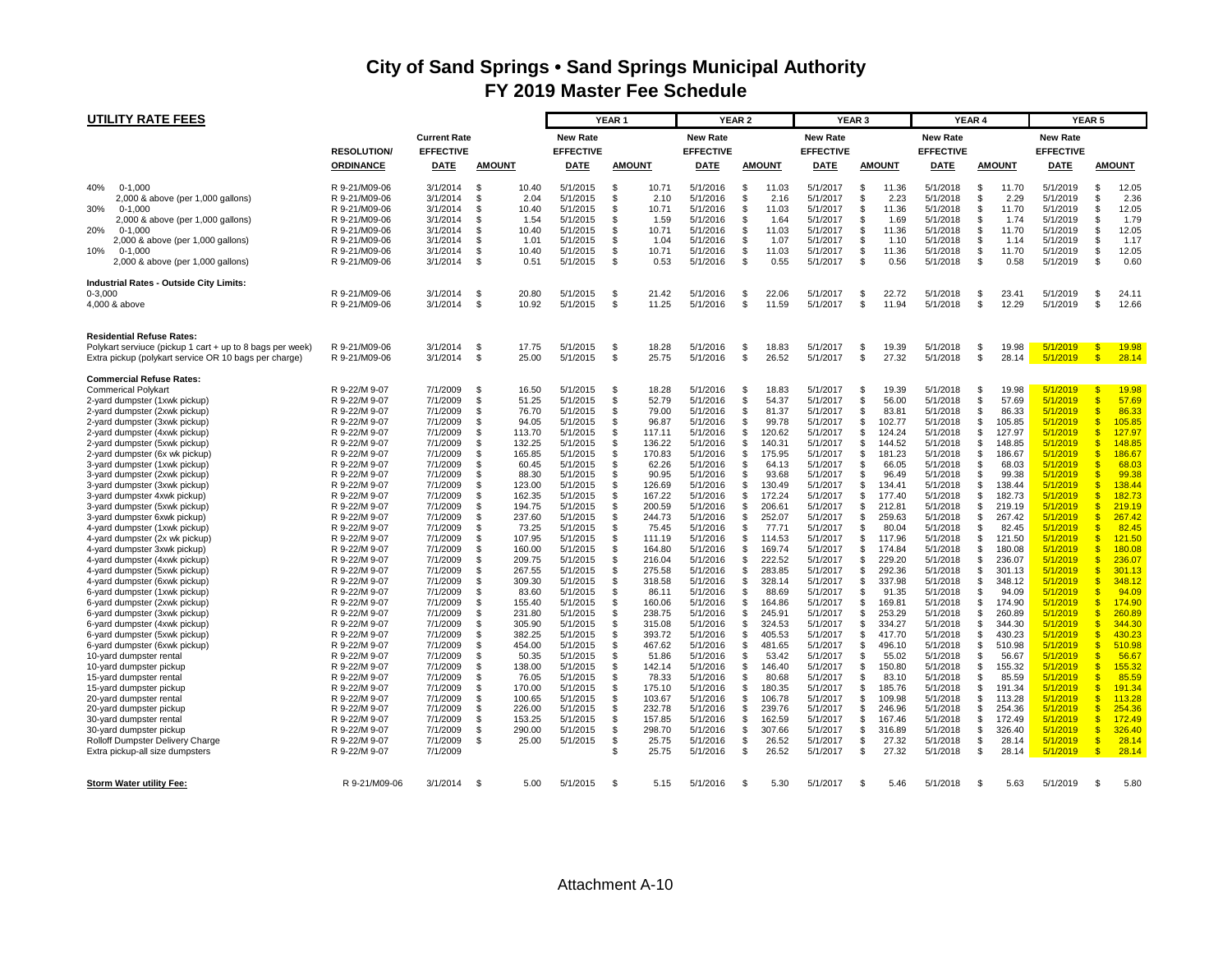| <b>UTILITY RATE FEES</b>                                                                                                                                                                                                                                                                                                                                       |                                                                                                                     |                                                                                  |                                                                                                               |                                     | YEAR <sub>1</sub> |                                     | YEAR 2        |                                     | YEAR <sub>3</sub> | YEAR 4                              |               |                                     | <b>YEAR 5</b> |
|----------------------------------------------------------------------------------------------------------------------------------------------------------------------------------------------------------------------------------------------------------------------------------------------------------------------------------------------------------------|---------------------------------------------------------------------------------------------------------------------|----------------------------------------------------------------------------------|---------------------------------------------------------------------------------------------------------------|-------------------------------------|-------------------|-------------------------------------|---------------|-------------------------------------|-------------------|-------------------------------------|---------------|-------------------------------------|---------------|
|                                                                                                                                                                                                                                                                                                                                                                | <b>RESOLUTION/</b>                                                                                                  | <b>Current Rate</b><br><b>EFFECTIVE</b>                                          |                                                                                                               | <b>New Rate</b><br><b>EFFECTIVE</b> |                   | <b>New Rate</b><br><b>EFFECTIVE</b> |               | <b>New Rate</b><br><b>EFFECTIVE</b> |                   | <b>New Rate</b><br><b>EFFECTIVE</b> |               | <b>New Rate</b><br><b>EFFECTIVE</b> |               |
|                                                                                                                                                                                                                                                                                                                                                                | <b>ORDINANCE</b>                                                                                                    | <b>DATE</b>                                                                      | <b>AMOUNT</b>                                                                                                 | <b>DATE</b>                         | <b>AMOUNT</b>     | <b>DATE</b>                         | <b>AMOUNT</b> | <b>DATE</b>                         | <b>AMOUNT</b>     | <b>DATE</b>                         | <b>AMOUNT</b> | <b>DATE</b>                         | <b>AMOUNT</b> |
| Tap Fees Inside:                                                                                                                                                                                                                                                                                                                                               |                                                                                                                     |                                                                                  |                                                                                                               |                                     |                   |                                     |               |                                     |                   |                                     |               |                                     |               |
| Water 5/8" meter (plus contractor charges)<br>Water 1" meter (plus contractor charges)<br>Water 2" turbine meter (plus contractor charges)<br>Water 2" compound meter (plus contractor charges)<br>Water 3" compound meter (plus contractor charges)<br>Water 4" compound meter (plus contractor charges)<br>Water 6" compound meter (plus contractor charges) | R16-33/M16-06<br>R16-33/M16-06<br>R16-33/M16-06<br>R16-33/M16-06<br>R16-33/M16-06<br>R16-33/M16-06<br>R16-33/M16-06 | 7/1/2016<br>7/1/2016<br>7/1/2016<br>7/1/2016<br>7/1/2016<br>7/1/2016<br>7/1/2016 | 750.00<br>- \$<br>1,000.00<br>-96<br>1,700.00<br>2,100.00<br>2,400.00<br>3,700.00<br>- \$<br>4,700.00<br>- \$ |                                     |                   |                                     |               |                                     |                   |                                     |               |                                     |               |
| <b>Tap Fees Outside:</b>                                                                                                                                                                                                                                                                                                                                       |                                                                                                                     |                                                                                  |                                                                                                               |                                     |                   |                                     |               |                                     |                   |                                     |               |                                     |               |
| Water 5/8" meter (plus contractor charges)<br>Water 1" meter (plus contractor charges)<br>Water 2" meters and above -- same fees as inside                                                                                                                                                                                                                     | R16-33/M16-06<br>R16-33/M16-06<br>R16-33/M16-06                                                                     | 7/1/2016<br>7/1/2016<br>7/1/2016                                                 | 1,250.00<br>- \$<br>$\mathfrak{L}$<br>1,500.00                                                                |                                     |                   |                                     |               |                                     |                   |                                     |               |                                     |               |
| <b>Sewer Connection Fee</b>                                                                                                                                                                                                                                                                                                                                    | R 9-21/M09-06                                                                                                       | 7/1/2009 \$                                                                      | 200.00                                                                                                        |                                     |                   |                                     |               |                                     |                   |                                     |               |                                     |               |
| Sewer Winter Quarter Average -- New Customer                                                                                                                                                                                                                                                                                                                   |                                                                                                                     | 7/1/2016                                                                         | 3,000 gal.                                                                                                    |                                     |                   |                                     |               |                                     |                   |                                     |               |                                     |               |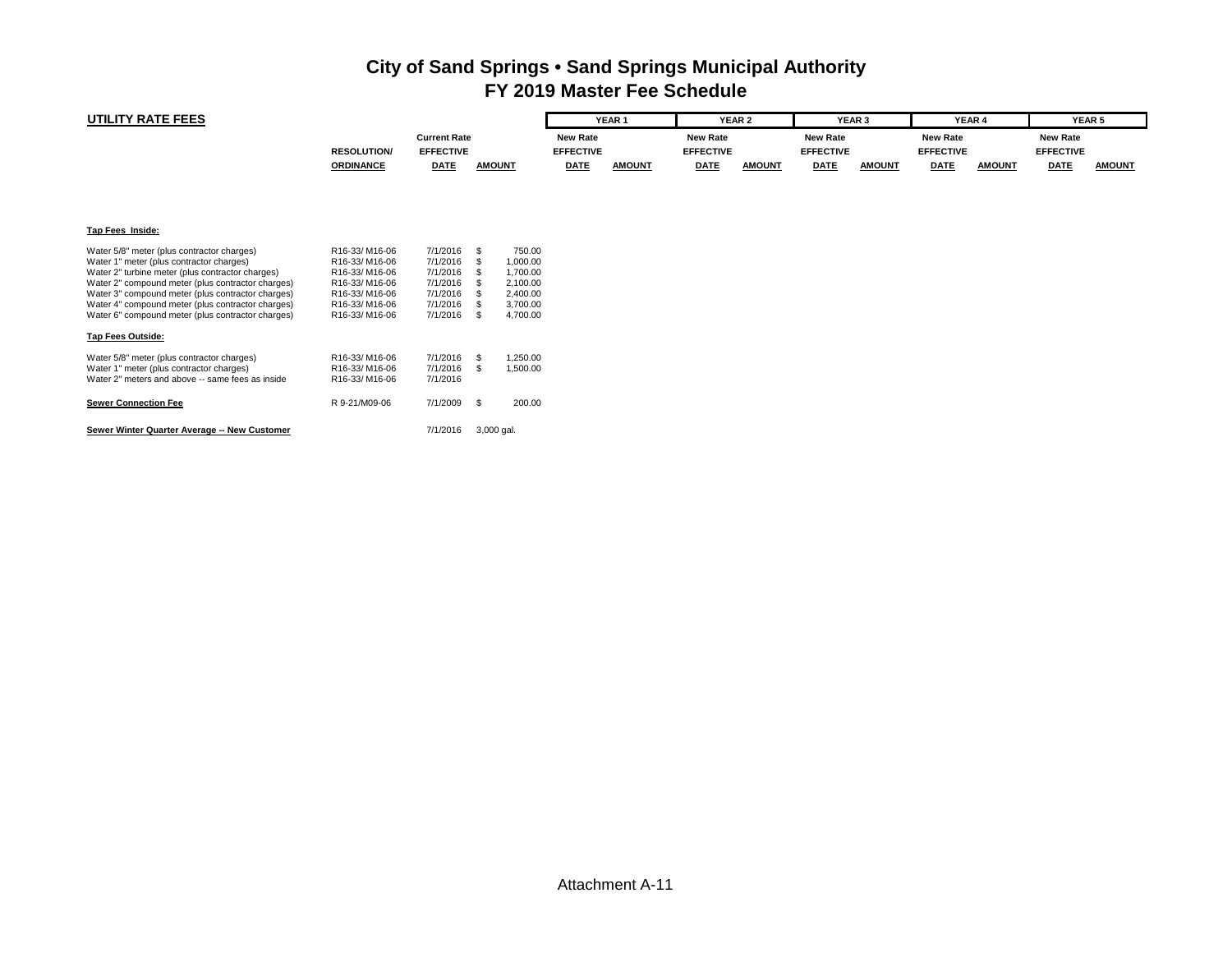## **CUSTOMER SERVICE FEES**

|                                                              |                                         | <b>Current Rate</b> |                            | <b>New Rate</b>  |               |
|--------------------------------------------------------------|-----------------------------------------|---------------------|----------------------------|------------------|---------------|
|                                                              | <b>RESOLUTION/ EFFECTIVE</b>            |                     |                            | <b>EFFECTIVE</b> |               |
|                                                              | <b>ORDINANCE</b>                        | <b>DATE</b>         | <b>AMOUNT</b>              | <b>DATE</b>      | <b>AMOUNT</b> |
| <b>SERVICE FEES:</b>                                         | Res. 07-15                              | 1/1/2007            |                            |                  |               |
| Utility Connect Fee (initiate, reinsate or transfer service) | Res.07-15                               | 1/1/2007            | 25.00<br>\$                |                  |               |
| <b>Return Check Fee</b>                                      | R 9-21/M09-06                           | 7/1/2009            | \$<br>35.00                |                  |               |
| Utility Collection Fee                                       | Res.07-15                               | 1/1/2007            | \$<br>35.00                |                  |               |
| Utility Call-out Fee (after hours)                           | R 9-21/M09-06                           | 7/1/2009            | \$<br>50.00                |                  |               |
| Damage or Removal of Meter Lock or Clamp                     | R <sub>10</sub> -38/M <sub>11</sub> -03 | 5/1/2011            | \$<br>50.00                |                  |               |
| Meter Pull & Test (only if meter is NOT defective)           | R10-38/M11-03                           | 5/1/2011            | \$<br>50.00                |                  |               |
| Destruction of Meter Equipment (per device)                  | R <sub>10</sub> -38/M <sub>11</sub> -03 | 5/1/2011            | Rep'l Cost                 |                  |               |
| Destruction of Meter Can                                     | R10-38/M11-03                           | 5/1/2011            | Rep'l Cost                 |                  |               |
| Unauthorized Water Usage                                     | R <sub>10</sub> -38/M <sub>11</sub> -03 | 5/1/2011            | 200.00<br>\$               |                  |               |
| Destroy Polykart                                             | R 9-21/M09-06                           | 7/1/2009            | \$<br>100.00               |                  |               |
| Hydrant Meter Rental (per day, plus total water usage)       | Res.07-15                               | 1/1/2007            | \$<br>5.00                 |                  |               |
| <b>Credit Card Convenience Fee</b>                           | R 9-21/M09-06                           | 7/1/2009            | \$<br>2.00                 |                  |               |
| Inspection Connection Fee (temporary water activation)       | R <sub>10</sub> -16/M <sub>10</sub> -04 | 7/1/2010            | \$<br>50.00                |                  |               |
| Collection service recovery fee                              | Res 09-25                               | 6/22/2009           | max 35%                    |                  |               |
| UTITITY DEPOSITS:                                            |                                         |                     |                            |                  |               |
| Residential - homeowners/renters (with cap of \$200)         | Res 07-12                               | 1/1/2007            | \$<br>100.00               |                  |               |
| Commercial (with cap of \$200)                               | Res.07-12                               | 1/1/2007            | \$<br>100.00               |                  |               |
| Industry (with cap of \$300)                                 | Res.07-12                               | 1/1/2007            | \$<br>200.00               |                  |               |
| <b>Hydrant Meter</b>                                         | Res.07-12                               | 1/1/2007            | $\mathbb{S}^-$<br>1,000.00 | 7/1/2018         | \$1,250.00    |
| <b>Effluent Cischarge Permit:</b>                            | R 9-21/M09-06                           | 7/1/2009            | \$<br>250.00               |                  |               |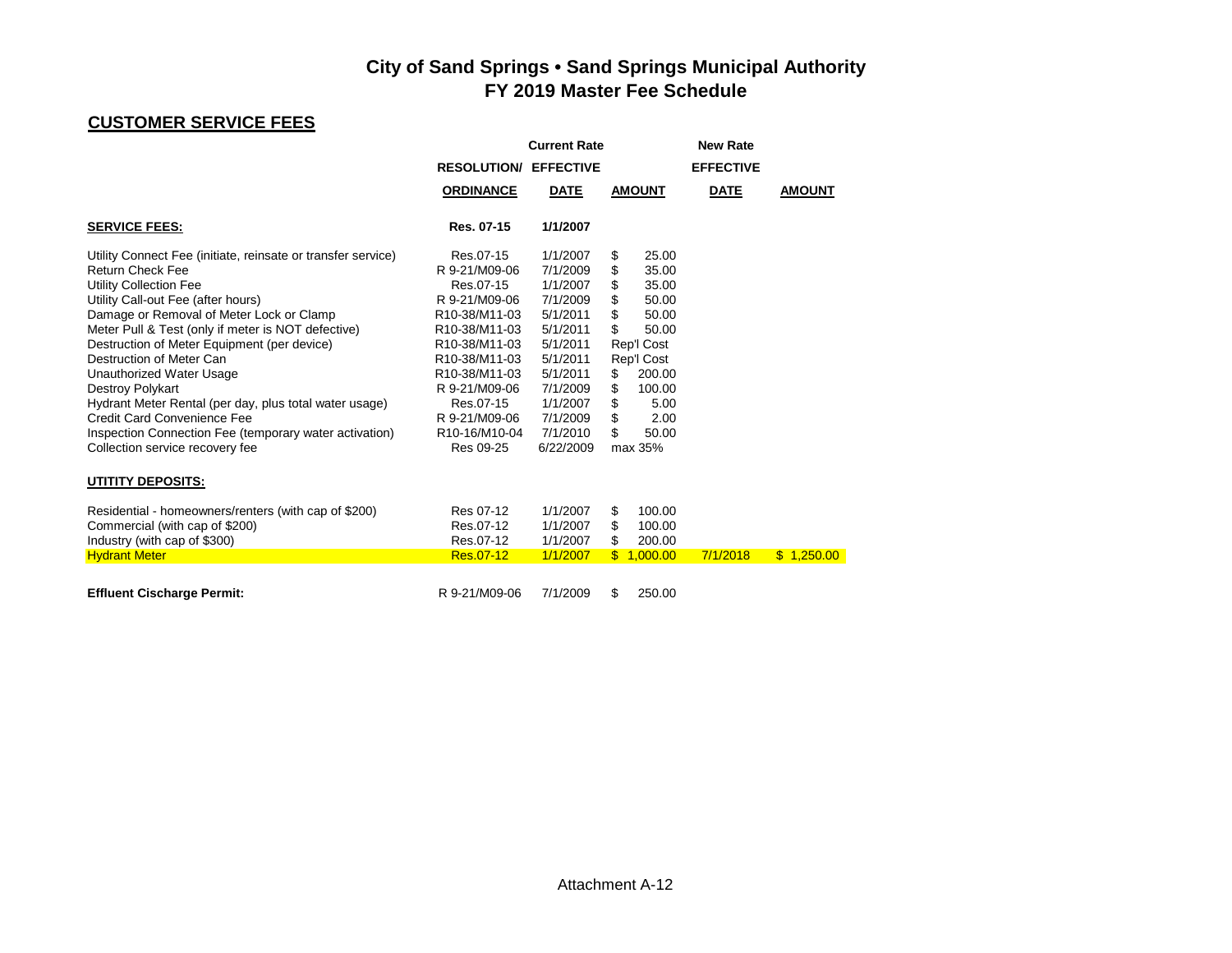### **PLANNING AND NEIGHBORHOOD SERVICES FEES**

|                                                                  | <b>RESOLUTION/</b>                      | <b>EFFECTIVE</b> | <b>CURRENT</b><br>FEE |        | <b>NEW FEE</b><br><b>FEE</b> |               |
|------------------------------------------------------------------|-----------------------------------------|------------------|-----------------------|--------|------------------------------|---------------|
|                                                                  | <b>ORDINANCE</b>                        | <b>DATE</b>      | <b>AMOUNT</b>         |        | <b>DATE</b>                  | <b>AMOUNT</b> |
| <b>BUILDING PERMIT FEES:</b>                                     |                                         |                  |                       |        |                              |               |
| <b>Zoning Clearance Permit</b>                                   | R10-16/M10-04                           | 6/9/2008         | \$                    | 25.00  |                              |               |
| Residential Permit Fee-New or Addition:                          |                                         |                  |                       |        |                              |               |
| 0-600 Square Feet                                                | R10-16/M10-04                           | 7/1/2010         | \$                    | 83.00  |                              |               |
| 601-1,000 Square Feet                                            | R10-16/M10-04                           | 7/1/2010         | \$                    | 165.00 |                              |               |
| 1,001-2,000 Square Feet                                          | R10-16/M10-04                           | 7/1/2010         | \$                    | 220.00 |                              |               |
| 2,001-3,000 Square Feet                                          | R10-16/M10-04                           | 7/1/2010         | \$                    | 275.00 |                              |               |
| 3,001-4,000 Square Feet                                          | R10-16/M10-04                           | 7/1/2010         | \$                    | 330.00 |                              |               |
| 4,001-5,000 Square Feet                                          | R10-16/M10-04                           | 7/1/2010         | \$                    | 385.00 |                              |               |
| 5,001 Square Feet & Up (per 1,000 sq ft or part thereof)         | R10-16/M10-04                           | 7/1/2010         | \$                    | 110.00 |                              |               |
| <b>Commerical Permit Fee:</b>                                    |                                         |                  |                       |        |                              |               |
| 0-1,000 Square Feet                                              | R10-16/M10-04                           | 7/1/2010         | \$                    | 330.00 |                              |               |
| 1,001-5,000 Square Feet                                          | R10-16/M10-04                           | 7/1/2010         | \$                    | 660.00 |                              |               |
| 5,001-10,000 Square Feet                                         | R10-16/M10-04                           | 7/1/2010         | \$                    | 880.00 |                              |               |
| 10,001 Sqare Feet & Up (per 5,000 sq ft or part thereof)         | R10-16/M10-04                           | 7/1/2010         | \$                    | 330.00 |                              |               |
| <b>Residential Remodel Permit</b>                                | R10-16/M10-04                           | 7/1/2010         | \$                    | 83.00  |                              |               |
| <b>Commerical Remodel Permit:</b>                                |                                         |                  |                       |        |                              |               |
| First 1,000 Square Feet                                          | R10-16/M10-04                           | 7/1/2010         | \$                    | 165.00 |                              |               |
| 1,001-5,000 Square Feet                                          | R10-16/M10-04                           | 7/1/2010         | \$                    | 330.00 |                              |               |
| 5,001 Square Feet & Up (per 1,000 sq ft or part thereof)         | R10-16/M10-04                           | 7/1/2010         | \$                    | 83.00  |                              |               |
| <b>Residential Park Fee:</b>                                     |                                         |                  |                       |        |                              |               |
| Single-family dwelling                                           | R10-16/M10-04                           | 3/1/2005         | \$                    | 75.00  |                              |               |
| Plus each bedroom                                                | R10-16/M10-04                           | 3/1/2005         | \$                    | 25.00  |                              |               |
| Duplex dwelling                                                  | R10-16/M10-04                           | 3/1/2005         | \$                    | 150.00 |                              |               |
| Plus each bedroom                                                | R10-16/M10-04                           | 3/1/2005         | \$                    | 25.00  |                              |               |
| Multi-family dwelling (each unit)                                | R10-16/M10-04                           | 3/1/2005         | \$                    | 250.00 |                              |               |
| Mobile home (each lot or space)                                  | R10-16/M10-04                           | 3/1/2005         | \$                    | 250.00 |                              |               |
| Carport, Porch, Patio Roof Permit                                | R10-16/M10-04                           | 7/1/2010         | \$                    | 55.00  |                              |               |
| Pool                                                             | R10-16/M10-04                           | 7/1/2010         | \$                    | 55.00  |                              |               |
| Permit Withdrawal Fee-Residential                                | R <sub>10</sub> -16/M <sub>10</sub> -04 | 7/1/2010         | \$                    | 28.00  |                              |               |
| Permit Withdrawal Fee-Commercial                                 | R10-16/M10-04                           | 7/1/2010         | \$                    | 55.00  |                              |               |
| Beginning Work Without Permit Penalty                            | R10-16/M10-04                           | 7/1/2010         |                       | 110.00 |                              |               |
| Plan Resubmittal Fee (each occurrence)                           | R10-16/M10-04                           | 7/1/2010         | \$<br>\$              | 28.00  |                              |               |
|                                                                  |                                         |                  |                       | 55.00  |                              |               |
| <b>Conditional Building Permit</b>                               | R10-16/M10-04                           | 7/1/2010         | \$                    |        |                              |               |
| Uniform Building Code Commission Fee (59 OS 1000-23 and 1000-25) | R10-16/M10-04                           | 6/1/2010         | \$                    | 4.00   |                              |               |
| Administrative Fee - UBCC (59 OS 1000-23 and 1000-25)            | R10-16/M10-04                           | 6/1/2010         | \$                    | 0.50   |                              |               |
| <b>OTHER PERMIT FEES:</b>                                        |                                         |                  |                       |        |                              |               |
| Demolition                                                       | R10-16/M10-04                           | 3/1/2005         | \$                    | 25.00  |                              |               |
| Certificate of Occupancy-New Construction                        | R10-16/M10-04                           | 7/1/2010         | \$                    | 50.00  |                              |               |
| Certificate of Occupance-Change in Use/Occupancy                 | R10-16/M10-04                           | 3/1/2005         | \$                    | 50.00  |                              |               |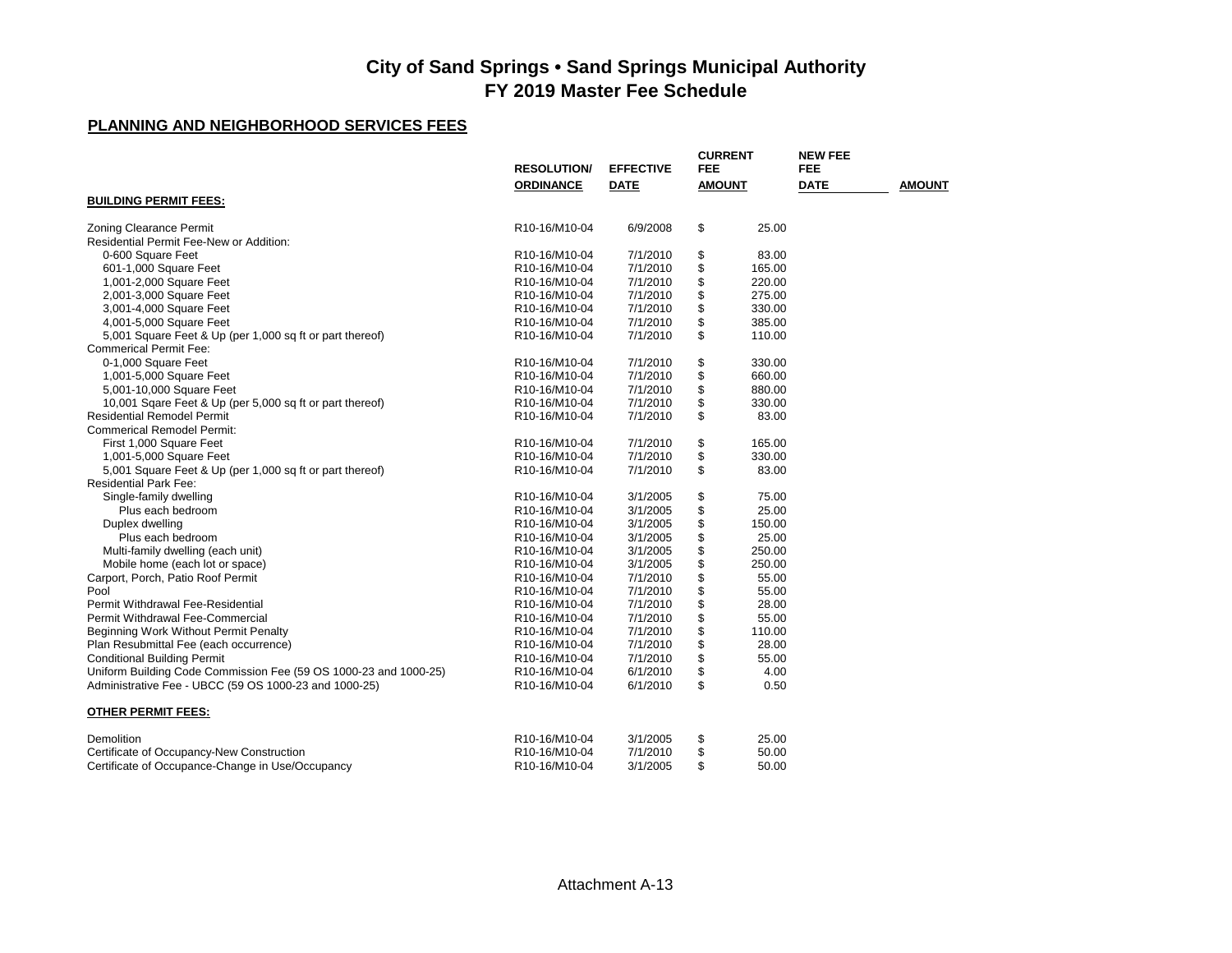### **PLANNING AND NEIGHBORHOOD SERVICES FEES**

|                                                                                              |                                         |                      | <b>CURRENT</b> |                 | <b>NEW FEE</b>     |               |
|----------------------------------------------------------------------------------------------|-----------------------------------------|----------------------|----------------|-----------------|--------------------|---------------|
|                                                                                              | <b>RESOLUTION/</b>                      | <b>EFFECTIVE</b>     | <b>FEE</b>     |                 | FEE<br><b>DATE</b> |               |
|                                                                                              | <b>ORDINANCE</b>                        | <b>DATE</b>          | <b>AMOUNT</b>  |                 |                    | <b>AMOUNT</b> |
| <b>Blasting Permit</b>                                                                       | R10-16/M10-04                           | 3/1/2005             | \$             | 100.00          |                    |               |
| Plus per blast charge                                                                        | R <sub>10</sub> -16/M <sub>10</sub> -04 | 3/1/2005             | \$<br>\$       | 25.00<br>25.00  |                    |               |
| Earth Change Permit                                                                          | R <sub>10</sub> -16/M <sub>10</sub> -04 | 3/1/2005             |                |                 |                    |               |
| Curb Cut/Sidewalk/Pavement Cut/Boring Permit                                                 | R10-16/M10-04                           | 3/1/2005             | \$<br>\$       | 25.00           |                    |               |
| Special Assessment Letter                                                                    | R10-16/M10-04                           | 7/1/2010             |                | 25.00<br>25.00  |                    |               |
| <b>Flood Map Determination</b><br>Oil/Gas Well Permit                                        | R10-16/M10-04                           | 6/9/2008<br>3/1/2005 | \$             | 600.00          |                    |               |
|                                                                                              | R10-16/M10-04                           |                      | \$             |                 |                    |               |
| <b>Annual Renewal</b>                                                                        | R10-16/M10-04                           | 3/1/2005             | \$<br>\$       | 250.00          |                    |               |
| Fiber Optic Cable-per lineal foot (annual)<br>Fiber Optic Cable-per lineal foot (inspection) | R10-16/M10-04                           | 3/1/2005             |                | 1.00<br>1.00    |                    |               |
|                                                                                              | R10-16/M10-04                           | 3/1/2005             | \$<br>\$       |                 |                    |               |
| Moving Permit                                                                                | R10-16/M10-04                           | 3/1/2005             |                | 100.00<br>25.00 |                    |               |
| Zoning Charge<br>Public Nuisance Abatement Administrative fee                                | R10-16/M10-04<br>R10-16/M10-04          | 7/1/2010<br>7/1/2010 | \$             | 200.00          |                    |               |
|                                                                                              | R13-04                                  |                      | \$             | 400.00          |                    |               |
| Public Nuisance Abatement Administrative fee -- Dilapidated Building                         | R10-16/M10-04                           | 9/2/2012<br>7/1/2010 | \$             | 55.00           |                    |               |
| Sign - 100 sq ft. or less (one side)<br>Sign - 101 or more sq. ft. (one side)                | R10-16/M10-04                           | 7/1/2010             | \$             | 110.00          |                    |               |
| Sign - Outdoor Advertising 250 sq. ft. or less (per side)                                    |                                         | 7/1/2010             | \$<br>\$       | 165.00          |                    |               |
|                                                                                              | R10-16/M10-04<br>R10-16/M10-04          | 7/1/2010             | \$             | 330.00          |                    |               |
| Sign - Outdoor Advertising over 250 sq. ft. (per side)                                       |                                         |                      | \$             |                 |                    |               |
| Sign - Portable/Promotional (30 day limit)                                                   | R10-16/M10-04                           | 3/1/2005             | \$             | 50.00           |                    |               |
| Temporary Use Permit - 30 day limit                                                          | R10-16/M10-04                           | 7/1/2010             |                | 100.00<br>25.00 |                    |               |
| Zoning Code Book<br>Plan Review (per sheet)                                                  | R10-16/M10-04                           | 6/9/2008             | \$<br>\$       | 50.00           |                    |               |
| Record Drawing (per sheet)                                                                   | R10-16/M10-04<br>R10-16/M10-04          | 3/1/2005<br>3/1/2005 | \$             | 200.00          |                    |               |
|                                                                                              |                                         |                      |                |                 |                    |               |
| <b>INSPECTION FEES:</b>                                                                      |                                         |                      |                |                 |                    |               |
| <b>Residential Building</b>                                                                  | R10-16/M10-04                           | 7/1/2010             | \$             | 55.00           |                    |               |
| Commercial Building                                                                          | R <sub>10</sub> -16/M <sub>10</sub> -04 | 7/1/2010             | \$<br>\$       | 110.00          |                    |               |
| Reinspection/Miscellaneous Inspection Fee                                                    | R10-16/M10-04                           | 7/1/2010             |                | 28.00           |                    |               |
| <b>Electrical Inspections</b>                                                                |                                         | 7/1/2010             |                | 83.00           |                    |               |
| Single-phase, 100-270 volt, 100 amp service                                                  | R10-16/M10-04<br>R10-16/M10-04          | 7/1/2010             | \$             | 28.00           |                    |               |
| Plus per 100 amps or part thereof                                                            | R10-16/M10-04                           | 7/1/2010             | \$<br>\$       | 138.00          |                    |               |
| Three-plase, 100 amp service<br>Plus per 100 amps or part thereof                            | R10-16/M10-04                           | 7/1/2010             | \$             | 28.00           |                    |               |
| <b>Temporary Pole</b>                                                                        | R10-16/M10-04                           | 7/1/2010             | \$             | 28.00           |                    |               |
| Temp-to-Building Meter Service                                                               | R10-16/M10-04                           | 7/1/2010             | \$             | 28.00           |                    |               |
| <b>Electrical Service Change-out</b>                                                         | R10-16/M10-04                           | 7/1/2010             | \$             | 55.00           |                    |               |
| Miscellaneous Electrical                                                                     | R10-16/M10-04                           | 7/1/2010             | \$             | 28.00           |                    |               |
| <b>Plumbing Inspections</b>                                                                  |                                         |                      |                |                 |                    |               |
| First five fixtures                                                                          | R10-16/M10-04                           | 7/1/2010             | \$             | 55.00           |                    |               |
| Next seven fixtures                                                                          | R10-16/M10-04                           | 7/1/2010             | \$             | 55.00           |                    |               |
| Any additional fixtures (per fixture)                                                        | R10-16/M10-04                           | 7/1/2010             | \$             | 11.00           |                    |               |
| <b>Water Service</b>                                                                         | R10-16/M10-04                           | 7/1/2010             | \$             | 28.00           |                    |               |
| <b>Sewer Service</b>                                                                         | R10-16/M10-04                           | 7/1/2010             | \$             | 28.00           |                    |               |
| <b>Gas Service</b>                                                                           | R <sub>10</sub> -16/M <sub>10</sub> -04 | 7/1/2010             | \$             | 28.00           |                    |               |
| Water-Sewer-Gas (at one time)                                                                | R <sub>10</sub> -16/M <sub>10</sub> -04 | 7/1/2010             | \$             | 55.00           |                    |               |
| <b>Rural Waterline</b>                                                                       | R10-16/M10-04                           | 7/1/2010             | \$             | 55.00           |                    |               |
|                                                                                              |                                         |                      |                |                 |                    |               |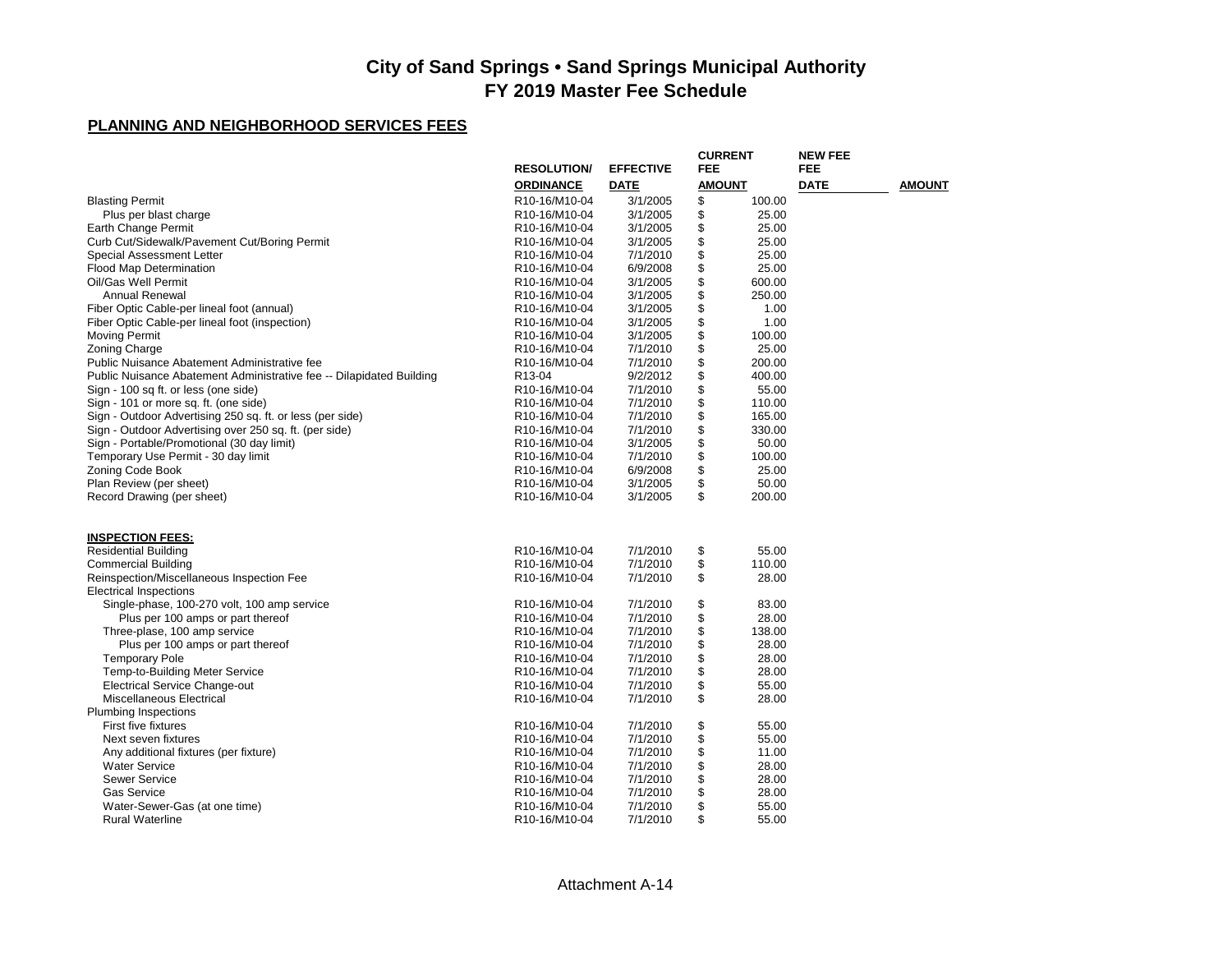#### **PLANNING AND NEIGHBORHOOD SERVICES FEES**

|                                                    | <b>RESOLUTION/</b>                      | <b>EFFECTIVE</b> | <b>CURRENT</b><br>FEE |        | <b>NEW FEE</b><br>FEE |               |
|----------------------------------------------------|-----------------------------------------|------------------|-----------------------|--------|-----------------------|---------------|
|                                                    |                                         |                  |                       |        |                       |               |
|                                                    | <b>ORDINANCE</b>                        | <b>DATE</b>      | <b>AMOUNT</b>         |        | <b>DATE</b>           | <b>AMOUNT</b> |
| <b>Temporary Gas Service</b>                       | R10-16/M10-04                           | 7/1/2010         | \$                    | 28.00  |                       |               |
| Miscellaneous Plumbing                             | R10-16/M10-04                           | 7/1/2010         | \$                    | 28.00  |                       |               |
| <b>Mechanical Inspections</b>                      |                                         |                  |                       |        |                       |               |
| Furnace Only (up to 150,000 BTU's)                 | R10-16/M10-04                           | 7/1/2010         | \$                    | 55.00  |                       |               |
| Furnace Only (150,001-300,000 BTU's)               | R <sub>10</sub> -16/M <sub>10</sub> -04 | 7/1/2010         | \$                    | 83.00  |                       |               |
| Furance Only (more than 300,000 BTU's)             | R <sub>10</sub> -16/M <sub>10-04</sub>  | 7/1/2010         | \$.                   | 110.00 |                       |               |
| Mechanical system changeout (furnace and/or a/c)   | R <sub>10</sub> -16/M <sub>10</sub> -04 | 7/1/2010         | \$                    | 55.00  |                       |               |
| Cooling - Up to 3 tons (each unit)                 | R <sub>10</sub> -16/M <sub>10-04</sub>  | 7/1/2010         | \$                    | 83.00  |                       |               |
| Cooling - Over 3 tons and up to 5 tons (each unit) | R <sub>10</sub> -16/M <sub>10</sub> -04 | 7/1/2010         | \$                    | 110.00 |                       |               |
| Cooling - Over 5 tons (each unit)                  | R <sub>10</sub> -16/M <sub>10</sub> -04 | 7/1/2010         | \$                    | 165.00 |                       |               |
| Chillder Cooling Unit - Per ton                    | R <sub>10</sub> -16/M <sub>10-04</sub>  | 7/1/2010         | \$                    | 3.00   |                       |               |
| Slab Duct Inspection                               | R <sub>10</sub> -16/M <sub>10</sub> -04 | 7/1/2010         | \$                    | 28.00  |                       |               |
| Miscellaneous Mechanical Inspection                | R <sub>10</sub> -16/M <sub>10</sub> -04 | 7/1/2010         | \$                    | 28.00  |                       |               |

#### **MISCELLANEOUS LICENSE FEES:**

| Wine Sales (initial)                                           | Ord. 1078     | 6/2/2004  |               | 500.00   |                |          |
|----------------------------------------------------------------|---------------|-----------|---------------|----------|----------------|----------|
| Wine Sales (renewal)                                           | Ord. 1078     | 6/2/2004  |               | 450.00   |                |          |
| <b>Brewer</b>                                                  | Ord. 1078     | 6/2/2004  | \$            | 1,250.00 |                |          |
| <b>Small Brewer</b>                                            |               |           |               |          | $7/1/2018$ \$  | 125.00   |
| <b>Distiller</b>                                               | Ord. 1078     | 6/2/2004  | \$            | 3,125.00 |                |          |
| <b>Wine Maker</b>                                              | Ord. 1078     | 6/2/2004  | \$            | 625.00   |                |          |
| <b>Small Farm Winery</b>                                       |               |           |               |          | $7/1/2018$ \$  | 75.00    |
| Rectifier                                                      | Ord. 1078     | 6/2/2004  | \$            | 3,125.00 |                |          |
| <b>Wholesaler (all wine and spirits)</b>                       | Ord. 1078     | 6/2/2004  | $\mathbf{\$}$ | 3,500.00 | $7/1/2018$ \$  | 3,000.00 |
| <b>Beer Distributor</b>                                        |               |           |               |          | $7/1/2018$ \$  | 750.00   |
| <b>Retail Spirits (Liquor and Package) Store</b>               | Ord. 1078     | 6/2/2004  | $\sqrt[3]{2}$ | 700.00   | $10/1/2018$ \$ | 900.00   |
| Mixed Beverage Establishment (initial)                         | Ord. 1078     | 6/2/2004  | \$            | 1,000.00 |                |          |
| Mixed Beverage Establishment (renewal)                         | Ord. 1078     | 6/2/2004  | \$            | 900.00   |                |          |
| <b>Hotel Beverage License (new)</b>                            |               |           |               |          | $7/1/2018$ \$  | 1,000.00 |
| <b>Hotel Beverage License (renewal)</b>                        |               |           |               |          | $7/1/2018$ \$  | 900.00   |
| On-Premises Wine and Beer Sales (new)                          |               |           |               |          | $10/1/2018$ \$ | 500.00   |
| <b>On-Premises Wine and Beer Sales (renewal)</b>               |               |           |               |          | $10/1/2018$ \$ | 450.00   |
| <b>Retail Wine Sales</b>                                       |               |           |               |          | $10/1/2018$ \$ | 500.00   |
| <b>Retail Beer Sales</b>                                       |               |           |               |          | $10/1/2018$ \$ | 500.00   |
| Caterer (initial)                                              | Ord. 1078     | 6/2/2004  | \$            | 1,000.00 |                |          |
| Caterer (annual)                                               | Ord. 1078     | 6/2/2004  | \$            | 900.00   |                |          |
| Beer (on and off premises consumption)                         | Ord. 1078     | 6/2/2004  |               | 20.00    |                |          |
| Special Event (per day)                                        | Ord. 1078     | 6/2/2004  | \$            | 50.00    |                |          |
| Class B Wolesaler                                              | Ord. 1078     | 6/2/2004  |               | 625.00   |                |          |
| Amusement Device/Pool-Billiard Table (each)                    | R10-16/M10-04 | 3/1/2005  |               | 15.00    |                |          |
| Itinerant Peddler/Vendor - Good for 1 year from date of issue) | R13-04        | 9/1/2012  | \$            | 75.00    |                |          |
| Carnival License - Each Day                                    | R10-16/M10-04 | 3/1/2005  |               | 100.00   |                |          |
| Auctioneer                                                     | R10-16/M10-04 | 3/1/2005  |               | 50.00    |                |          |
| Solid Waste Permit - per cubic yard                            | R10-16/M10-04 | 10/9/2006 | \$            | 5.00     |                |          |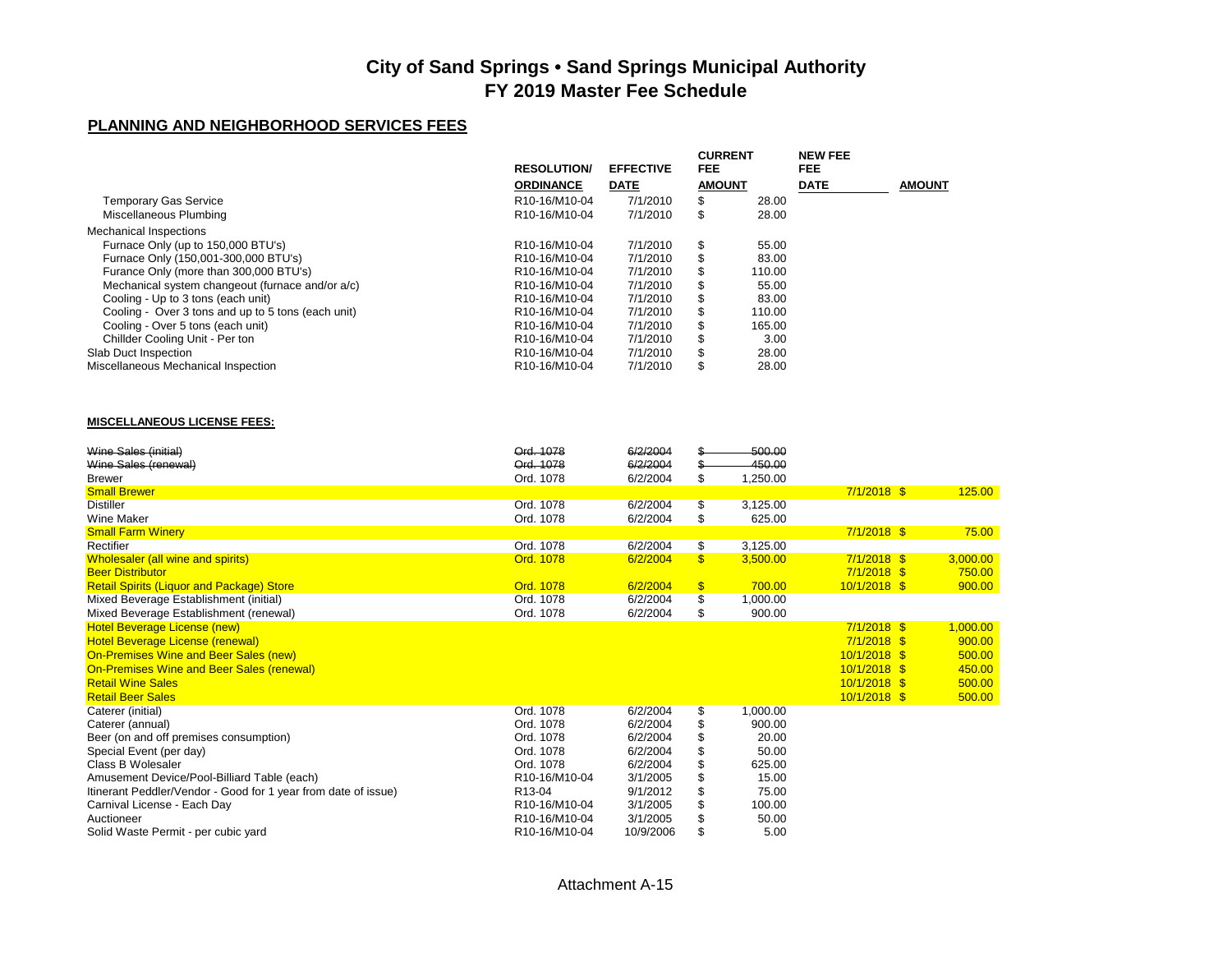### **PLANNING AND NEIGHBORHOOD SERVICES FEES**

|                                                           | <b>RESOLUTION/</b>                      | <b>EFFECTIVE</b> | <b>CURRENT</b><br><b>FEE</b> | <b>NEW FEE</b><br><b>FEE</b> |               |
|-----------------------------------------------------------|-----------------------------------------|------------------|------------------------------|------------------------------|---------------|
|                                                           | <b>ORDINANCE</b>                        | DATE             | <b>AMOUNT</b>                | <b>DATE</b>                  | <b>AMOUNT</b> |
| <b>PLANNING FEES:</b>                                     |                                         |                  |                              |                              |               |
| Plan Review Fee (per plan sheet)                          | R10-16/M10-04                           | 2/1/2005         | \$<br>50.00                  |                              |               |
| Record Drawing Fee (per utility)                          | R <sub>10</sub> -16/M <sub>10</sub> -04 | 2/1/2005         | \$<br>200.00                 |                              |               |
| Lot Split                                                 | R10-16/M10-04                           | 7/1/2010         | \$<br>100.00                 |                              |               |
| Lot Combo                                                 | R10-16/M10-04                           | 6/9/2008         | \$<br>100.00                 |                              |               |
| Alternative compliance to Landscaping Requirement         | R10-16/M10-04                           | 7/1/2010         | \$<br>25.00                  |                              |               |
| Right-of-Way Encroachment                                 | R10-16/M10-04                           | 7/1/2010         | \$<br>10.00                  |                              |               |
| <b>Sketch Plat</b>                                        | R <sub>10</sub> -16/M <sub>10</sub> -04 | 7/1/2010         | \$<br>75.00                  |                              |               |
| <b>Prelimanary Plat</b>                                   | R10-16/M10-04                           | 7/1/2010         | \$<br>200.00                 |                              |               |
| <b>PUD Sketch</b>                                         | R10-16/M10-04                           | 7/1/2010         | \$<br>75.00                  |                              |               |
| <b>PUD Preliminary Plat</b>                               | R <sub>10</sub> -16/M <sub>10</sub> -04 | 7/1/2010         | \$<br>250.00                 |                              |               |
| <b>PUD Final Plat</b>                                     | R10-16/M10-04                           | 7/1/2010         | \$<br>200.00                 |                              |               |
| <b>PUD Amendment</b>                                      | R12-35/M12-03                           | 7/1/2012         | \$<br>200.00                 |                              |               |
| <b>Final Plat</b>                                         | R10-16/M10-04                           | 7/1/2010         | \$<br>250.00                 |                              |               |
| <b>Plat Waiver</b>                                        | R10-16/M10-04                           | 6/9/2008         | \$<br>25.00                  |                              |               |
| <b>Plat Amendment</b>                                     | R12-35/M12-03                           | 7/1/2012         | \$<br>200.00                 |                              |               |
| Access Change                                             | R10-16/M10-04                           | 4/7/1997         | \$<br>50.00                  |                              |               |
| <b>Reinstate Preliminary</b>                              | R10-16/M10-04                           | 6/9/2008         | \$<br>100.00                 |                              |               |
| <b>Reinstate Final</b>                                    | R10-16/M10-04                           | 6/9/2008         | \$<br>100.00                 |                              |               |
| Variance Res                                              | R10-16/M10-04                           | 6/9/2008         | \$<br>100.00                 |                              |               |
| Abandon PUD                                               | R10-16/M10-04                           | 6/9/2008         | \$<br>100.00                 |                              |               |
| <b>Special Exception</b>                                  | R <sub>10</sub> -16/M <sub>10</sub> -04 | 6/9/2008         | \$<br>100.00                 |                              |               |
| Specific Use Permit                                       | R10-16/M10-04                           | 7/1/2010         | \$<br>200.00                 |                              |               |
| Appeals                                                   | R10-16/M10-04                           | 4/7/1997         | \$<br>75.00                  |                              |               |
| <b>Zoning Letters</b>                                     | R10-16/M10-04                           | 4/7/1997         | \$<br>50.00                  |                              |               |
| Agenda Item                                               | R10-16/M10-04                           | 6/9/2008         | \$<br>25.00                  |                              |               |
| Certified Mailing Fee Per Letter                          | R10-16/M10-04                           | 7/1/2010         | \$<br>4.00                   |                              |               |
| Regular Mailing Fee Per Letter                            | R10-16/M10-04                           | 7/1/2010         | \$<br>0.55                   |                              |               |
| <b>Check Fees</b>                                         | R10-16/M10-04                           | 7/1/2010         | \$<br>25.00                  |                              |               |
| <b>Miscellaneous Fees</b>                                 | R10-16/M10-04                           | 7/1/2010         | \$<br>20.00                  |                              |               |
| Housing Tax Credit Program Fee                            | R <sub>14</sub> -32                     | 4/28/2014        | \$<br>200.00                 |                              |               |
| Zoning Request-High Intensity (IL, IM, IH, CH)            | R10-16/M10-04                           | 7/1/2010         | \$<br>200.00                 |                              |               |
| Zoning Request- Medium Intensity (RD, RM, OL, OM, CS, CG) | R10-16/M10-04                           | 7/1/2010         | \$<br>150.00                 |                              |               |
| Zoning Request-Low Intensity (RS zones)                   | R10-16/M10-04                           | 7/1/2010         | \$<br>100.00                 |                              |               |
| Zoning Request- PUD                                       | R10-16/M10-04                           | 7/1/2010         | \$<br>200.00                 |                              |               |
|                                                           |                                         |                  |                              |                              |               |
| Board of Adjustment Variance                              | R10-16/M10-04                           | 7/1/2010         | \$<br>100.00                 |                              |               |
| Board of Adjustment Special Exception                     | R10-16/M10-04                           | 7/1/2010         | \$<br>100.00                 |                              |               |
| <b>TRADE LICENSE FEES:</b>                                |                                         |                  |                              |                              |               |
| <b>Electrical Contractor License</b>                      | R10-16/M10-04                           | 3/1/2005         | \$<br>125.00                 |                              |               |
| Michanical Contractor License                             | R10-16/M10-04                           | 3/1/2005         | \$<br>125.00                 |                              |               |
|                                                           | R10-16/M10-04                           | 3/1/2005         | \$<br>125.00                 |                              |               |
| <b>Plumbing Contractor License</b>                        |                                         |                  |                              |                              |               |
| Water Tap Installer License                               | R10-16/M10-04                           | 7/1/2010         | \$<br>125.00                 |                              |               |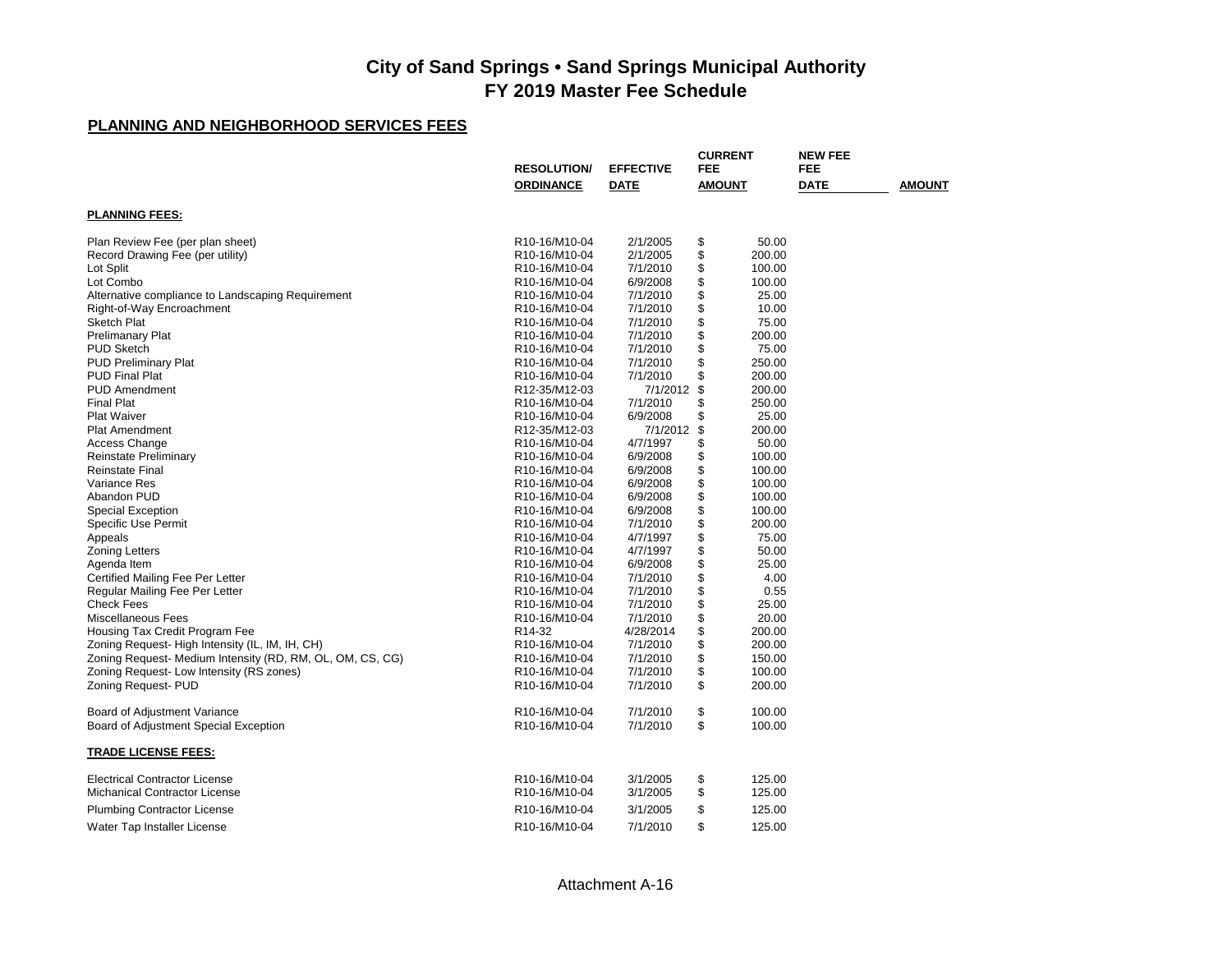#### **Case Community Center Fee Schedule - Effective 7/1/2010**

**All rates dependent upon availability of space and changes to operations of Center.**

| Time                                           | <u>Gym</u><br>$9,100$ s.f. |       | Track<br>2,300 s.f. |       | Aerobics<br>940 s.f. |       | Conf. Rm. A<br>554 s.f.   |       | Conf. Rm. B<br>554 s.f. |       | Conf. Rm. C<br>554 s.f. |       | <b>Sports</b><br>1,150 s.f. |       | Kitchen<br>450 s.f. |       | <b>Entire Bldg</b><br>26,000 s.f. |           |
|------------------------------------------------|----------------------------|-------|---------------------|-------|----------------------|-------|---------------------------|-------|-------------------------|-------|-------------------------|-------|-----------------------------|-------|---------------------|-------|-----------------------------------|-----------|
| Occupancy:                                     | 600 people                 |       | 50 people           |       | 50 people            |       | 50 people                 |       | 50 people               |       | 50 people               |       | 50 people                   |       | 15 people           |       | app. 900 people                   |           |
| <b>AREA USER:</b>                              |                            |       |                     |       |                      |       |                           |       |                         |       |                         |       |                             |       |                     |       |                                   |           |
| Monday-Sunday                                  | $\mathsf{s}$               | 60.00 | \$                  | 35.00 | $\mathsf{\$}$        | 35.00 | $\sqrt{3}$                | 30.00 | <b>S</b>                | 30.00 | \$                      | 30.00 | \$                          | 25.00 | \$                  | 10.00 | $\mathsf{\$}$                     | 255.00    |
| Saturday-Sunday                                |                            | 65.00 |                     | 40.00 |                      | 40.00 |                           | 35.00 |                         | 35.00 |                         | 35.00 |                             | 25.00 |                     | 10.00 |                                   | $-285.00$ |
| <b>RESIDENT OR SHORT-TERM USER:</b>            |                            |       |                     |       |                      |       |                           |       |                         |       |                         |       |                             |       |                     |       |                                   |           |
| Monday-Sunday                                  | \$                         | 50.00 | S                   | 30.00 | $\mathbf{s}$         | 30.00 | $\boldsymbol{\mathsf{s}}$ | 25.00 | <b>S</b>                | 25.00 |                         | 25.00 | \$                          | 20.00 | <sup>\$</sup>       | 10.00 | \$                                | 215.00    |
| Saturday-Sunday-                               |                            | 50.00 |                     | 30.00 |                      | 30.00 |                           | 25.00 |                         | 25.00 |                         | 25.00 |                             | 20.00 |                     | 10.00 |                                   | $-215.00$ |
| HEAVY USER, NON-PROFIT GROUP OR CITY EMPLOYEE: |                            |       |                     |       |                      |       |                           |       |                         |       |                         |       |                             |       |                     |       |                                   |           |
| Monday-Friday                                  |                            | 35.00 |                     | 20.00 |                      | 20.00 |                           | 45.00 |                         | 15.00 |                         | 15.00 |                             | 15.00 |                     | 10.00 |                                   | 445.00    |
| <b>Monday-Sunday</b>                           | $\mathbf{\$}$              | 40.00 | $\mathbf{s}$        | 25.00 | $\mathbf{s}$         | 25.00 | $\mathbf{s}$              | 20.00 | $\mathbf{s}$            | 20.00 | $\mathbf{s}$            | 20.00 | $\mathbf{s}$                | 15.00 | $\mathbf{s}$        | 10.00 | \$                                | 175.00    |
| <b>EXTREME USER:</b>                           |                            |       |                     |       |                      |       |                           |       |                         |       |                         |       |                             |       |                     |       |                                   |           |
| Monday-Friday                                  |                            | 25.00 |                     | 45.00 |                      | 15.00 |                           | 10.00 |                         | 10.00 |                         | 10.00 |                             | 10.00 |                     | 10.00 |                                   | 405.00    |
| Monday-Sunday                                  | $\overline{\mathbb{S}}$    | 30.00 | \$                  | 20.00 | $\mathbf{\$}$        | 20.00 | \$                        | 15.00 | <b>S</b>                | 15.00 | $\mathbf{\$}$           | 15.00 | \$                          | 10.00 | <sup>\$</sup>       | 10.00 | \$                                | 135.00    |

#### **CASE Card Fee (Case Community Center) - Effective July 1, 2010**

|                                      |          | Area User:     | <b>Resident User</b>   | <b>City Employee</b><br>User |
|--------------------------------------|----------|----------------|------------------------|------------------------------|
| Individual card<br>Family - 1st card | \$<br>\$ | 25.00<br>25.00 | No charge<br>No charge | No charge                    |
| (Each additional card)               | \$       | 10.00          | \$<br>5.00             | \$<br>No charge<br>5.00      |
| Sr. Citizen User:                    | \$       | 5.00           |                        |                              |

#### **Park Shelter/Stage Rental Fees**

**Replacement Cards:** \$ 5.00

| <b>Facility with electricity</b>             |          | 20.00 per hour | 2 hour minimum |
|----------------------------------------------|----------|----------------|----------------|
| <b>Facility without electricity</b>          | $-25.00$ |                |                |
| <b>Case Community Park Stage/ Great Lawn</b> |          | 20.00 per hour | 5 hour minimum |
| <b>Large Case Community Park Shelter</b>     |          | 40.00 per hour | 2 hour minimum |

#### **Skatepark Rental**

| Rent per Hr./2 hr. min. | 50.00 |
|-------------------------|-------|
| Electricity/per day     | 25.00 |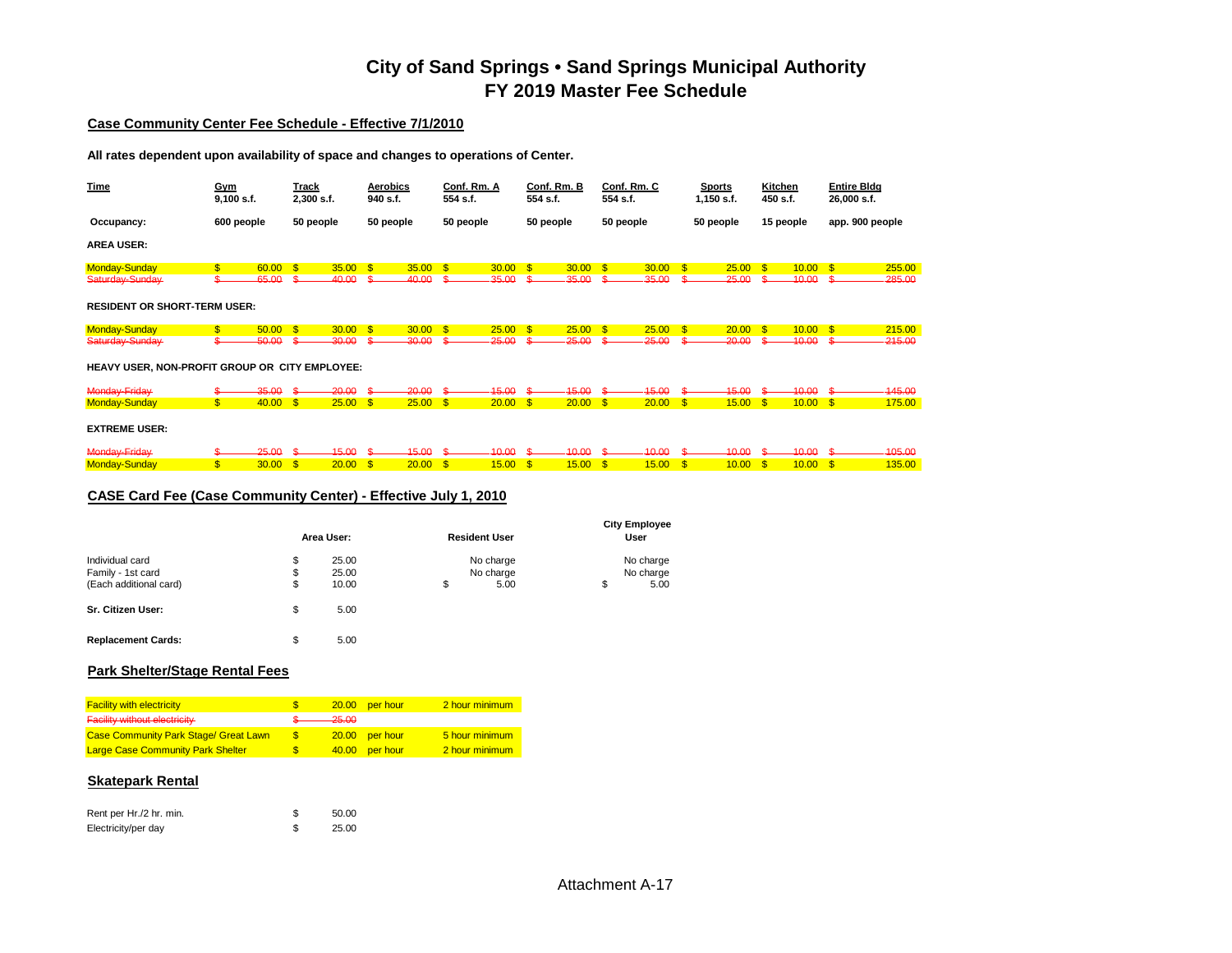## **FIRE DEPARTMENT FEES**

|                                                                                                            |               |                    |                  | <b>CURRENT</b> |               | <b>NEW FEE</b>   | <b>NEW</b>    |
|------------------------------------------------------------------------------------------------------------|---------------|--------------------|------------------|----------------|---------------|------------------|---------------|
|                                                                                                            | <b>SYSTEM</b> | <b>RESOLUTION/</b> | <b>EFFECTIVE</b> |                | <b>FEE</b>    | <b>EFFECTIVE</b> | <b>FEE</b>    |
|                                                                                                            | <b>CODE</b>   | <b>ORDINANCE</b>   | <b>DATE</b>      |                | <b>AMOUNT</b> | <b>DATE</b>      | <b>AMOUNT</b> |
| <b>FIRE RUN FEES:</b>                                                                                      |               |                    |                  |                |               |                  |               |
| <b>Structure Fire</b> (including mobile homes & outbuildings)                                              |               |                    |                  |                |               |                  |               |
| (Minimum charge for first hour, first alarms assignment                                                    |               |                    |                  |                |               |                  |               |
| three apparatus typical with staff vehicle)                                                                |               | Res.06-05          | 101/2005         | \$             | 800.00        |                  |               |
| Each additional appartus for the first hour                                                                |               | Res.06-05          | 10/1/2005        | \$             | 250.00        |                  |               |
| Each apparatus for each add'l hour or portion thereof                                                      |               | Res.06-05          | 10/1/2005        | \$             | 250.00        |                  |               |
| Hazardous Materials Response (minimum charge for first                                                     |               |                    |                  |                |               |                  |               |
| hour, first alarm assingment, two apparatus typical                                                        |               |                    |                  |                |               |                  |               |
| with staff vehicle)                                                                                        |               | Res.06-05          | 10/1/2005        | \$             | 800.00        |                  |               |
| Each additional appartus for the first hour                                                                |               | Res.06-05          | 10/1/2005        | \$             | 250.00        |                  |               |
| Each apparatus for each add'l hour or portion thereof                                                      |               | Res.06-05          | 10/1/2005        | \$             | 250.00        |                  |               |
| Vehicle Fire (minimum charge for first hour, first alarm                                                   |               |                    |                  |                |               |                  |               |
| assignment, one apparatus typical)                                                                         |               | Res.06-05          | 10/1/2005        | \$             | 200.00        |                  |               |
| Each additional appartus for the first hour                                                                |               | Res.06-05          | 10/1/2005        | \$             | 250.00        |                  |               |
| Each apparatus for each add'l hour or portion thereof<br>Wildland and Urban Interface Fire (minimum charge |               | Res.06-05          | 10/1/2005        | \$             | 250.00        |                  |               |
| for first hour, first alarm assignment, 2 apparatus                                                        |               |                    |                  |                |               |                  |               |
| typical)                                                                                                   |               | Res.06-05          | 10/1/2005        | \$             | 300.00        |                  |               |
| Each additional appartus for the first hour                                                                |               | Res.06-05          | 10/1/2005        | \$             | 250.00        |                  |               |
| Each apparatus for each add'l hour or portion thereof                                                      |               | Res.06-05          | 10/1/2005        | \$             | 250.00        |                  |               |
| Trash Fire (minimum charge for first hour, first alarm                                                     |               |                    |                  |                |               |                  |               |
| assignment, one apparatus typical)                                                                         |               | Res.06-05          | 10/1/2005        | \$             | 200.00        |                  |               |
| Each additional appartus for the first hour                                                                |               | Res.06-05          | 10/1/2005        | \$             | 250.00        |                  |               |
| Each apparatus for each add'l hour or portion thereof                                                      |               | Res.06-05          | 10/1/2005        | \$             | 250.00        |                  |               |
| Motor Vehicle Collision (minimum charge for first hour                                                     |               |                    |                  |                |               |                  |               |
| first alarm assignment, two apparatus typical with                                                         |               |                    |                  |                |               |                  |               |
| staff vehicle)                                                                                             |               | Res.06-05          | 10/1/2005        | \$             | 500.00        |                  |               |
| Each additional appartus for the first hour                                                                |               | Res.06-05          | 10/1/2005        | \$             | 250.00        |                  |               |
| Each apparatus for each add'l hour or portion thereof                                                      |               | Res.06-05          | 10/1/2005        | \$             | 250.00        |                  |               |
| <b>Medical Emergencies</b> for the first hour or portion thereof                                           |               | Res.06-05          | 10/1/2005        | \$             | 200.00        |                  |               |
| <b>Other Charges and Fees:</b>                                                                             |               |                    |                  |                |               |                  |               |
| False Alarm Calls (after two documented false alarm calls                                                  |               |                    |                  |                |               |                  |               |
| per year)                                                                                                  |               | Res.06-05          | 10/1/2005        | \$             | 100.00        |                  |               |
| Firefighter Standby (per hour)                                                                             |               | Res.06-05          | 10/1/2005        | \$             | 50.00         |                  |               |
| Fire Crew (2) Standby, no apparatus (per hour)                                                             |               | Res.06-05          | 10/1/2005        | \$             | 100.00        |                  |               |
| Brush Truck Standby (per hour)                                                                             |               | Res.06-05          | 10/1/2005        | \$             | 250.00        |                  |               |
| Engine Company Standby (per hour)                                                                          |               | Res.06-05          | 10/1/2005        | \$             | 300.00        |                  |               |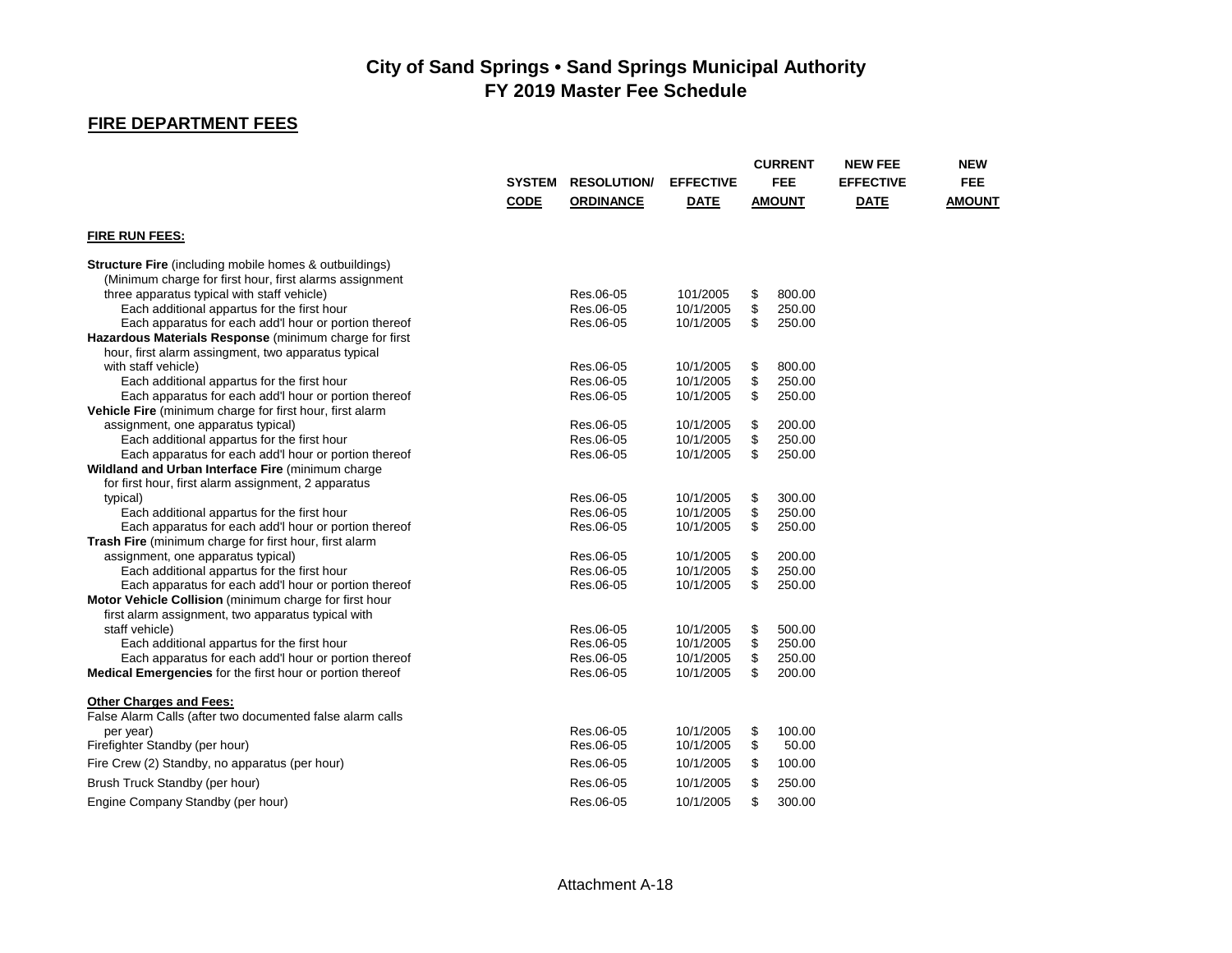## **FIRE DEPARTMENT FEES**

|                                                                    | <b>SYSTEM</b><br><b>CODE</b> | <b>RESOLUTION/</b><br><b>ORDINANCE</b>  | <b>EFFECTIVE</b><br><b>DATE</b> |     | <b>CURRENT</b><br><b>FEE</b><br><b>AMOUNT</b> | <b>NEW FEE</b><br><b>EFFECTIVE</b><br><b>DATE</b> | <b>NEW</b><br><b>FEE</b><br><b>AMOUNT</b> |
|--------------------------------------------------------------------|------------------------------|-----------------------------------------|---------------------------------|-----|-----------------------------------------------|---------------------------------------------------|-------------------------------------------|
| <b>EMS FEE, EMSA TOTAL CARE FEE AND FIRE SUBSCRIPTION FEE:</b>     |                              |                                         |                                 |     |                                               |                                                   |                                           |
| Emergency Medical Service Fee - Inside City                        |                              | R10-16/M10-04                           | 7/1/2010                        | \$  | 2.25                                          |                                                   |                                           |
| Emergency Medical Service Fee - Outside City                       |                              | R10-16/M10-04                           | 7/1/2013                        |     | 5.00                                          |                                                   |                                           |
| <b>EMSA Total Care - Inside City</b>                               |                              | R <sub>10</sub> -16/M <sub>10</sub> -04 | 7/1/2010                        | \$  | 1.00                                          |                                                   |                                           |
| <b>EMSA Total Care- Outside City</b>                               |                              | R10-16/M10-04                           | 7/1/2010                        |     | 1.00                                          |                                                   |                                           |
| Fire Subscription - Outside City                                   |                              | R10-16/M10-04                           | 7/1/2013                        | \$  | 5.00                                          |                                                   |                                           |
| <b>FIREWORKS:</b>                                                  |                              |                                         |                                 |     |                                               |                                                   |                                           |
| Permit to discharge Class 1.4G (common fireworks)- individual      |                              | R10-16/M10-04                           | 7/1/2010                        | \$. | 20.00                                         |                                                   |                                           |
| Permit to discharge Class 1.4G (common fireworks) - non individual |                              | R <sub>17</sub> -46                     | 7/1/2017                        |     | 40.00                                         |                                                   |                                           |
| Permit to discharge Class 1.3.G (special fireworks)                |                              | R10-16/M10-04                           | 7/1/2010                        | \$. | 100.00                                        |                                                   |                                           |
| <b>PERMIT FEES:</b>                                                |                              |                                         |                                 |     |                                               |                                                   |                                           |
| Fire Supression System                                             |                              | R04-20                                  | 5/24/2004                       | \$  | 50.00                                         |                                                   |                                           |
| Fire Alarm System                                                  |                              | R12-35/M12-03                           | 7/1/2012                        | \$  | 50.00                                         |                                                   |                                           |
|                                                                    |                              |                                         |                                 |     |                                               |                                                   |                                           |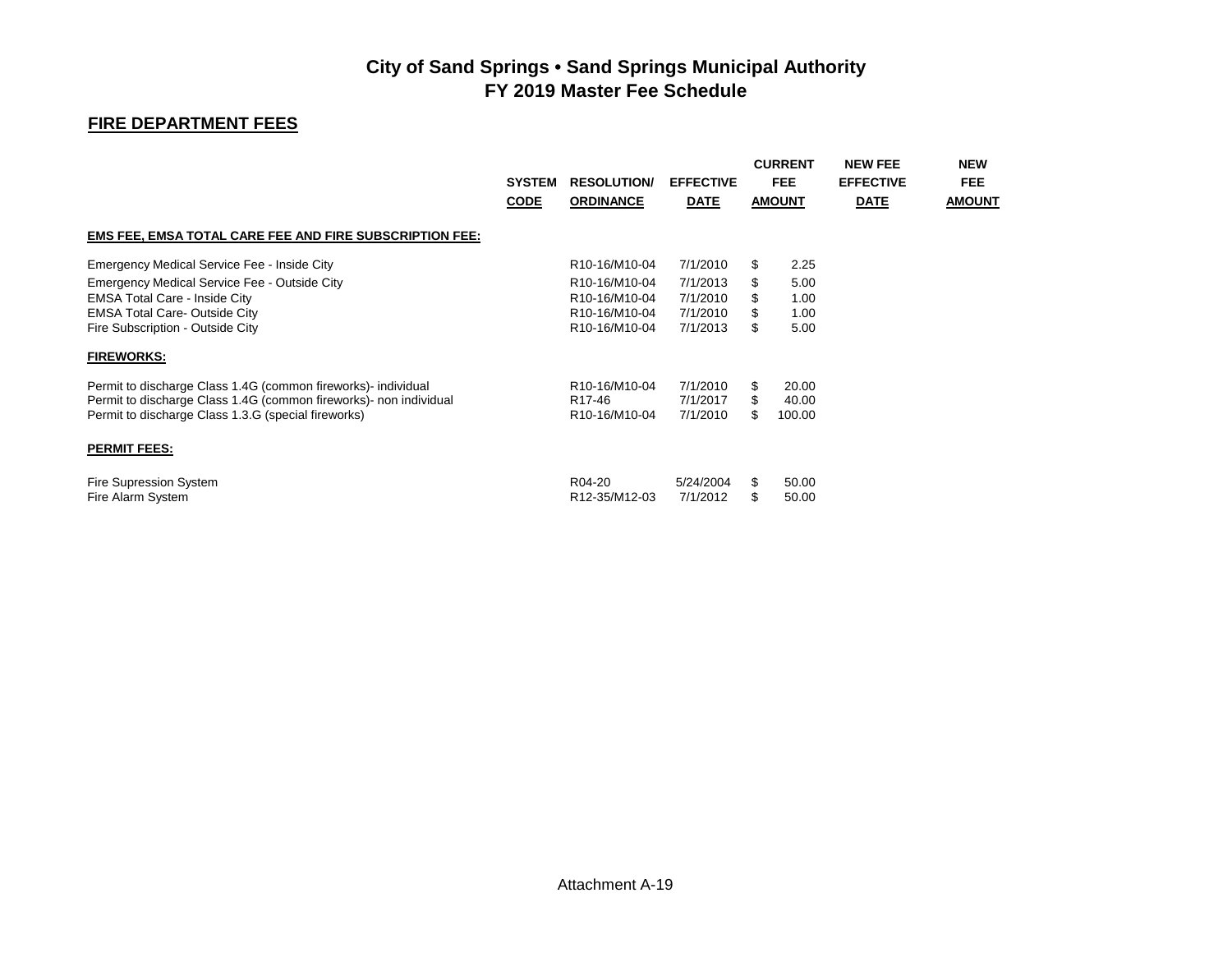| <b>SHELL LAKE FEES</b>                                                                                 | <b>RESOLUTION/ EFFECTIVE</b> |             |      |               |  |  |  |  |
|--------------------------------------------------------------------------------------------------------|------------------------------|-------------|------|---------------|--|--|--|--|
|                                                                                                        | <b>ORDINANCE</b>             | <b>DATE</b> |      | <b>AMOUNT</b> |  |  |  |  |
| Daily Permit Fee for fishing and use of boat launching area<br>(not more than \$6.00 boat) per person: | Res.97-M02 11/20/1987        |             | - \$ | 2.00          |  |  |  |  |
| <b>Annual Use Permit</b>                                                                               | Res.97-M02 11/20/1997        |             | - \$ | 25.00         |  |  |  |  |

 **(Daily or annual permit fees will be charged for anyone between the age of 16 and 65)**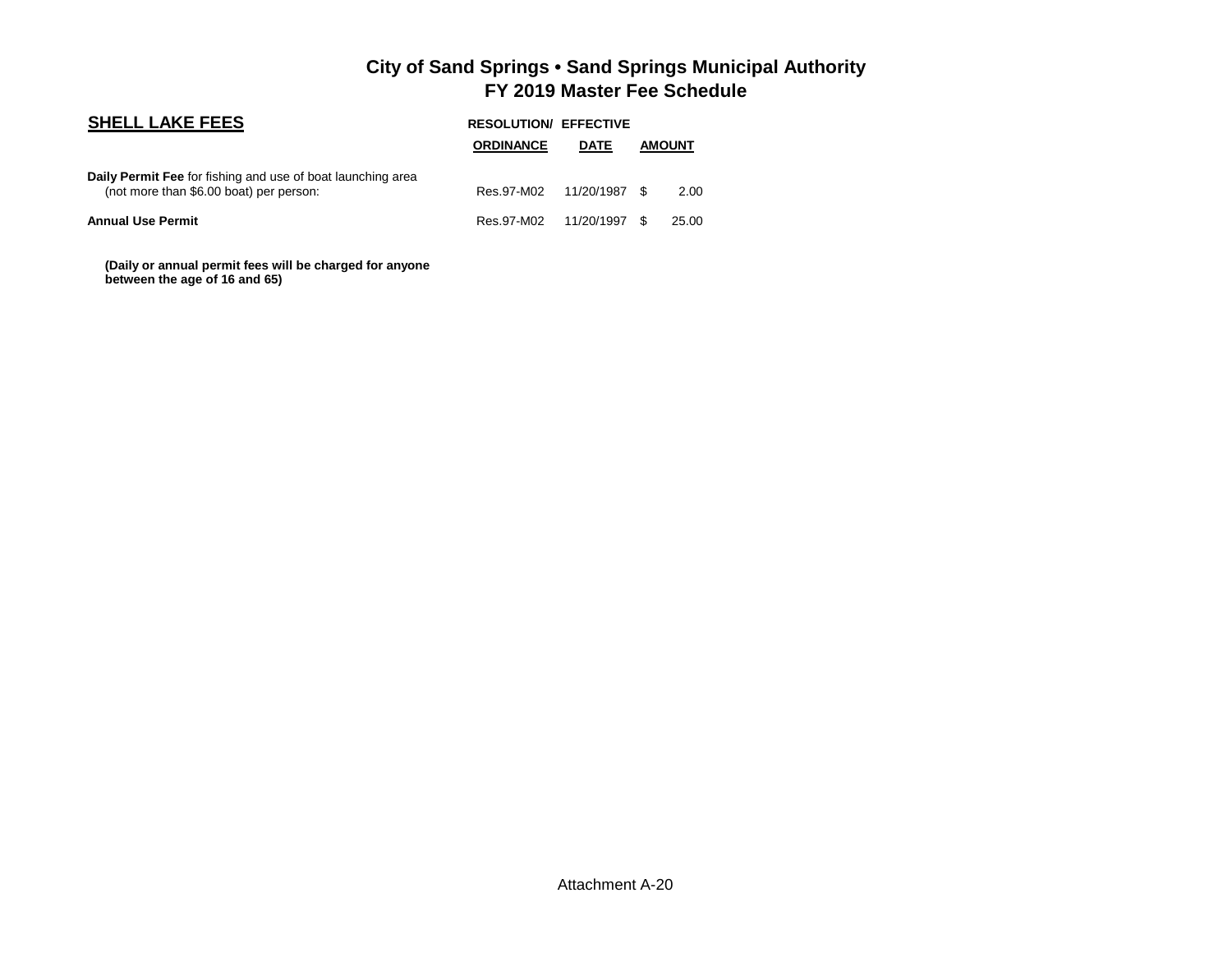## **POGUE AIRPORT HANGAR RENTAL FEES**

|                                        | Current Fee      |                         | New Fee          |     |               |
|----------------------------------------|------------------|-------------------------|------------------|-----|---------------|
| <b>RESOLUTION</b>                      | <b>EFFECTIVE</b> |                         | <b>EFFECTIVE</b> |     |               |
| <b>ORDINANCE</b>                       | <b>DATE</b>      | <b>AMOUNT</b>           | <b>DATE</b>      |     | <b>AMOUNT</b> |
| R <sub>16</sub> -33/M <sub>16-06</sub> | 7/1/2016         | $\mathcal{F}$<br>176.00 | 7/1/2018         | \$. | 180.00        |
| R <sub>16</sub> -33/M <sub>16-06</sub> | 7/1/2014         | 212.00<br>$\mathbb{S}$  | 7/1/2018         | S.  | 216.00        |
| R <sub>16</sub> -33/M <sub>16-06</sub> | 7/1/2014         | 139.00<br>S.            | 7/1/2018         | S.  | 142.00        |
| R <sub>16</sub> -33/M <sub>16-06</sub> | 7/1/2014         | 187.00<br><sup>\$</sup> | 7/1/2018         |     | 191.00        |
| R <sub>16</sub> -33/M <sub>16-06</sub> | 7/1/2014         | 248.00<br>S.            | 7/1/2018         | S.  | 253.00        |
| R <sub>16</sub> -33/M <sub>16-06</sub> | 7/1/2014         | 106.00<br>$\mathbf{S}$  | 7/1/2018         | S.  | 108.00        |
| R <sub>16</sub> -33/M <sub>16-06</sub> | 7/1/2014         | <sup>\$</sup><br>40.00  | 7/1/2018         | \$. | 45.00         |
| R <sub>16</sub> -33/M <sub>16-06</sub> | 7/1/2010         | no charge               | 7/1/2018         | \$. | 5.00          |
| R <sub>16</sub> -33/M <sub>16-06</sub> | 6/9/2008         | no charge               |                  |     |               |
|                                        |                  |                         |                  |     |               |

**\* Rate increase approved 5/19/2014**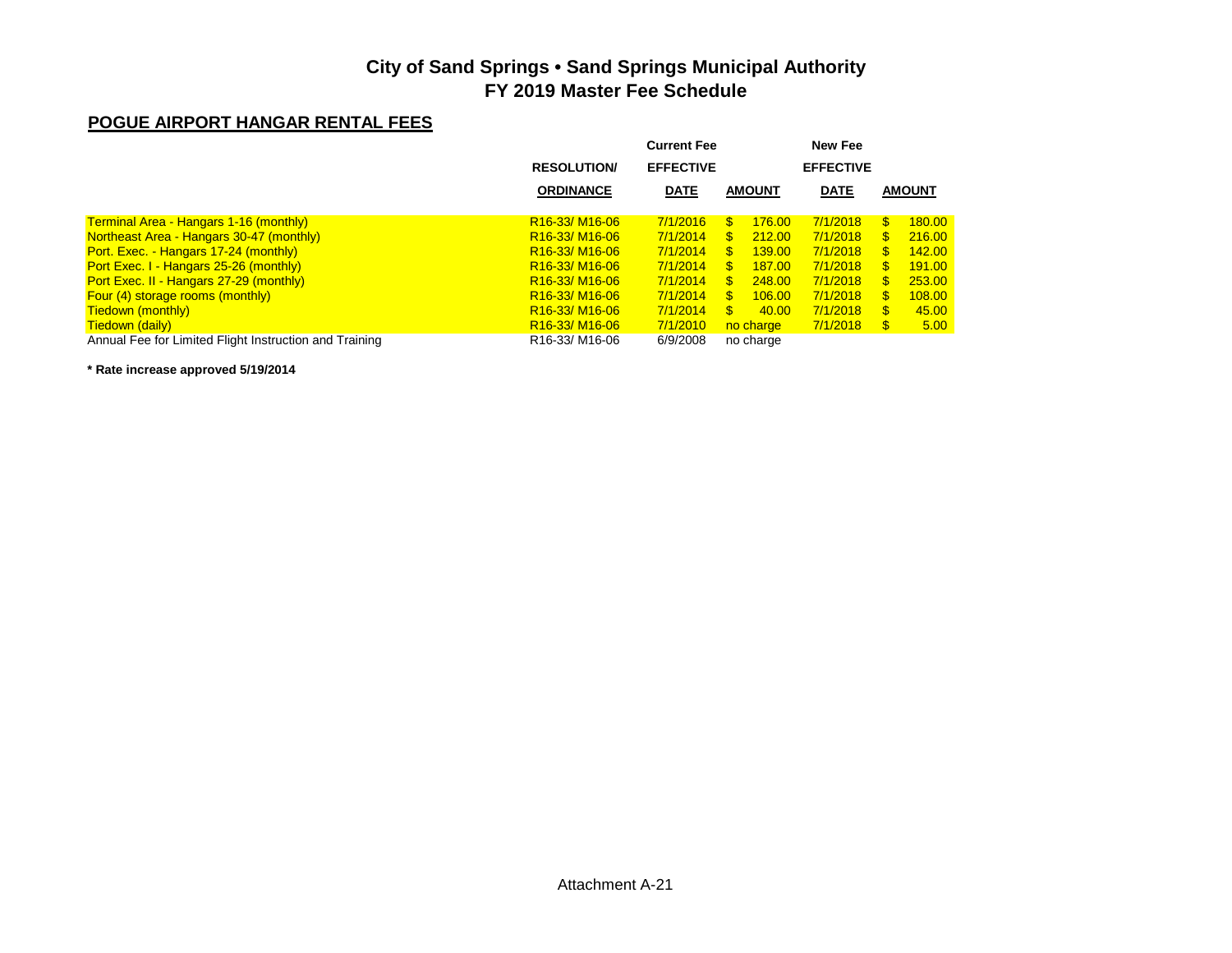## **ANIMAL CONTROL FEES**

|                                                    | <b>RESOLUTION/ EFFECTIVE</b> | <b>Current Fee</b> |               | <b>New Fee</b><br><b>EFFECTIVE</b> |               |
|----------------------------------------------------|------------------------------|--------------------|---------------|------------------------------------|---------------|
|                                                    | <b>ORDINANCE</b>             | <b>DATE</b>        | <b>AMOUNT</b> | <b>DATE</b>                        | <b>AMOUNT</b> |
| <b>ANIMAL ADOPTION FEES:</b>                       |                              |                    |               |                                    |               |
| <b>Adoption Fee</b>                                | R <sub>17-18</sub>           | 2/27/2017 \$       | 65.00         |                                    |               |
| License Fee                                        | R <sub>17</sub> -18          | 2/27/2017 \$       | 10.00         |                                    |               |
| Boarding Fee (per day after 24 hrs of impoundment) | R <sub>17</sub> -18          | 2/27/2017 \$       | 20.00         |                                    |               |
| <b>Hobbyist Exemption Permit</b>                   |                              |                    |               | $7/1/2018$ \$                      | <b>20.00</b>  |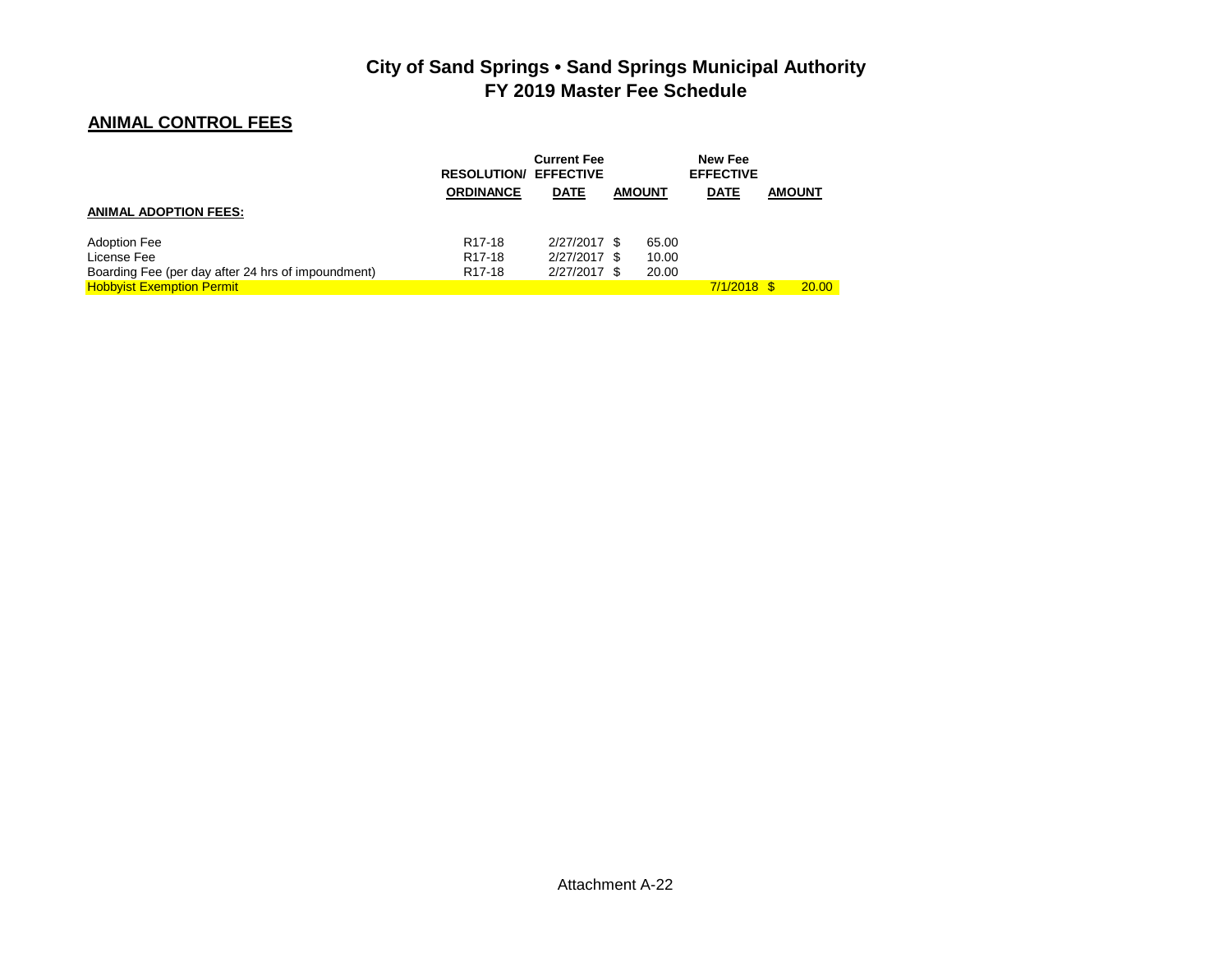### **GOLF FEES**

| <b>EFFECTIVE</b><br><b>EFFECTIVE</b><br><b>RESOLUTION/</b><br><b>ORDINANCE</b><br><b>DATE</b><br><b>AMOUNT</b><br><b>DATE</b><br><b>AMOUNT</b><br><b>Green Fees:</b><br>1/1/2016 \$<br>Res.M12-01<br>1/23/2012 \$<br>21.00<br>Daily<br>20.00<br>Res.M12-01<br>1/1/2016 \$<br>26.00<br>1/23/2012 \$<br>25.00<br>Weekends & Holidays<br>Res.M12-01<br>1/23/2012<br>Junior (weekdays only,<br>\$<br>1/1/2016 \$<br>excluding holidays)<br>10.00<br>10.00<br>Senior (weekdays only,<br>Res.M12-01<br>11.00<br>1/1/2016 \$<br>16.00<br>1/23/2012 \$<br>excluding holidays)<br>Group (weekdays only,<br>excluding holidays,<br>Res.M12-01<br>1/23/2012 \$<br>14.00<br>1/1/2016 \$<br>14.00<br>50 players or more)<br>N/A<br>Res.M12-01<br>1/23/2012 \$<br>20.00<br>1/1/2016<br>Marketing rounds fee<br>$1/1/2016$ \$<br>15.00<br>Twilight - 1 p.m.<br>Res.M12-01<br>1/23/2012 \$<br>14.00<br>1/23/2012 \$<br>12.00<br>N/A<br>Super Twilight - 3 p.m.<br>Res.M12-01<br>1/1/2016<br><b>Annual Memberships</b><br>(with 1/2 price cart)<br>Res.M12-01<br>1/23/2012 \$<br>$1/1/2016$ \$<br>350.00<br><b>Weekday Senior</b><br>325.00<br>450.00<br>Res.M12-01<br>1/23/2012 \$<br>425.00<br>1/1/2016 \$<br>Weekday Regular<br>7-Day Senior<br>Res.M12-01<br>1/23/2012 \$<br>575.00<br>$1/1/2016$ \$<br>600.00<br>675.00<br>1/1/2016 \$<br>700.00<br>Res.M12-01<br>1/23/2012 \$<br>7-Day Regular<br>Res M12-01<br>1/23/2012 \$<br>750.00<br>1/1/2016 \$<br>800.00<br><b>CORPERATE M-F</b><br>Family Household M-F<br>Family Household 7-Day<br>Res M12-01<br>1/23/2012 \$<br>1,150.00<br>1/1/2016 \$<br>1,200.00<br><b>CORPERATE 7-DAY</b><br><b>Discount Cards/Other</b><br>Res.M12-01<br>1/23/2012 \$<br>500.00<br>1/1/2016 \$<br>500.00<br>Senior - 30 rds. w/cart<br>Res.M12-01<br>5.00<br>$1/1/2016$ \$<br>5.00<br>City Employee - 20% off<br>1/23/2012 \$<br>Patron - 20% off rates<br>Res.M12-01<br>N/A<br>1/23/2012 \$<br>49.95<br>1/1/2016<br><b>Promotional Rounds</b><br>See Resolution<br>N/A<br>Res.M12-01<br>1/23/2012<br>1/1/2016<br>1/23/2012 Free W/Paid Rd.<br><b>Birthday Promotion</b><br>Res.M12-01<br>1/1/2016<br>N/A | <u> 501 LLU</u> |                    |                |  |
|--------------------------------------------------------------------------------------------------------------------------------------------------------------------------------------------------------------------------------------------------------------------------------------------------------------------------------------------------------------------------------------------------------------------------------------------------------------------------------------------------------------------------------------------------------------------------------------------------------------------------------------------------------------------------------------------------------------------------------------------------------------------------------------------------------------------------------------------------------------------------------------------------------------------------------------------------------------------------------------------------------------------------------------------------------------------------------------------------------------------------------------------------------------------------------------------------------------------------------------------------------------------------------------------------------------------------------------------------------------------------------------------------------------------------------------------------------------------------------------------------------------------------------------------------------------------------------------------------------------------------------------------------------------------------------------------------------------------------------------------------------------------------------------------------------------------------------------------------------------------------------------------------------------------------------------------------------------------------------------------------------------------------------------------------------------------------------------------------------------------------------|-----------------|--------------------|----------------|--|
|                                                                                                                                                                                                                                                                                                                                                                                                                                                                                                                                                                                                                                                                                                                                                                                                                                                                                                                                                                                                                                                                                                                                                                                                                                                                                                                                                                                                                                                                                                                                                                                                                                                                                                                                                                                                                                                                                                                                                                                                                                                                                                                                |                 | <b>Current Fee</b> | <b>New Fee</b> |  |
|                                                                                                                                                                                                                                                                                                                                                                                                                                                                                                                                                                                                                                                                                                                                                                                                                                                                                                                                                                                                                                                                                                                                                                                                                                                                                                                                                                                                                                                                                                                                                                                                                                                                                                                                                                                                                                                                                                                                                                                                                                                                                                                                |                 |                    |                |  |
|                                                                                                                                                                                                                                                                                                                                                                                                                                                                                                                                                                                                                                                                                                                                                                                                                                                                                                                                                                                                                                                                                                                                                                                                                                                                                                                                                                                                                                                                                                                                                                                                                                                                                                                                                                                                                                                                                                                                                                                                                                                                                                                                |                 |                    |                |  |
|                                                                                                                                                                                                                                                                                                                                                                                                                                                                                                                                                                                                                                                                                                                                                                                                                                                                                                                                                                                                                                                                                                                                                                                                                                                                                                                                                                                                                                                                                                                                                                                                                                                                                                                                                                                                                                                                                                                                                                                                                                                                                                                                |                 |                    |                |  |
|                                                                                                                                                                                                                                                                                                                                                                                                                                                                                                                                                                                                                                                                                                                                                                                                                                                                                                                                                                                                                                                                                                                                                                                                                                                                                                                                                                                                                                                                                                                                                                                                                                                                                                                                                                                                                                                                                                                                                                                                                                                                                                                                |                 |                    |                |  |
|                                                                                                                                                                                                                                                                                                                                                                                                                                                                                                                                                                                                                                                                                                                                                                                                                                                                                                                                                                                                                                                                                                                                                                                                                                                                                                                                                                                                                                                                                                                                                                                                                                                                                                                                                                                                                                                                                                                                                                                                                                                                                                                                |                 |                    |                |  |
|                                                                                                                                                                                                                                                                                                                                                                                                                                                                                                                                                                                                                                                                                                                                                                                                                                                                                                                                                                                                                                                                                                                                                                                                                                                                                                                                                                                                                                                                                                                                                                                                                                                                                                                                                                                                                                                                                                                                                                                                                                                                                                                                |                 |                    |                |  |
|                                                                                                                                                                                                                                                                                                                                                                                                                                                                                                                                                                                                                                                                                                                                                                                                                                                                                                                                                                                                                                                                                                                                                                                                                                                                                                                                                                                                                                                                                                                                                                                                                                                                                                                                                                                                                                                                                                                                                                                                                                                                                                                                |                 |                    |                |  |
|                                                                                                                                                                                                                                                                                                                                                                                                                                                                                                                                                                                                                                                                                                                                                                                                                                                                                                                                                                                                                                                                                                                                                                                                                                                                                                                                                                                                                                                                                                                                                                                                                                                                                                                                                                                                                                                                                                                                                                                                                                                                                                                                |                 |                    |                |  |
|                                                                                                                                                                                                                                                                                                                                                                                                                                                                                                                                                                                                                                                                                                                                                                                                                                                                                                                                                                                                                                                                                                                                                                                                                                                                                                                                                                                                                                                                                                                                                                                                                                                                                                                                                                                                                                                                                                                                                                                                                                                                                                                                |                 |                    |                |  |
|                                                                                                                                                                                                                                                                                                                                                                                                                                                                                                                                                                                                                                                                                                                                                                                                                                                                                                                                                                                                                                                                                                                                                                                                                                                                                                                                                                                                                                                                                                                                                                                                                                                                                                                                                                                                                                                                                                                                                                                                                                                                                                                                |                 |                    |                |  |
|                                                                                                                                                                                                                                                                                                                                                                                                                                                                                                                                                                                                                                                                                                                                                                                                                                                                                                                                                                                                                                                                                                                                                                                                                                                                                                                                                                                                                                                                                                                                                                                                                                                                                                                                                                                                                                                                                                                                                                                                                                                                                                                                |                 |                    |                |  |
|                                                                                                                                                                                                                                                                                                                                                                                                                                                                                                                                                                                                                                                                                                                                                                                                                                                                                                                                                                                                                                                                                                                                                                                                                                                                                                                                                                                                                                                                                                                                                                                                                                                                                                                                                                                                                                                                                                                                                                                                                                                                                                                                |                 |                    |                |  |
|                                                                                                                                                                                                                                                                                                                                                                                                                                                                                                                                                                                                                                                                                                                                                                                                                                                                                                                                                                                                                                                                                                                                                                                                                                                                                                                                                                                                                                                                                                                                                                                                                                                                                                                                                                                                                                                                                                                                                                                                                                                                                                                                |                 |                    |                |  |
|                                                                                                                                                                                                                                                                                                                                                                                                                                                                                                                                                                                                                                                                                                                                                                                                                                                                                                                                                                                                                                                                                                                                                                                                                                                                                                                                                                                                                                                                                                                                                                                                                                                                                                                                                                                                                                                                                                                                                                                                                                                                                                                                |                 |                    |                |  |
|                                                                                                                                                                                                                                                                                                                                                                                                                                                                                                                                                                                                                                                                                                                                                                                                                                                                                                                                                                                                                                                                                                                                                                                                                                                                                                                                                                                                                                                                                                                                                                                                                                                                                                                                                                                                                                                                                                                                                                                                                                                                                                                                |                 |                    |                |  |
|                                                                                                                                                                                                                                                                                                                                                                                                                                                                                                                                                                                                                                                                                                                                                                                                                                                                                                                                                                                                                                                                                                                                                                                                                                                                                                                                                                                                                                                                                                                                                                                                                                                                                                                                                                                                                                                                                                                                                                                                                                                                                                                                |                 |                    |                |  |
|                                                                                                                                                                                                                                                                                                                                                                                                                                                                                                                                                                                                                                                                                                                                                                                                                                                                                                                                                                                                                                                                                                                                                                                                                                                                                                                                                                                                                                                                                                                                                                                                                                                                                                                                                                                                                                                                                                                                                                                                                                                                                                                                |                 |                    |                |  |
|                                                                                                                                                                                                                                                                                                                                                                                                                                                                                                                                                                                                                                                                                                                                                                                                                                                                                                                                                                                                                                                                                                                                                                                                                                                                                                                                                                                                                                                                                                                                                                                                                                                                                                                                                                                                                                                                                                                                                                                                                                                                                                                                |                 |                    |                |  |
|                                                                                                                                                                                                                                                                                                                                                                                                                                                                                                                                                                                                                                                                                                                                                                                                                                                                                                                                                                                                                                                                                                                                                                                                                                                                                                                                                                                                                                                                                                                                                                                                                                                                                                                                                                                                                                                                                                                                                                                                                                                                                                                                |                 |                    |                |  |
|                                                                                                                                                                                                                                                                                                                                                                                                                                                                                                                                                                                                                                                                                                                                                                                                                                                                                                                                                                                                                                                                                                                                                                                                                                                                                                                                                                                                                                                                                                                                                                                                                                                                                                                                                                                                                                                                                                                                                                                                                                                                                                                                |                 |                    |                |  |
|                                                                                                                                                                                                                                                                                                                                                                                                                                                                                                                                                                                                                                                                                                                                                                                                                                                                                                                                                                                                                                                                                                                                                                                                                                                                                                                                                                                                                                                                                                                                                                                                                                                                                                                                                                                                                                                                                                                                                                                                                                                                                                                                |                 |                    |                |  |
|                                                                                                                                                                                                                                                                                                                                                                                                                                                                                                                                                                                                                                                                                                                                                                                                                                                                                                                                                                                                                                                                                                                                                                                                                                                                                                                                                                                                                                                                                                                                                                                                                                                                                                                                                                                                                                                                                                                                                                                                                                                                                                                                |                 |                    |                |  |
|                                                                                                                                                                                                                                                                                                                                                                                                                                                                                                                                                                                                                                                                                                                                                                                                                                                                                                                                                                                                                                                                                                                                                                                                                                                                                                                                                                                                                                                                                                                                                                                                                                                                                                                                                                                                                                                                                                                                                                                                                                                                                                                                |                 |                    |                |  |
|                                                                                                                                                                                                                                                                                                                                                                                                                                                                                                                                                                                                                                                                                                                                                                                                                                                                                                                                                                                                                                                                                                                                                                                                                                                                                                                                                                                                                                                                                                                                                                                                                                                                                                                                                                                                                                                                                                                                                                                                                                                                                                                                |                 |                    |                |  |
|                                                                                                                                                                                                                                                                                                                                                                                                                                                                                                                                                                                                                                                                                                                                                                                                                                                                                                                                                                                                                                                                                                                                                                                                                                                                                                                                                                                                                                                                                                                                                                                                                                                                                                                                                                                                                                                                                                                                                                                                                                                                                                                                |                 |                    |                |  |
|                                                                                                                                                                                                                                                                                                                                                                                                                                                                                                                                                                                                                                                                                                                                                                                                                                                                                                                                                                                                                                                                                                                                                                                                                                                                                                                                                                                                                                                                                                                                                                                                                                                                                                                                                                                                                                                                                                                                                                                                                                                                                                                                |                 |                    |                |  |
|                                                                                                                                                                                                                                                                                                                                                                                                                                                                                                                                                                                                                                                                                                                                                                                                                                                                                                                                                                                                                                                                                                                                                                                                                                                                                                                                                                                                                                                                                                                                                                                                                                                                                                                                                                                                                                                                                                                                                                                                                                                                                                                                |                 |                    |                |  |
| <b>Cart Rental Fees:</b>                                                                                                                                                                                                                                                                                                                                                                                                                                                                                                                                                                                                                                                                                                                                                                                                                                                                                                                                                                                                                                                                                                                                                                                                                                                                                                                                                                                                                                                                                                                                                                                                                                                                                                                                                                                                                                                                                                                                                                                                                                                                                                       |                 |                    |                |  |
| Res.M12-01<br>1/23/2012 \$<br>$1/1/2016$ \$<br>14.00<br>14.00<br>18 holes per person                                                                                                                                                                                                                                                                                                                                                                                                                                                                                                                                                                                                                                                                                                                                                                                                                                                                                                                                                                                                                                                                                                                                                                                                                                                                                                                                                                                                                                                                                                                                                                                                                                                                                                                                                                                                                                                                                                                                                                                                                                           |                 |                    |                |  |
| Res.M12-01<br>1/23/2012 \$<br>7.50<br>$1/1/2016$ \$<br>7.50<br>9 holes per person                                                                                                                                                                                                                                                                                                                                                                                                                                                                                                                                                                                                                                                                                                                                                                                                                                                                                                                                                                                                                                                                                                                                                                                                                                                                                                                                                                                                                                                                                                                                                                                                                                                                                                                                                                                                                                                                                                                                                                                                                                              |                 |                    |                |  |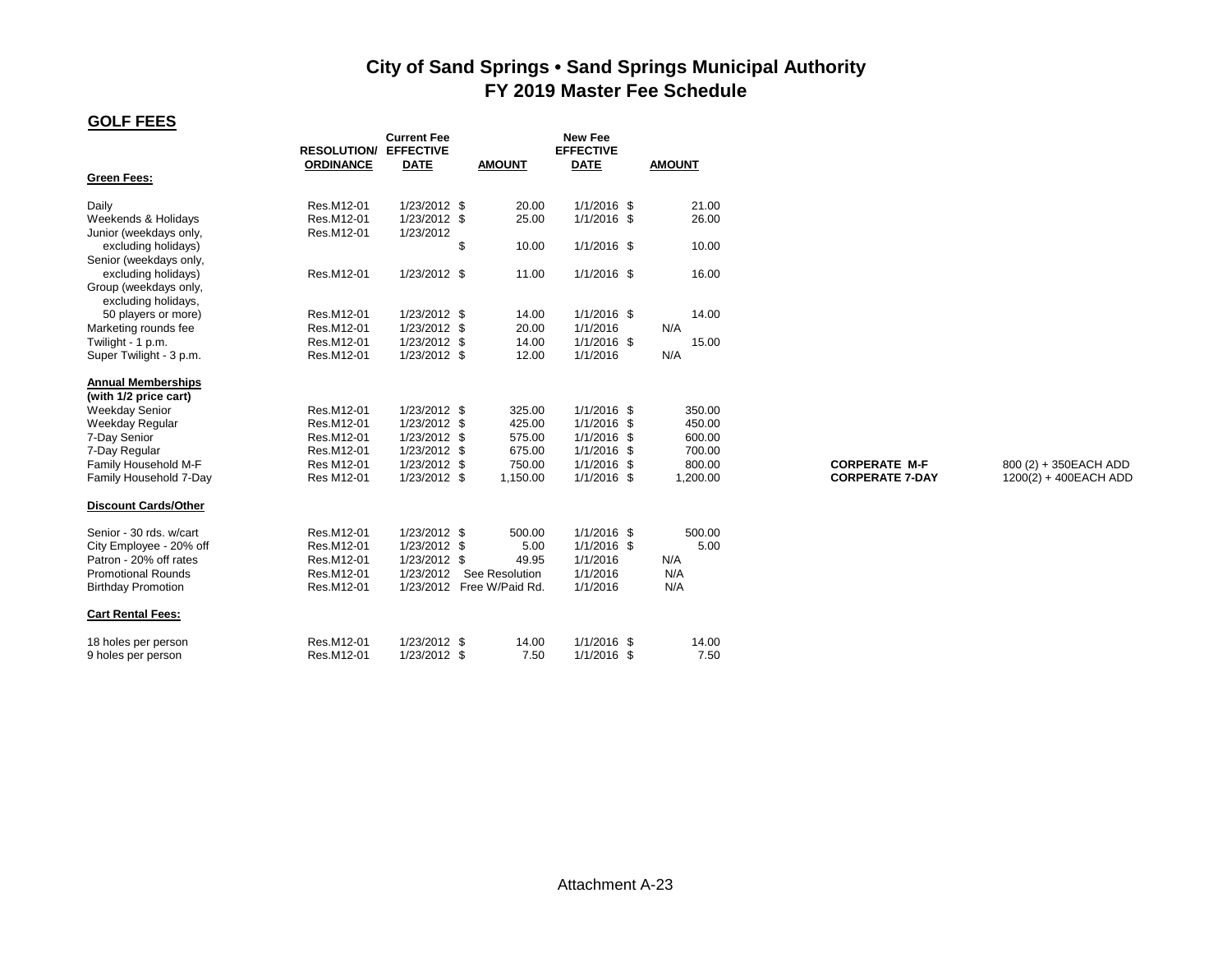| <b>SPECIAL EVENTS FEES</b>                                                                   |                                                             | <b>Current Fee</b> |               | New Fee          |                                         |
|----------------------------------------------------------------------------------------------|-------------------------------------------------------------|--------------------|---------------|------------------|-----------------------------------------|
|                                                                                              | <b>RESOLUTION/ EFFECTIVE</b>                                |                    |               | <b>EFFECTIVE</b> |                                         |
|                                                                                              | <b>ORDINANCE</b>                                            | <b>DATE</b>        | <b>AMOUNT</b> | DATE             | <b>AMOUNT</b>                           |
| <b>CITY FEES:</b>                                                                            |                                                             |                    |               |                  |                                         |
| Special Event Application Fee (Non-Refundable)                                               | R13-19/M13-02                                               | $1/1/2013$ \$      | 25.00         |                  |                                         |
| FIRE/ MEDICAL FEES:                                                                          |                                                             |                    |               |                  |                                         |
| Firefighter Standby - Per Hour                                                               | R13-19/M13-02                                               | $1/1/2013$ \$      | 50.00         |                  |                                         |
| Fire Crew (2) Standby, No Apparatus - Per Hour                                               | R13-19/M13-02                                               | $1/1/2013$ \$      | 100.00        |                  |                                         |
| Brush Truck Standby - Per Hour                                                               | R13-19/M13-02                                               | $1/1/2013$ \$      | 250.00        |                  |                                         |
| Engine Company Standby (Not Rescue 1) - Per Hour                                             | R13-19/M13-02                                               | $1/1/2013$ \$      | 300.00        |                  |                                         |
| Permit to Discharge Fireworks Class 1.3G (special fireworks)                                 | R13-19/M13-02                                               | $1/1/2013$ \$      | 100.00        |                  |                                         |
| <b>POLICE/ SECURITY FEES:</b>                                                                |                                                             |                    |               |                  |                                         |
| Per Officer (Per Hour - 3 Hour Minimum)                                                      | R17-36/M17-04                                               | 7/1/2017 \$        | 35.00         |                  |                                         |
| <b>SOLID WASTE FEES:</b>                                                                     |                                                             |                    |               |                  |                                         |
| Labor/ Per Individual - Per Hour                                                             | R13-19/M13-02                                               | $1/1/2013$ \$      | 18.00         |                  |                                         |
| PolyKarts/ Recycling - Each                                                                  | R13-19/M13-02                                               | $1/1/2013$ \$      | 17.00         |                  |                                         |
| Dumpster 4 yd - Each                                                                         | R13-19/M13-02                                               | $1/1/2013$ \$      | 73.00         |                  |                                         |
| 3 yd - Each                                                                                  | R13-19/M13-02                                               | $1/1/2013$ \$      | 60.00         |                  |                                         |
| <b>STREETS FEES:</b>                                                                         |                                                             |                    |               |                  |                                         |
| Type III Barricades (Each - Per Day)                                                         | R13-19/M13-02                                               | $1/1/2013$ \$      | 1.30          |                  |                                         |
| Type II Barricades W/Lights (Each - Per Day)                                                 | R13-19/M13-02                                               | $1/1/2013$ \$      | 1.90          |                  |                                         |
| 28" Reflective Cones (Each - Per Day)                                                        | R13-19/M13-02                                               | $1/1/2013$ \$      | 0.45          |                  |                                         |
| 42" Delineator (Each - Per Day)                                                              | R13-19/M13-02                                               | $1/1/2013$ \$      | 1.60          |                  |                                         |
| Type II Barricades (Each - Per Day)                                                          | R13-19/M13-02                                               | $1/1/2013$ \$      | 1.30          |                  |                                         |
| Any Type Sign (Each - Per Day)                                                               | R13-19/M13-02                                               | 1/1/2013 \$        | 1.00          |                  |                                         |
| Type I Barricade (Each - Per Day)                                                            | R13-19/M13-02                                               | $1/1/2013$ \$      | 0.40          |                  |                                         |
| Type I Barricade W/Light (Each - Per Day)                                                    | R13-19/M13-02                                               | $1/1/2013$ \$      | 0.70          |                  |                                         |
| Street Sweeping (Per hour - 2 Hour Minimum)                                                  | R13-19/M13-02                                               | $1/1/2013$ \$      | 175.00        |                  |                                         |
| <b>PARKS FEES:</b>                                                                           |                                                             |                    |               |                  |                                         |
|                                                                                              |                                                             | $1/1/2013$ \$      | 18.00         |                  |                                         |
| Parks Personnel Labor (Per hour - 2 Hour Minimum)<br><b>Reservation Without Electric</b>     | R13-19/M13-02<br>R <sub>13-19</sub> /M <sub>13-02</sub>     | $4/1/2013$ \$      | 25.00         |                  |                                         |
| <b>Reservation with Electric Service (110 Volt)</b>                                          | R13-19/M13-02                                               | $1/1/2013$ \$      | 35.00         |                  | $7/1/2018$ \$20 per hour (2 hr minimum) |
| Non-Standard Electric Service (Per Hour)                                                     | R13-19/M13-02                                               | $1/1/2013$ \$      | 39.45         |                  |                                         |
| <b>Case Community Park Stage/ Lawn</b><br>*Case Community Center Requires Separate Agreement | See page under "Park Fees" for fees                         |                    |               |                  |                                         |
|                                                                                              |                                                             |                    |               |                  |                                         |
| <b>NEIGHBORHOOD SERVICES FEES:</b>                                                           |                                                             |                    |               |                  |                                         |
| Special Event Itinerant Peddler's License - Each Event up to 5 Days R13-19/M13-02            |                                                             | $1/1/2013$ \$      | 25.00         |                  |                                         |
| Itinerant Peddler's License - Multiple Events (Good for One Year) R13-19/M13-02              |                                                             | $1/1/2013$ \$      | 75.00         |                  |                                         |
| <b>WATER SERVICE FEES:</b>                                                                   |                                                             |                    |               |                  |                                         |
| Water Tree (each - per event plus water fee for multi-day events)                            | R13-19/M13-02                                               | $1/1/2013$ \$      | 25.00         |                  |                                         |
| Water Fee (per day)                                                                          | R13-19/M13-02                                               | $1/1/2013$ \$      | 5.00          |                  |                                         |
| <b>Fire Hydrant Meter (Deposit with water usage deducted)</b>                                | R13-19/M13-02 See rate listed under "Customer Service Fees" |                    |               |                  |                                         |